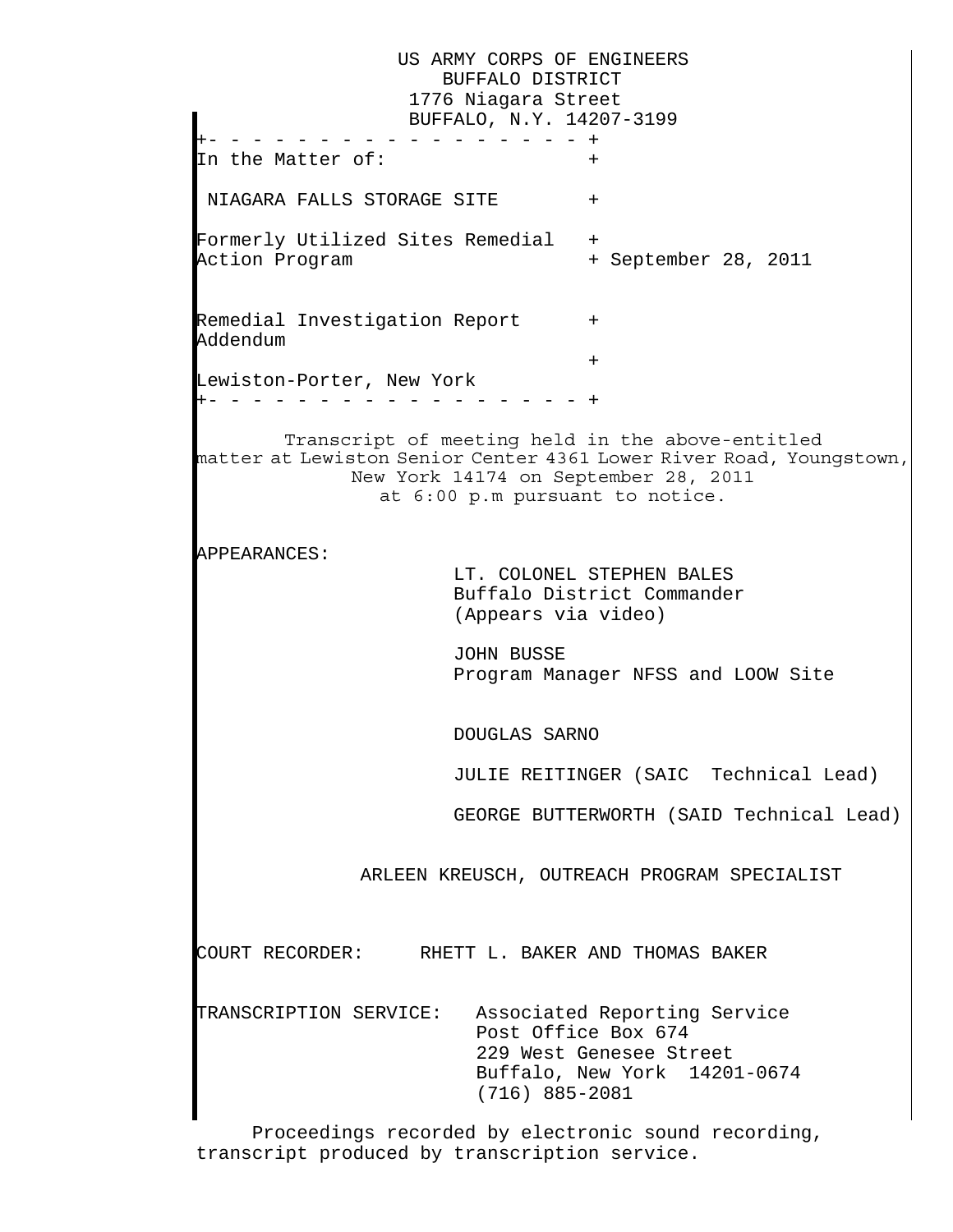### INDEX

| SPEAKERS                  | PAGE |
|---------------------------|------|
| ARLEEN KREUSCH            | 3    |
| LT. COLONEL STEPHEN BALES | 3    |
| <b>JOHN BUSSE</b>         | 5    |
| JULIE REITINGER           | 26   |
| THOMAS JOHNSON            | 48   |
| RONALD CHURCH             | 49   |
| <b>JOHN BUSSE</b>         | 49   |
| <b>JOHN CALARCO</b>       | 50   |
| KEITH FOX                 | 52   |
| <b>JULIE BOOTH</b>        | 53   |
| TOM JOHNSON               | 56   |
| TERRY DUFFY               | 57   |
| NONA MCQUAY               | 79   |
| KAREN ALLEN               | 81   |
| TERRY DUFFY               | 88   |
| TOM JOHNSON               | 90   |
| BONNIE BOOTH              | 91   |
| MARY ANNE ROLAND          | 92   |
| <b>JOHN BUSSE</b>         | 94   |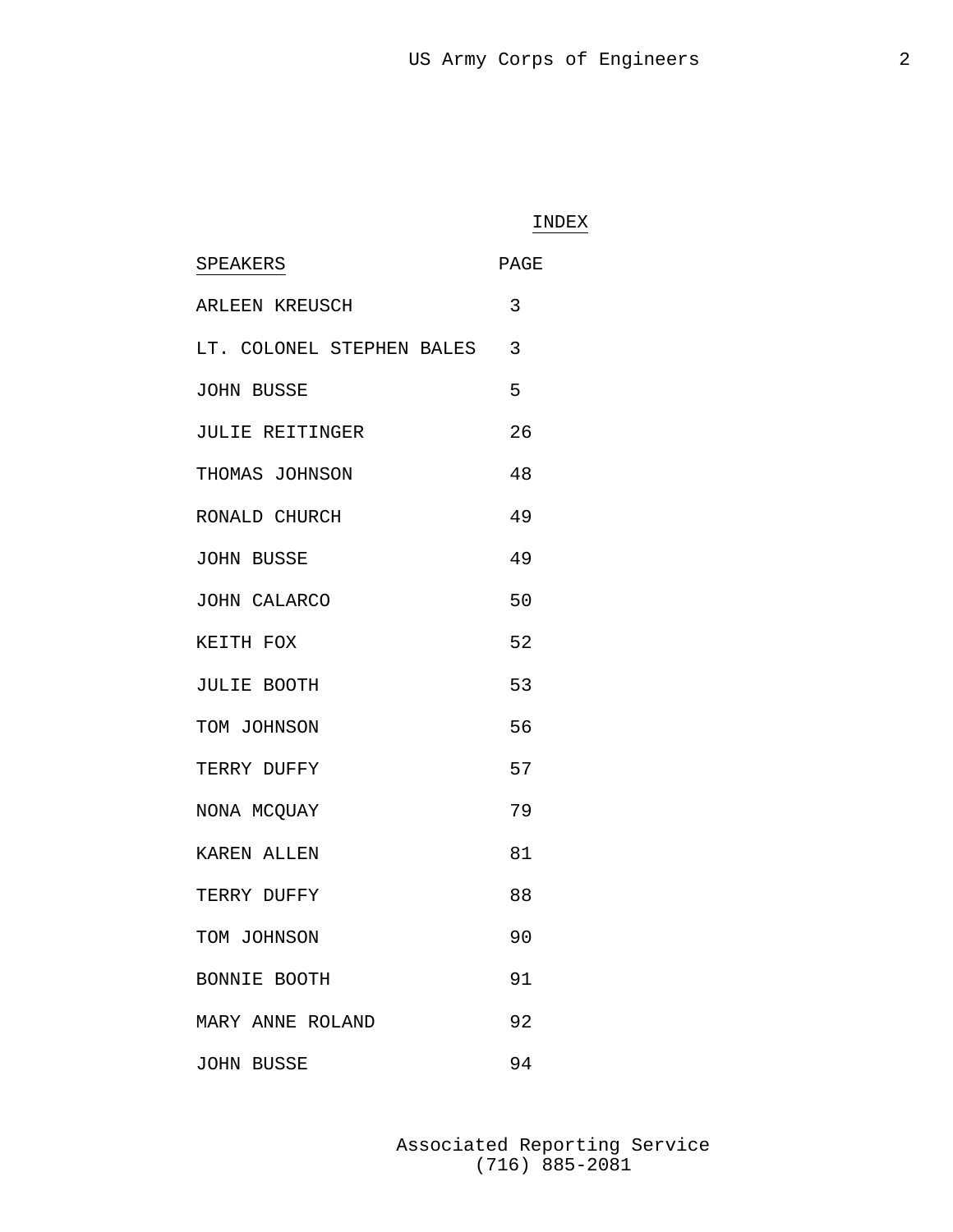#### P R O C E E D I N G S

ARLEEN KREUSCH: Thank you. I'm just going to go over a few logistics. The restrooms are on this side, and there's two exits in the back and there's an exit where you came in and signed in. And I will now introduce a video from our Buffalo District Commander who couldn't be with us tonight.

 LT. COLONEL STEPHEN BALES: (On video) Good evening and welcome. I am Lieutenant Colonel Stephen Bales, Commander of the Buffalo District, United States Army Corps of Engineers. I am sorry that I cannot be here with you tonight.

The Corps follows the Comprehensive Environmental Response Compensation and Liability Act process, also known by the acronym CERCLA, when working on projects for the Formerly Utilized Sites Remedial Action Program. As shown on the screen, the Niagara Falls Storage Site is now in the Feasibility Study phase of this process. The site was divided into three sections or operable units. A separate Feasibility Study, Proposed Plan and Record of Decision will be developed for each operable unit.

The operable units for the Niagara Falls Storage Site are the Interim Waste Containment Structure (IWCS), the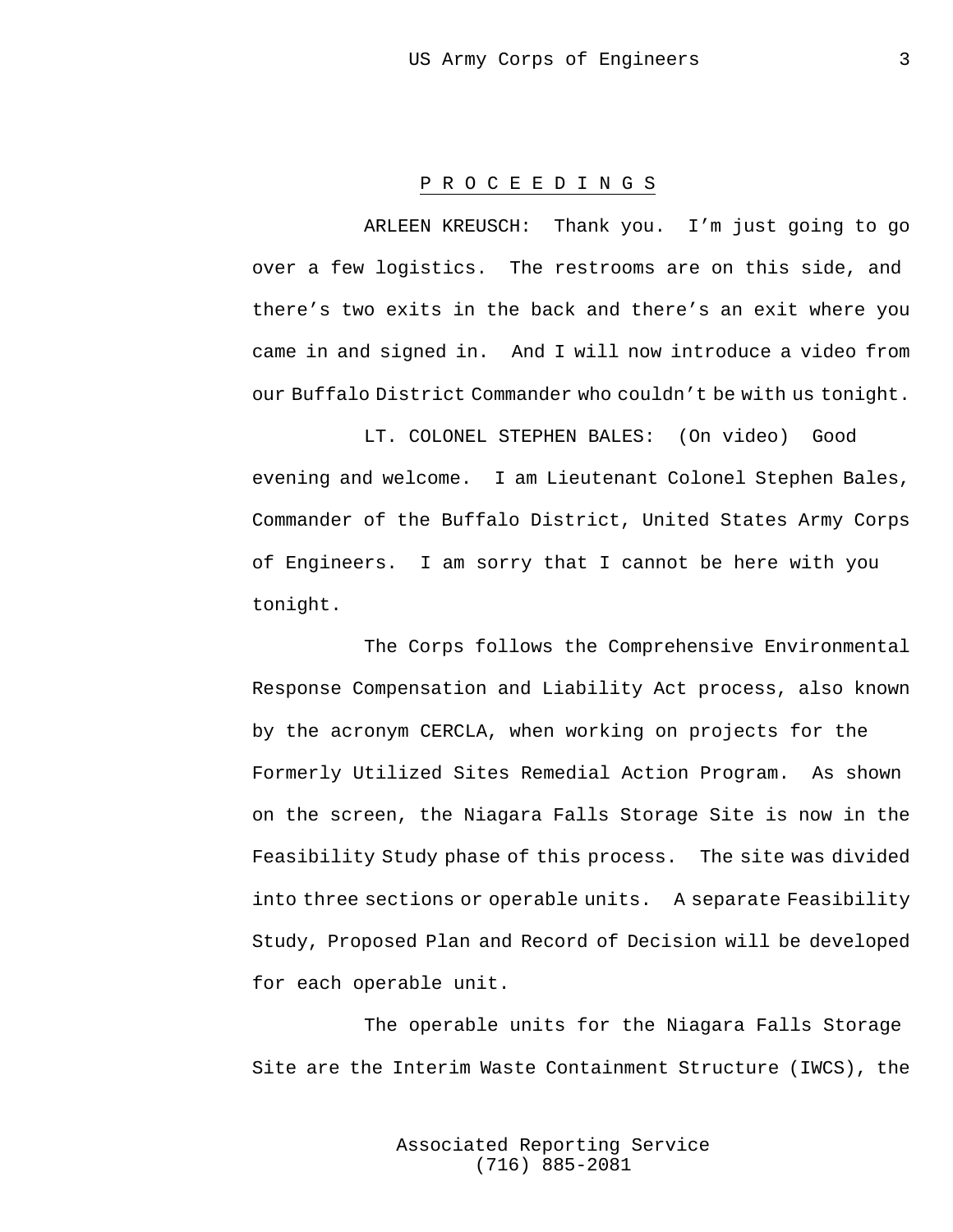balance of plant and groundwater. The team is currently working on the Feasibility Study for the Interim Waste Containment Structure (IWCS) operable unit. The objective of this study is to identify and evaluate potential remedial alternatives for all radioactive and chemical contamination within the Interim Waste Containment Structure (IWCS). The Corps will issue five technical memoranda that will be integrated into the Feasibility Study report. We are taking this approach to provide multiple opportunities for public input during development of the report.

In order to further enhance our communications, the Corps hired Mr. Douglas Sarno to serve as liaison between the community and the Corps members during the development of the technical memorandum and the Feasibility Study report. A workshop will be scheduled for each technical memorandum to further promote stakeholder involvement in the Feasibility Study process.

These workshops will include a brief presentation on the status of the Feasibility Study and provide a forum for the Corps to address your questions. We are committed to maintaining an ongoing process of open and constructive dialog with you. The Corps will respond to community concerns on these documents in a timely and professional manner.

Tonight's workshop is about the first technical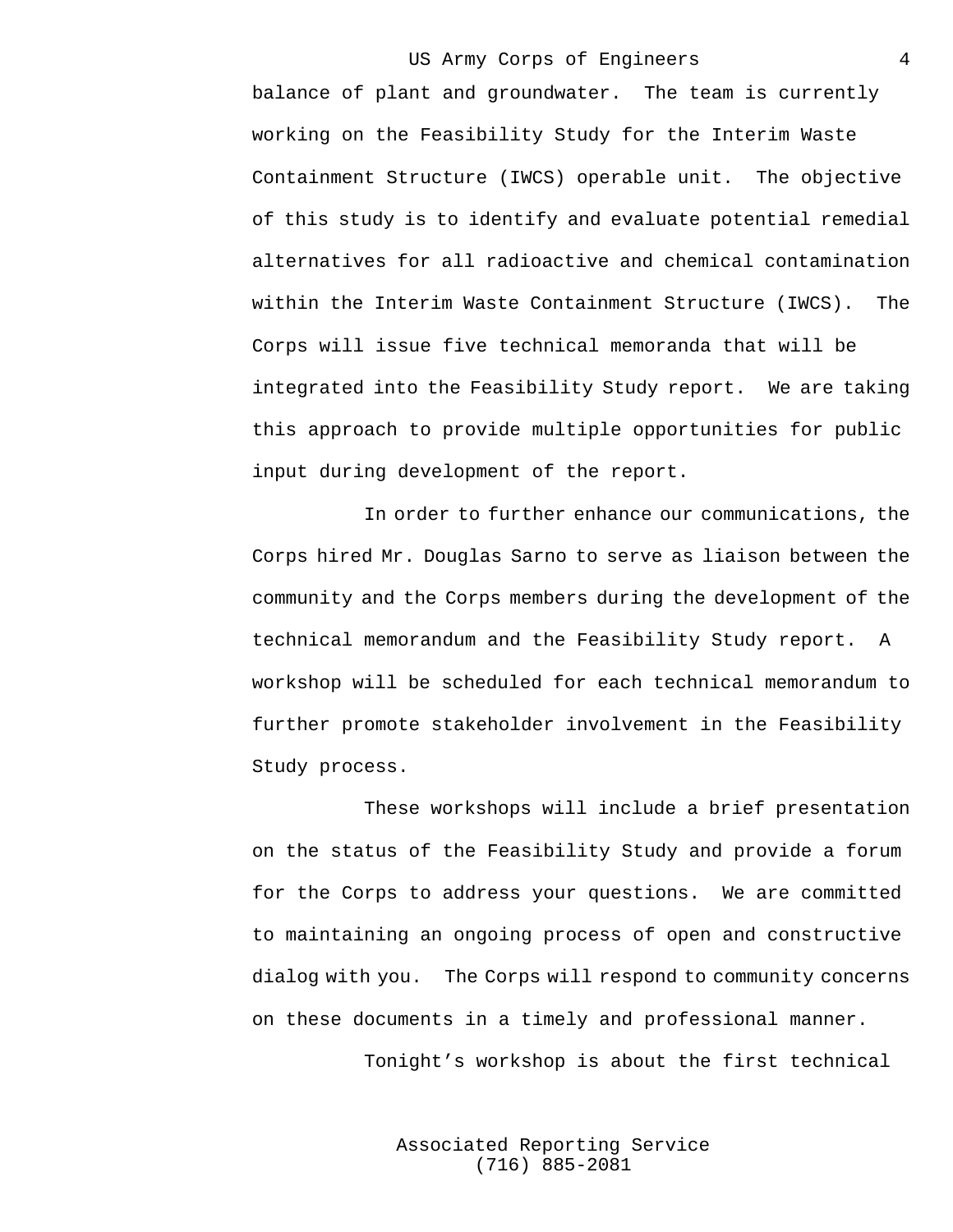memorandum in this series. Let me emphasize. We are committed to working with the community throughout the development of this Feasibility Study.

I will now turn this meeting over to the program manager for the Niagara Falls Storage Site and Lake Ontario Ordnance Works site, John Busse. Thank you for attending tonight's meeting.

JOHN BUSSE: No applause.

(Laughter)

JOHN BUSSE: Anyway, thanks for coming out as we initiate the Feasibility Study for the IWCS. We're grateful that you're here. We hope we get some real meaningful dialog and input going tonight. Before we kick off the presentation, I'd just like to go around the room and introduce the Corps team and we seem to have quite a few personnel.

We have David Frathingham, our Environmental Engineering Team leader. Bill Frederick, he's the Environmental Project Management team leader. Jane Staten, the Project Manager for Niagara Falls Storage Site. We have Carol Reinbird, our Contracting Officer. Jeff Hall, Environmental Health Team leader. Roger Birch, our Strategic Planner. Andrew Kornacki, our Public Affairs Officer. I saw William Kovaleski, Chief of Special Projects. I saw Ron Church. He's our FUSRAP Account Manager for the Great Lakes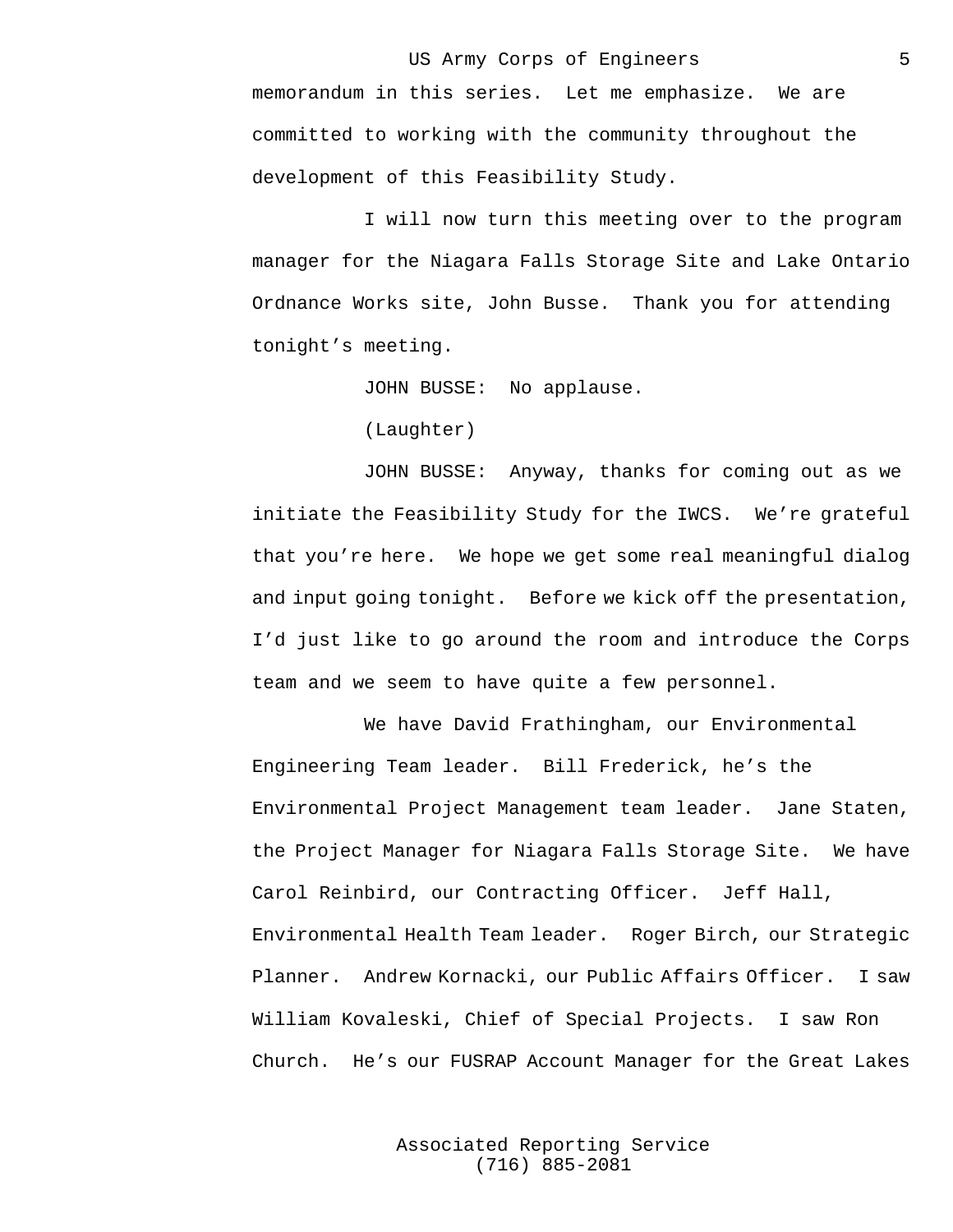and Ohio River Division. We have some of our contractors, too, Laura Obloy, Ellen Rager, Steve Connor and I can't leave our Karen Keil, our Risk Assessor.

Neil Miller the Health Physicist. We got a lot of people here. But I'd also like to introduce Julie Reitinger and George Butterworth. They're technical leads from SAIC and they'll lead the discussion tonight along with Doug Sarno. I'm going to turn it over to Doug and have him get everything underway.

DOUG SARNO: Thanks, John. I'm going to go ahead and use this one, because I haven't been known to be able to sit still. I am Doug Sarno and I'm the technical facilitator that the Corps hired back in May to kind of help design and lead the public through this process of the Feasibility Study.

So tonight we're going to talk a bit about what that process is going to look like. We're going to talk about the first major milestone and report on that process and to kind of move forward from there. The meeting is going to be organized into a couple of pieces here. I'm going to talk a little bit about the CERCLA process that the Commander introduced just a second ago.

And then we're going to talk about the two pieces that are in this technical memorandum that is the subject of

> Associated Reporting Service (716) 885-2081

6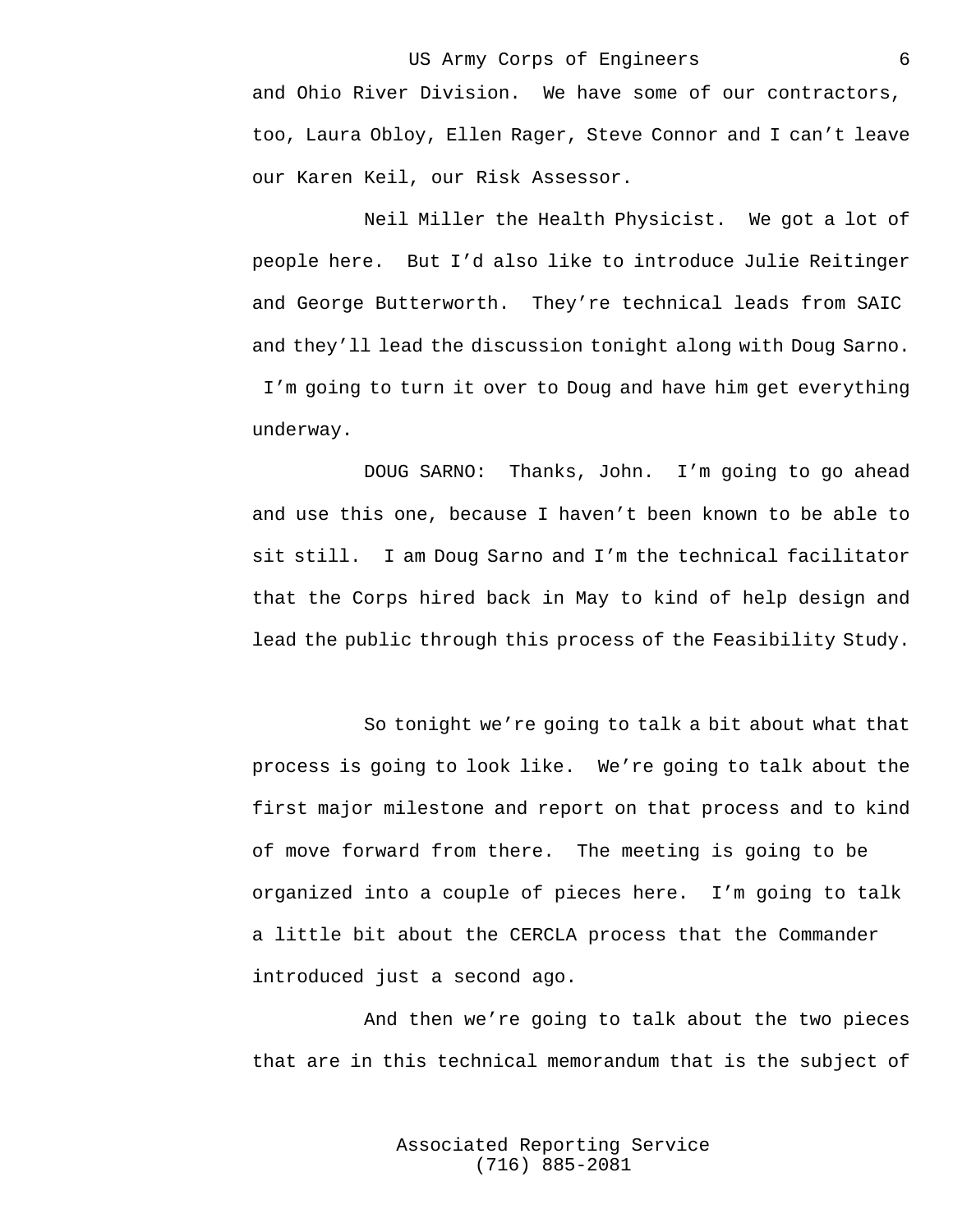tonight's meeting. One is the lessons learned from the Fernald cleanup and how those might be applied to the NFSS and in particular the Interim Waste Containment Structure (IWCS). And then we're going to talk about the considerations for off-site disposal from the IWCS, where it might go and the locations and the considerations in looking for off-site disposal. Now, off-site disposal is just one possible piece of a solution.

It's not, you know, no decisions have been made to send anything off site, or to send everything off site. Those are all considerations that are coming down the pike. After each of these conversations or presentations, Fernald lessons learned and then after the off site disposal discussion, we're going to have about 10 minutes for questions and I want to keep those questions focused to, was there anything there that didn't make sense, that you didn't understand, that you'd like more detail on, that relate directly to that presentation or that topic, because later in the evening, sort of in the last hour, we're going to transition from this presentation to actual discussion, and this is where we really want to hear from you and get into some good dialog around a number of questions which I'll introduce in a little bit. But we really want to kind of get your feedback on the information that was presented and the consideration of that information as we move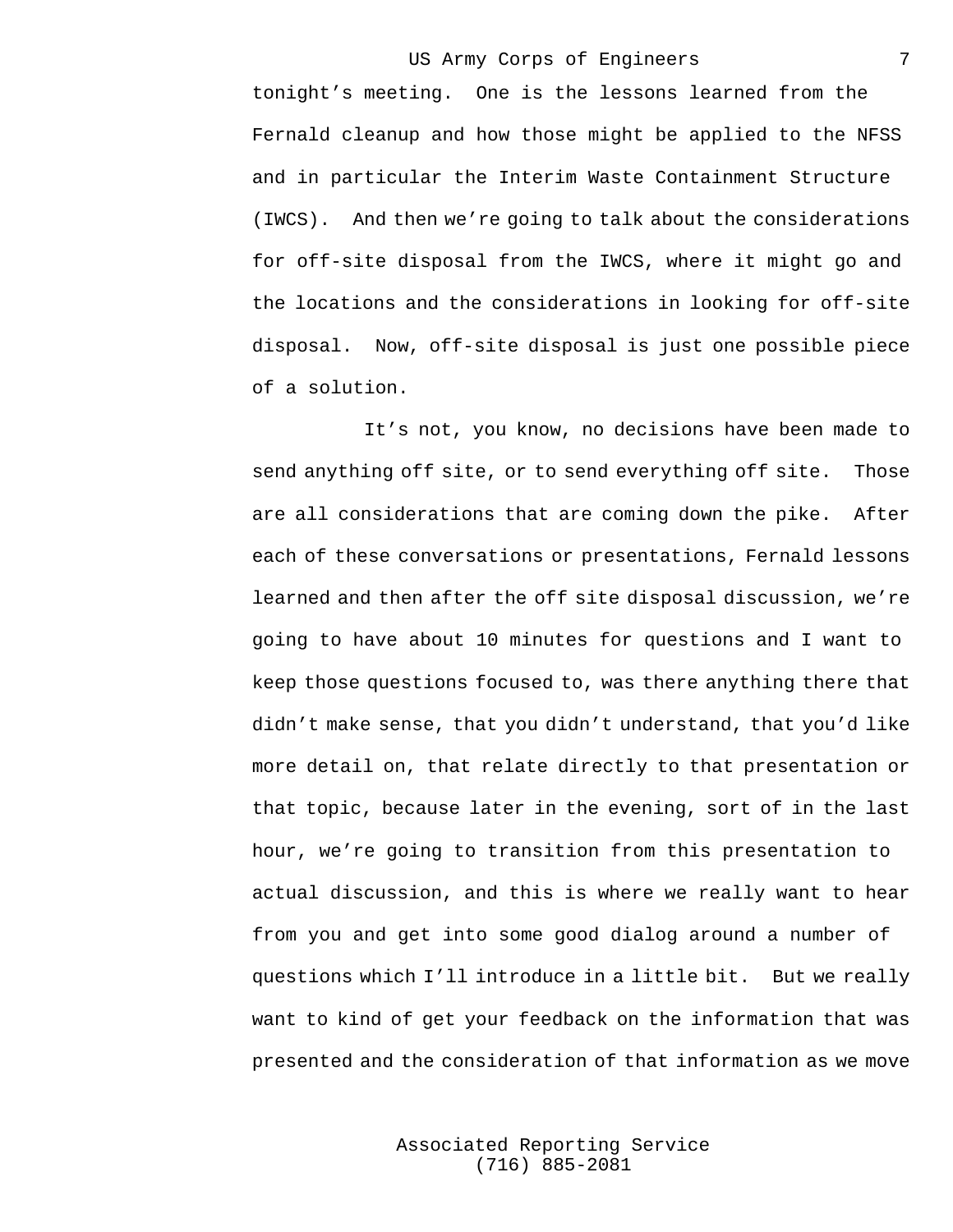forward in this process. So we'll have about 45 minutes or so in those small group discussions. That's why you're sitting at tables. At that time we'll have the people who are facing us from the front just sort of flip their chairs. We might consolidate a few tables depending on how many folks

we have in the room at that time. We do expect a few more stakeholders to trickle in. And then each table will have a facilitator and a note taker to help move that process along.

So with that I want to begin the presentation. And there will be three presenters tonight and we're talking about three different topics. So my topic is to kind of give you an overview of the process, where we are and where we're going and how public involvement is going to fit into that, and also my role as technical facilitator and what you can expect from me.

Remember, we're talking about the Interim Waste Containment Structure (IWCS) operable unit. Operable units are just the name for it. The segments that this site has been split into, it's been split into three segments. We can look at the next slide.

As the Commander said, the IWCS OU is, what are we going to do with all the materials that are located inside that structure, and then the balance of plan is looking at the soils and any other materials that are currently located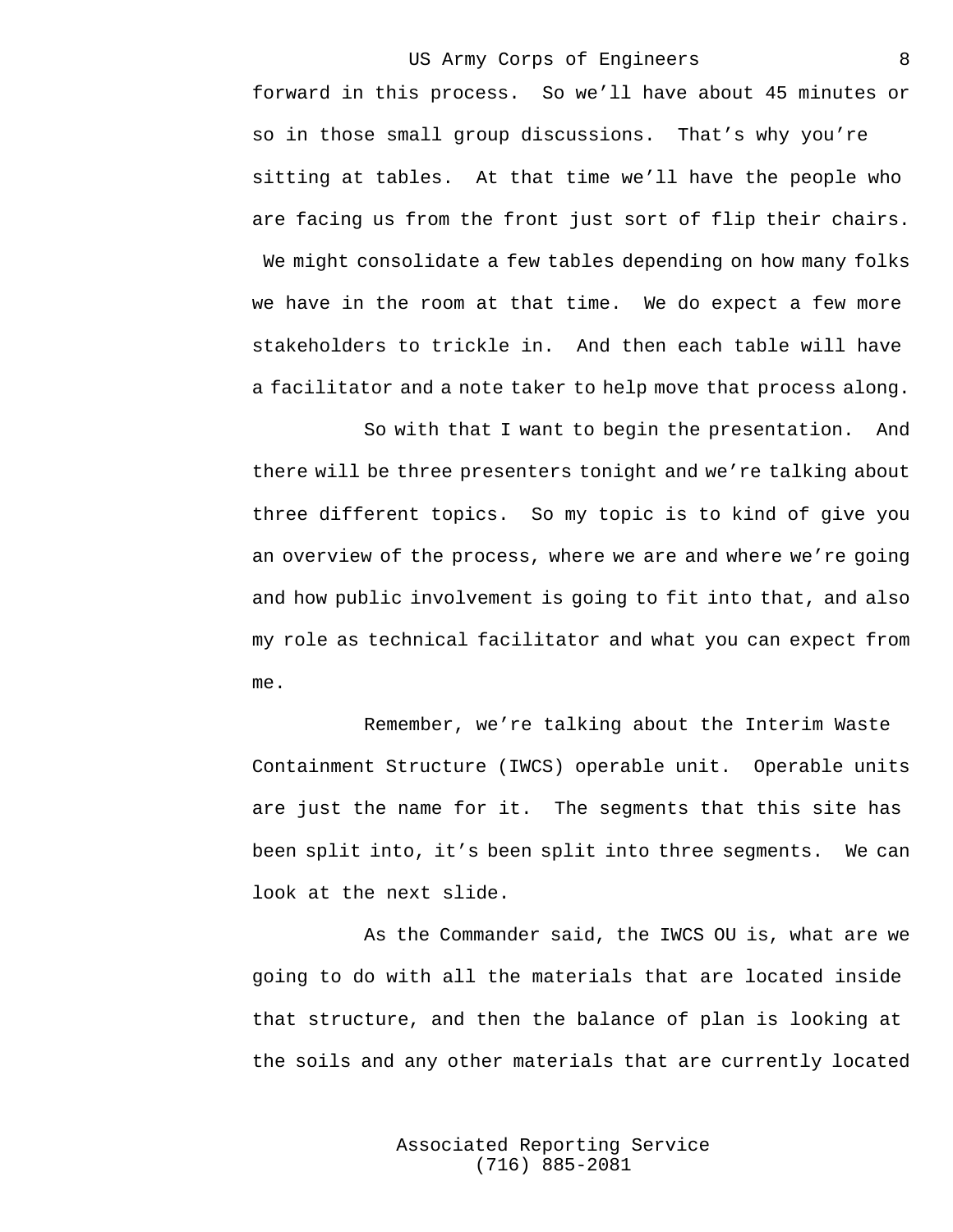on the NFSS property but outside that structure and then the third being the groundwater. But tonight and for the foreseeable future we're focusing on the IWCS operable unit. That's the Feasibility Study that we're in the middle of at this moment.

Another thing that the Commander said was that we are following the CERCLA process here under the FUSRAP (Formerly Utilized Sites Remedial Action Program) for the Niagara Falls Storage Site. CERCLA is the main law. It was passed in 1980 to address America's abandoned hazardous waste sites. And it's also sometimes known as Superfund because of the big pot of money, they thought it was big at the time, that was set aside for that response. This is the CERCLA process. Federal facilities such as this are actually not amenable to using the Superfund. They're government funded. And -- next slide.

And this site is a site that has not been put on the National Priorities List (NPL) and I'm just letting you know that because we're going to be talking about Fernald and the Fernald site was a large Department of Energy cleanup that was placed on the National Priorities List (NPL), and this list is the list that's designed under CERCLA to identify the highest priority sites across the country and the highest priority sites in each state.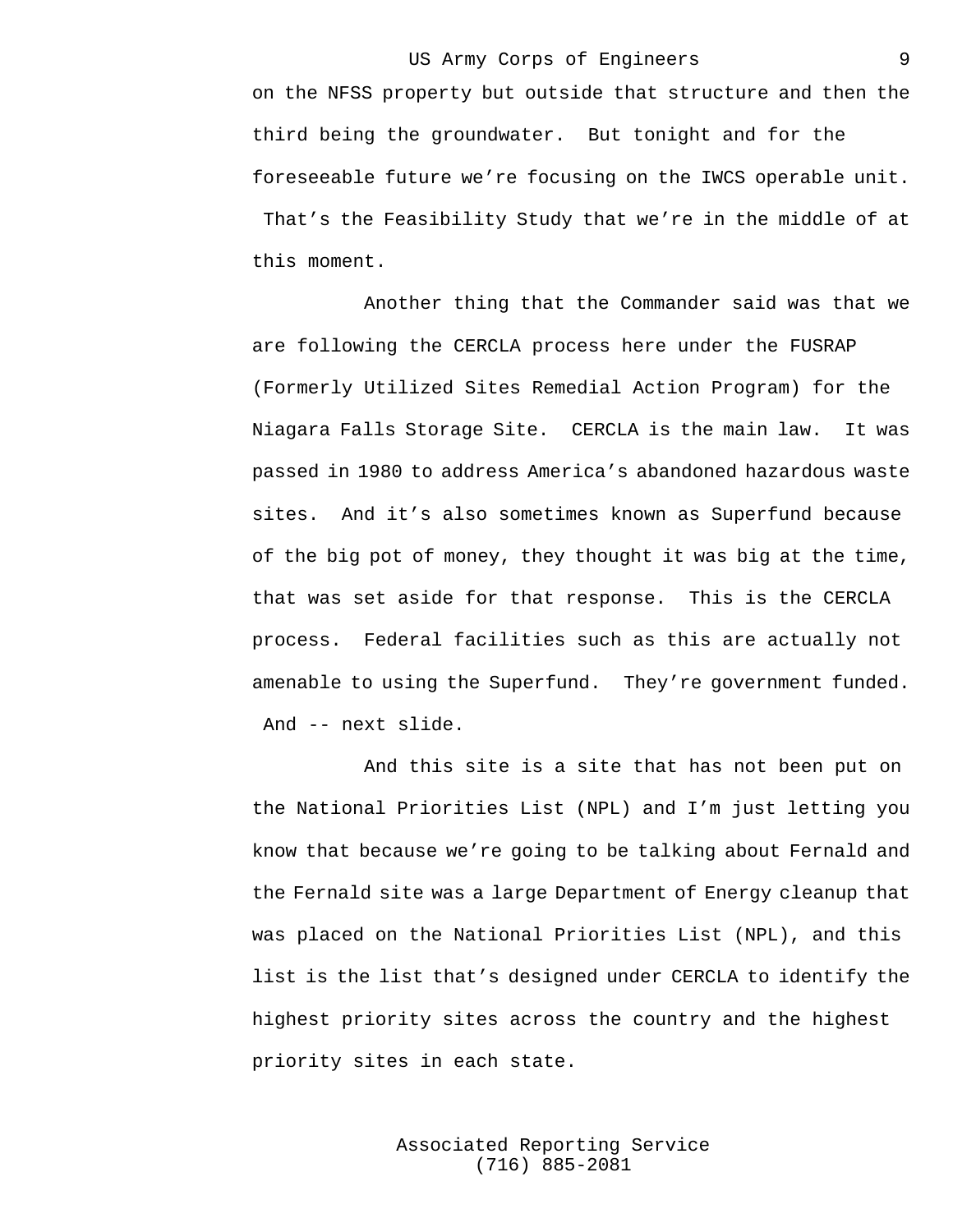And when this site was ranked, the Niagara Falls Storage Site was ranked, all the waste was already in the Interim Waste Containment Structure (IWCS) so it wasn't seen as an imminent or immediate threat. So at non-NPL sites like the NFSS the Federal agency that's in charge of the cleanup is also the lead agency under CERCLA. So the Corps has overall responsibility for the cleanup as well as the regulatory process here at the site. At NPL sites like Fernald was, the US Environmental Protection Agency has that lead agency status regardless of who is the owner or operator of that facility. So at Fernald that was a Department of Energy facility site but the EPA had oversight. Here it's also actually a Department of Energy site although it's been, control has been given over to the Corps and the Corps is the lead agency and has oversight.

You saw a variation of this in the Commander's presentation and you've probably seen variations of this in different Corps reports. It really is just the CERCLA process for steps in the remedial decision making process. We have already gone through all of the site kind of inspection and investigation steps here for the IWCS and now we are in the Feasibility Study process. And as was pointed out, what the Feasibility Study is there to do is identify possible alternatives for cleanup. Then a proposed alternative is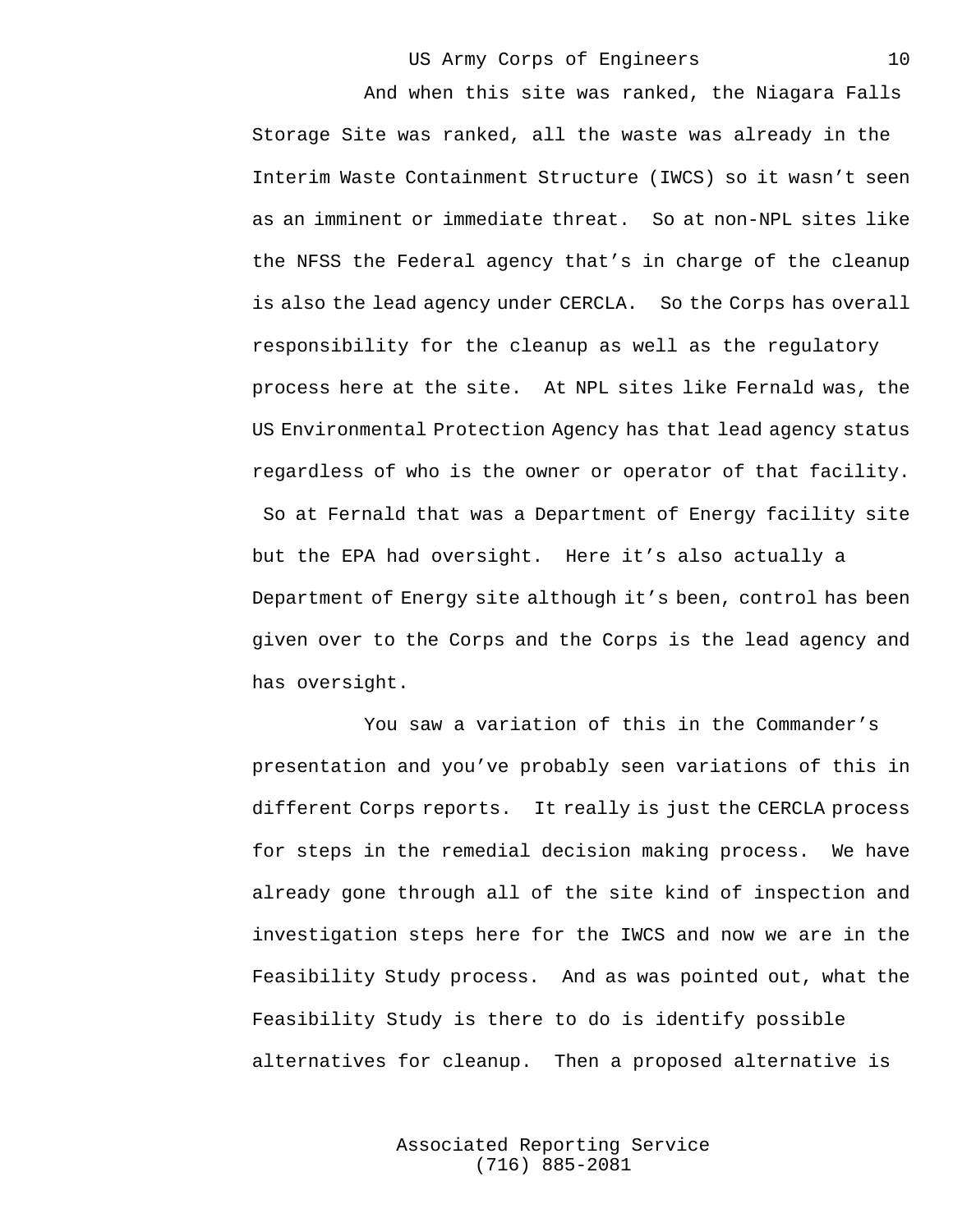selected based on the analysis in the Feasibility Study and then the Corps will put that out for public comment in something called the Proposed Plan. That Proposed Plan will have a preferred alternative in it. We'll get comment from all the stakeholders. The Corps will consider that comment, make a final decision and codify that decision in a Record of Decision. Any remedial actions that are suggested in that Record of Decision then have to go through a detailed remedial design and ultimately a remedial action program to implement those activities.

Once all three operable units go through that process, the IWCS, the balance of plant and groundwater, then the site will be closed out and put into a long term maintenance and monitoring stage, and at that point transferred back to the Department of Energy, and the Department of Energy has a large long term stewardship program under which it manages all of its sites that are being cleaned up around the country but that still have residual materials there that need to be managed.

CERCLA defines the Feasibility Study very specifically as a study to develop and evaluate remedial alternatives. As I said, we're done with the remedial investigation but we'll be using all of that information gathered in the RI to do the evaluation of the various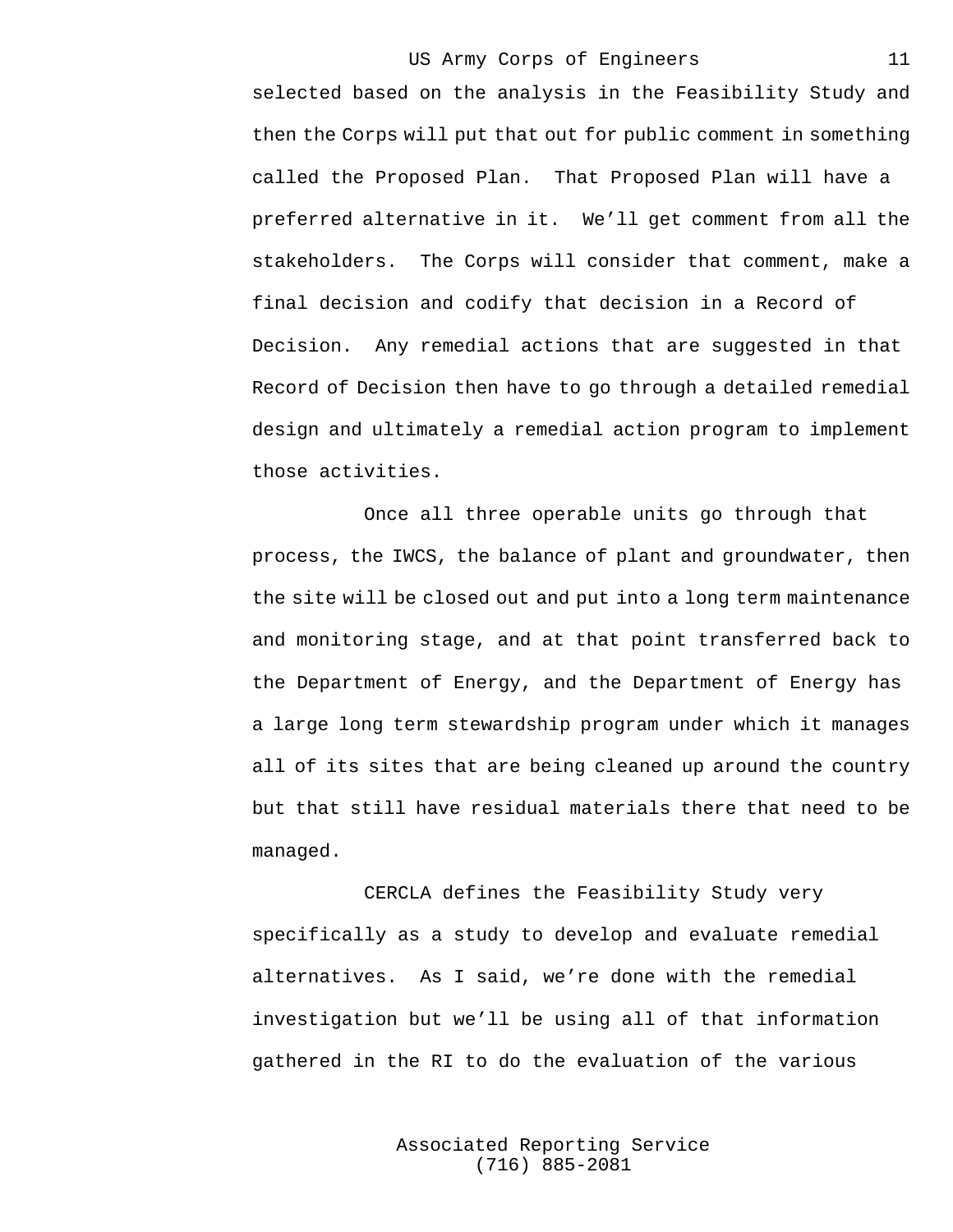alternatives developed in the FS (Feasibility Study). It doesn't mean that no more information is developed or looked at. There is lot of new information that happens in the FS (Feasibility Study) as well but the vast majority of site investigation happens in the RI. Later on you'll find that even more investigation sometimes has to happen during the remedial design phase so that you clarify what's there. The idea of the RI and the FS (Feasibility Study) is that we gather enough information and do enough analysis that we feel confident we can select the right remedy for the site.

So the first thing that's going to happen is define objectives and then develop remedial action alternatives and then do a detailed analysis of those alternatives for decision making. The FS (Feasibility Study) stops short of actually making a decision or picking which one is the preferred alternative. That happens in the subsequent steps, the Proposed Plan and Record of Decision.

The Feasibility Study that we haven't identified of any specific alternatives or detailed alternatives yet, the work plan for the Feasibility Study identifies the range of alternatives and the types of alternatives that are going to be looked at and studied under the Feasibility Study and it's really the full range of alternatives for the materials in the IWCS. From doing nothing, which is called the no action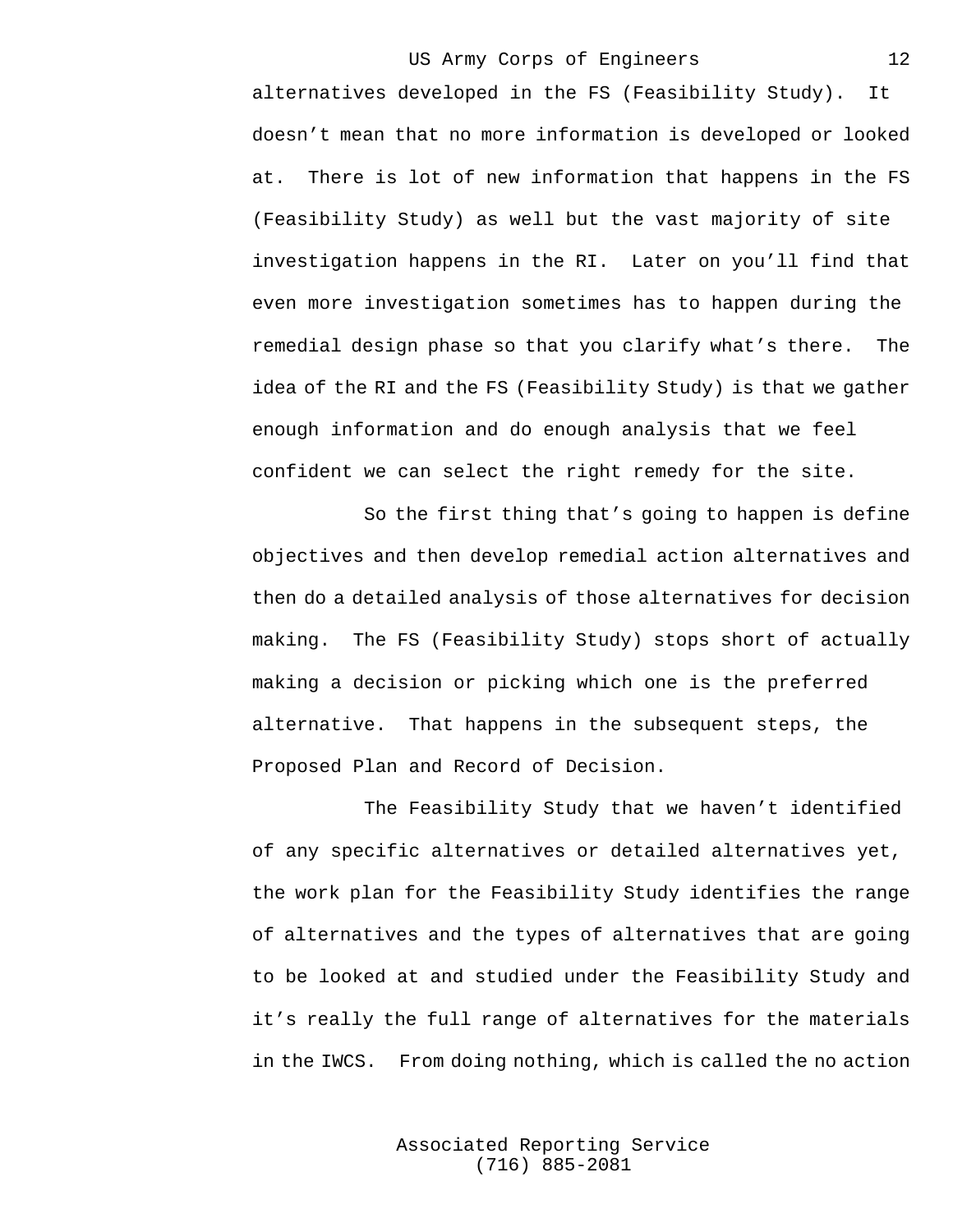alternative, and I don't think anyone expects that we're going to do nothing, but a no action alternative is required by CERCLA to be investigated and evaluated so that you have something to compare to. What happens if you actually take no action, what are the risks and costs associated with doing that? All the way to removing all of the material from the IWCS and sending it all off site somewhere else. So you've removed virtually all of that risk and all of that volume. And then there's obviously alternatives in between, alternatives that take some of the materials out and send it off site and leaving the rest here on site, either in the IWCS or in a new containment facility that would be built on site for any materials that are left back in site, and the question about developing those alternatives really becomes an equation of how much goes off site, how much stays on site, and how do the materials that stay on site stay contained and organized for long term safety.

Treatment could be applied to any of these alternatives, so some materials might need to be treated in order to safely be shipped off site. Other treatment alternatives may be looked at in terms of what's left on site. Right now there's no sense of what those treatment alternatives actually could be. Developing those treatment options and evaluating what treatment options are available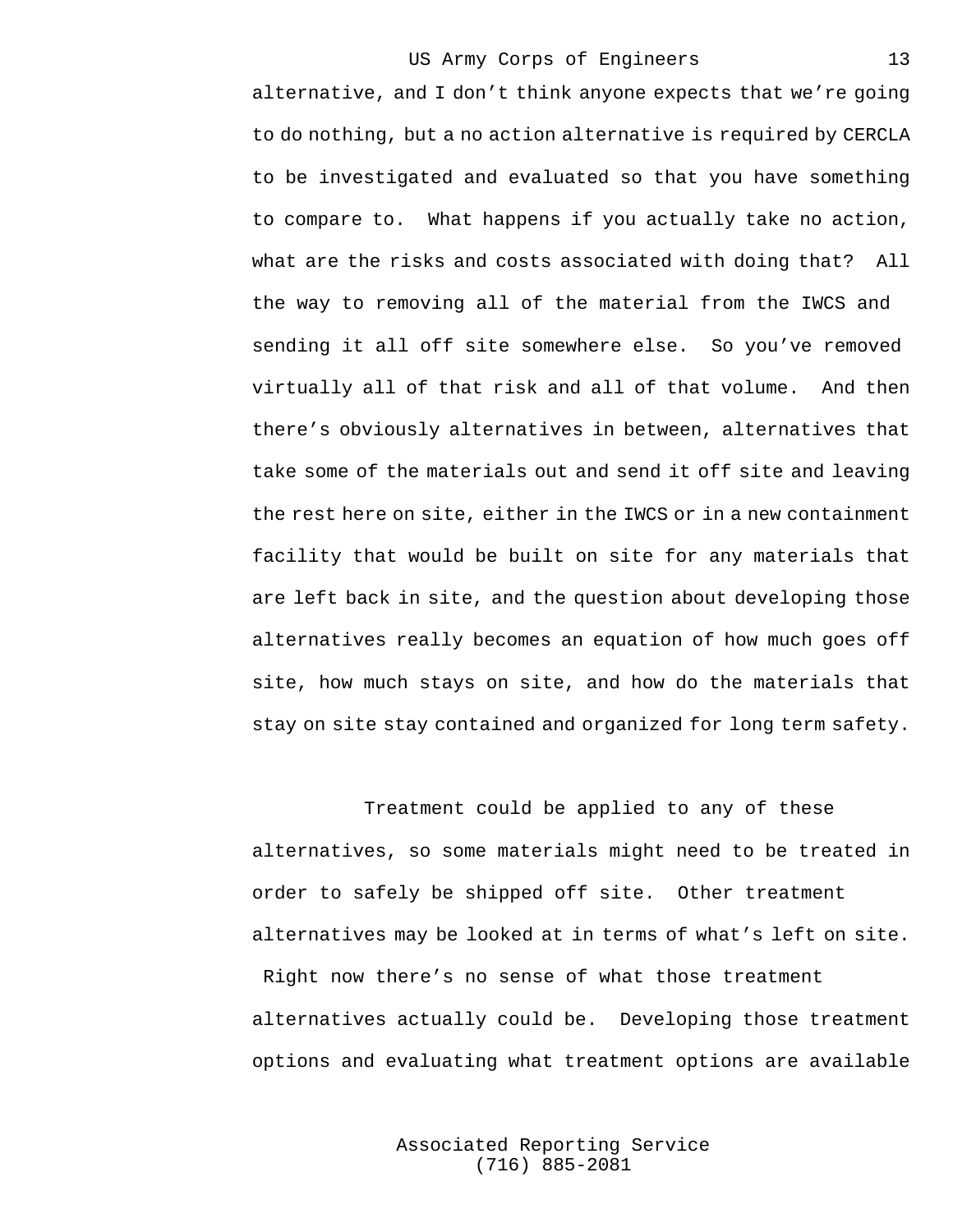for this site are part of the process of the Feasibility Study. Next slide.

No matter what, the alternatives that are developed, they're all going to be evaluated against the same criteria and they're all going to have to meet certain criteria in order to be considered or selected for the site here at the Niagara Falls Storage Site. The criteria are not arbitrary. They come again from CERCLA. These are the same criteria that all CERCLA projects use to evaluate the alternatives under consideration and they are basically in three categories and then there's a couple criteria under each of those categories.

The first category is threshold criteria. There are two threshold criteria and any alternative that's considered, and certainly any alternative that's selected, must meet these threshold criteria. There is no choice. The Corps has to demonstrate how these threshold criteria are met by the alternative it puts forward. The first of which is overall protection of human health and the environment. That is primary and paramount to any selected remedy and to this entire operation. The second is compliance with something called ARARS, and ARARS is an acronym for Applicable or Relevant and Appropriate Requirements. And that's the set of rules and regulations and laws that apply to this cleanup. And so right now that process is underway to kind of evaluate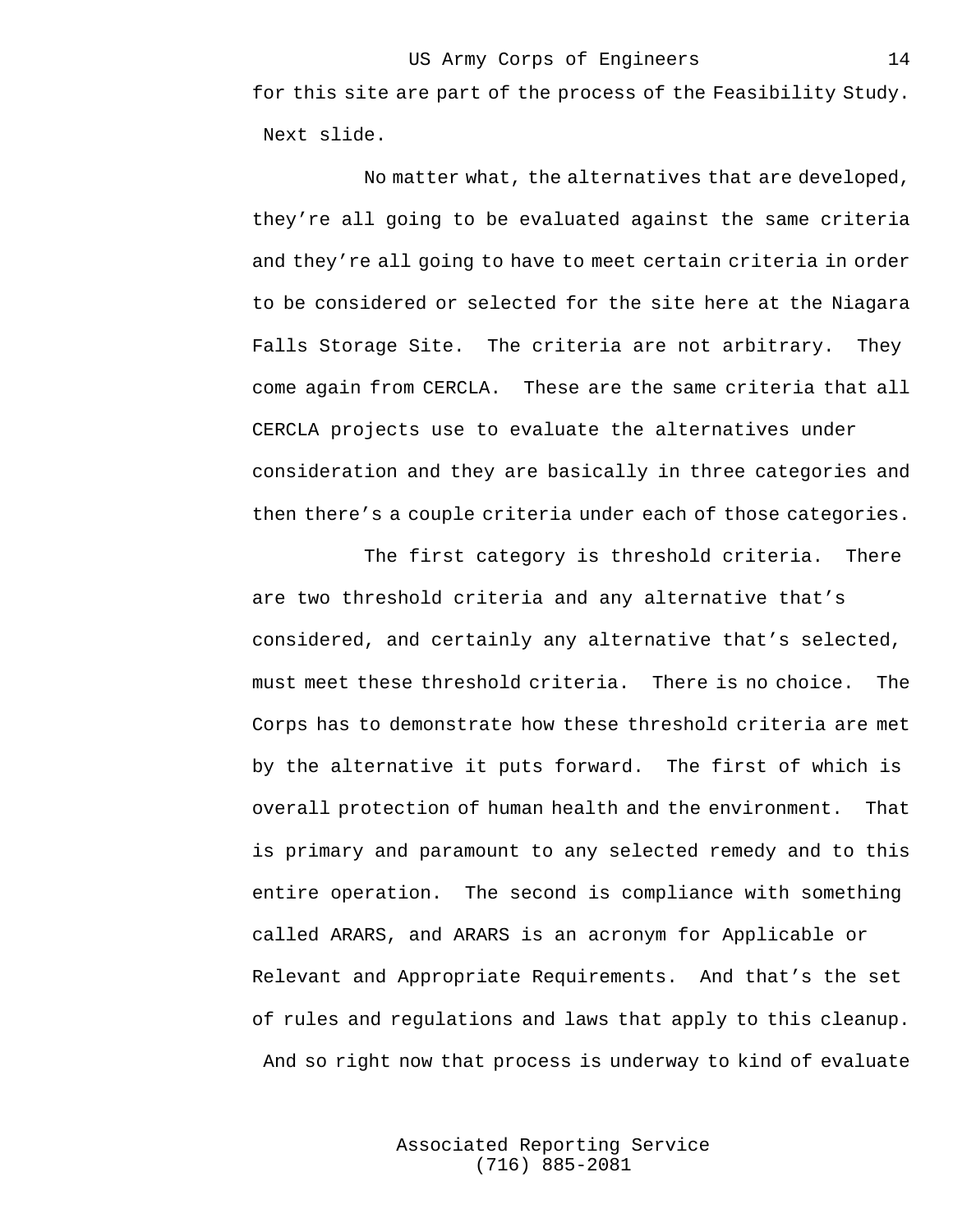what are, what is that set of laws and regulations that have to be considered, and you'll see that analysis of what constitutes the ARARS here and those will drive again the alternatives and the things that they have to meet in terms of rules and regulations, and there's usually a pretty wide spectrum of those that affect everything from health to transportation and other kinds of things, depending on the alternative selected.

Once you recognize that you have alternatives that meet the threshold criteria, then each alternative is evaluated according to these five balancing criteria and these are basically technical criteria. They're going to walk through these technical criteria in detail and see how each alternative performs against these criteria. The first is long term effectiveness and permanence, how effective is this over time and/or permanent is it over time. Reduction of toxicity, mobility or volume of contaminated materials through treatment technologies. Short term effectiveness, how quickly and how well does it address the issue. Implementability, how difficult is it to make it happen. And then obviously cost is another factor. You know, these are balanced against each other, no one is necessarily seen as paramount or having a detail over others.

And finally, once a Proposed Plan is developed based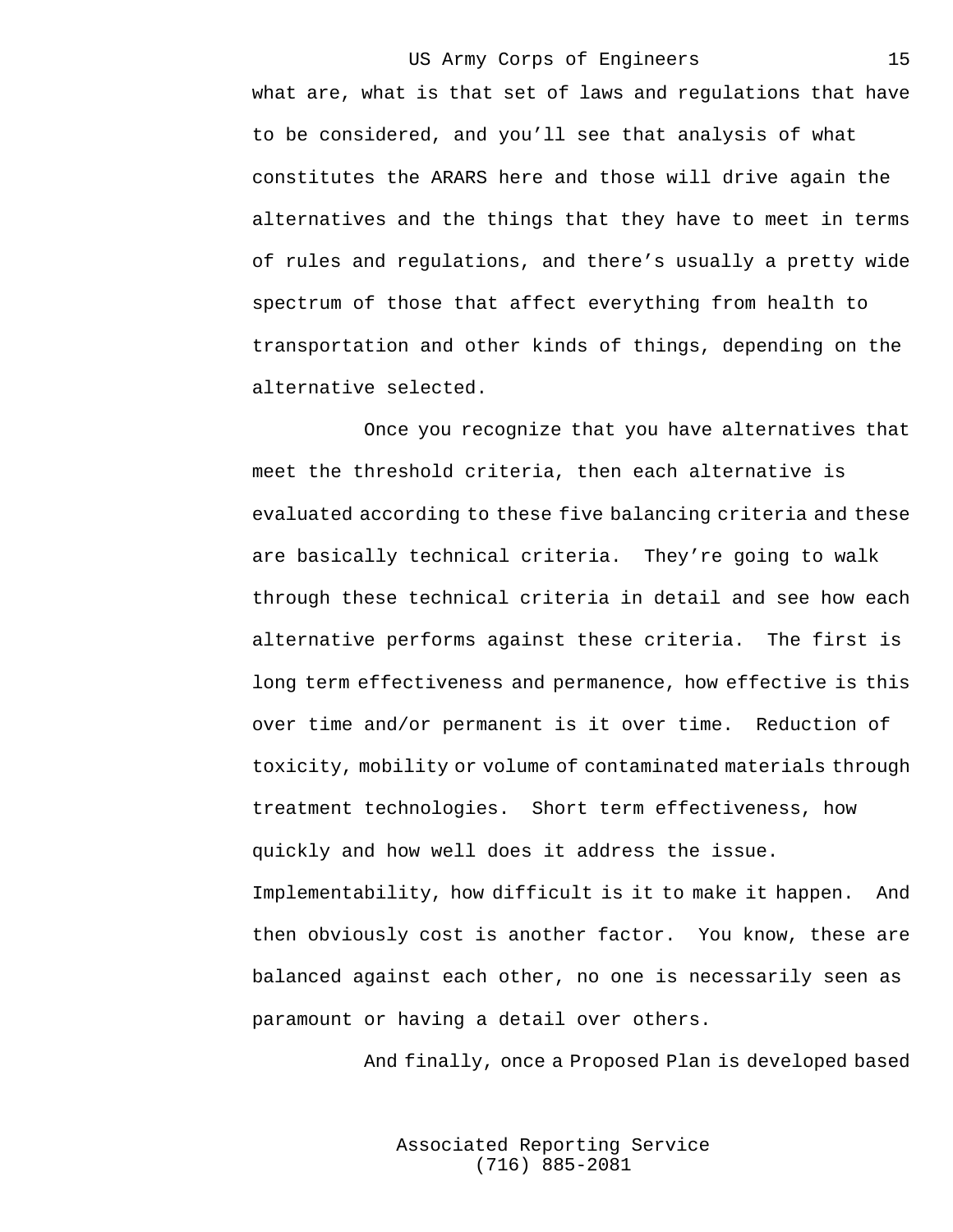on these seven criteria, it goes out for comment. And it will get comment from agencies. In this case the Corps of Engineers is the decision making agency but it's going to get input from the State and from the US Environmental Protection Agency and it's going to look for agency acceptance and community acceptance of that preferred alternative as modifying criteria as understanding, how well does this meet the needs of those stakeholders. And that will be considered before a final remedy is selected. Next.

So as was pointed out, the Corps is going to release five technical memorandum during the course of the Feasibility Study and the reason for this is that this is a very complex process, it's a fairly long term process, and the Feasibility Study report itself is probably not going to come out until some time in 2013. Over the next year though we'll be working on and releasing five technical memorandum, and this is an opportunity to bring stakeholders into the FS (Feasibility Study) process, to let you see what's going on, to let you weigh in on key choices and issues that are part of the Feasibility Study process, so that there's an opportunity for conversation and dialog and input prior to waiting for that final FS (Feasibility Study) report which has that range of alternatives written in it. So the first one that's available is this one now and it's the Fernald lessons learned and the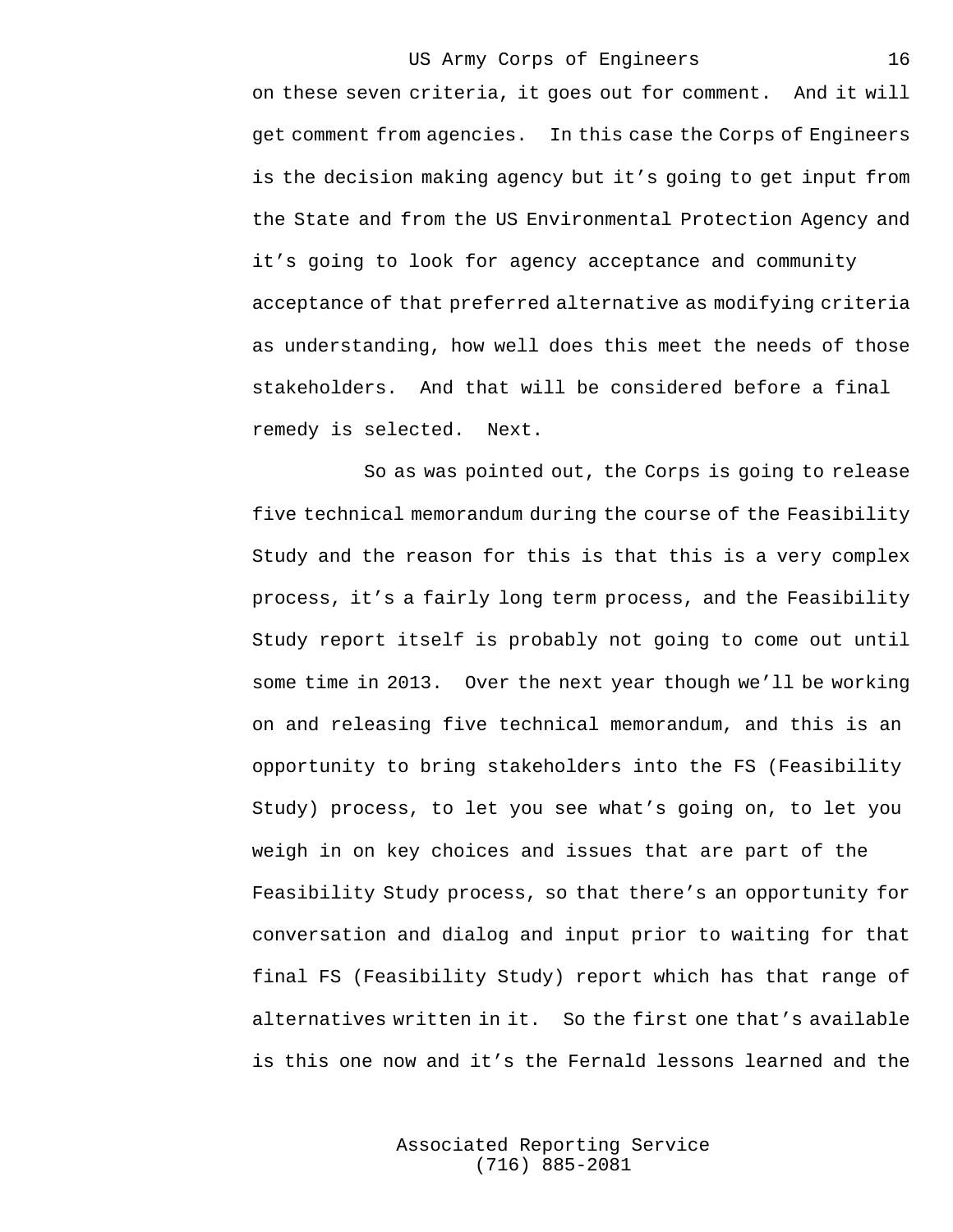off site waste disposal options as we discussed a minute ago.

The next one that's coming out is radon assessment and probably the next two are going to come out in similar time frame, the radon assessment and health effects of hypothetical exposure to the contaminants and those are going to look at the risks associated with the materials in the IWCS. What kinds of exposures can we expect and what kinds of conditions and what kinds of impacts would those have for workers, for residents, for anyone in the vicinity, and what are the kinds of things you need to think about both for implementing and then long term management of these kinds of things.

So then after those two are done, the next technical memorandum is the remedial action objectives and ARARS and this is the one that's going to lay out, here are the objectives that all of our alternatives must meet. This is the public health and environmental protection objectives that we're going to lay out here for any alternatives for the IWCS as well as listing all of those ARARS that we talked about.

And then the last and final of the tech memos is remedial alternative technology, development and screening. And here's where they'll look at the full range of technologies that are available to the waste types and waste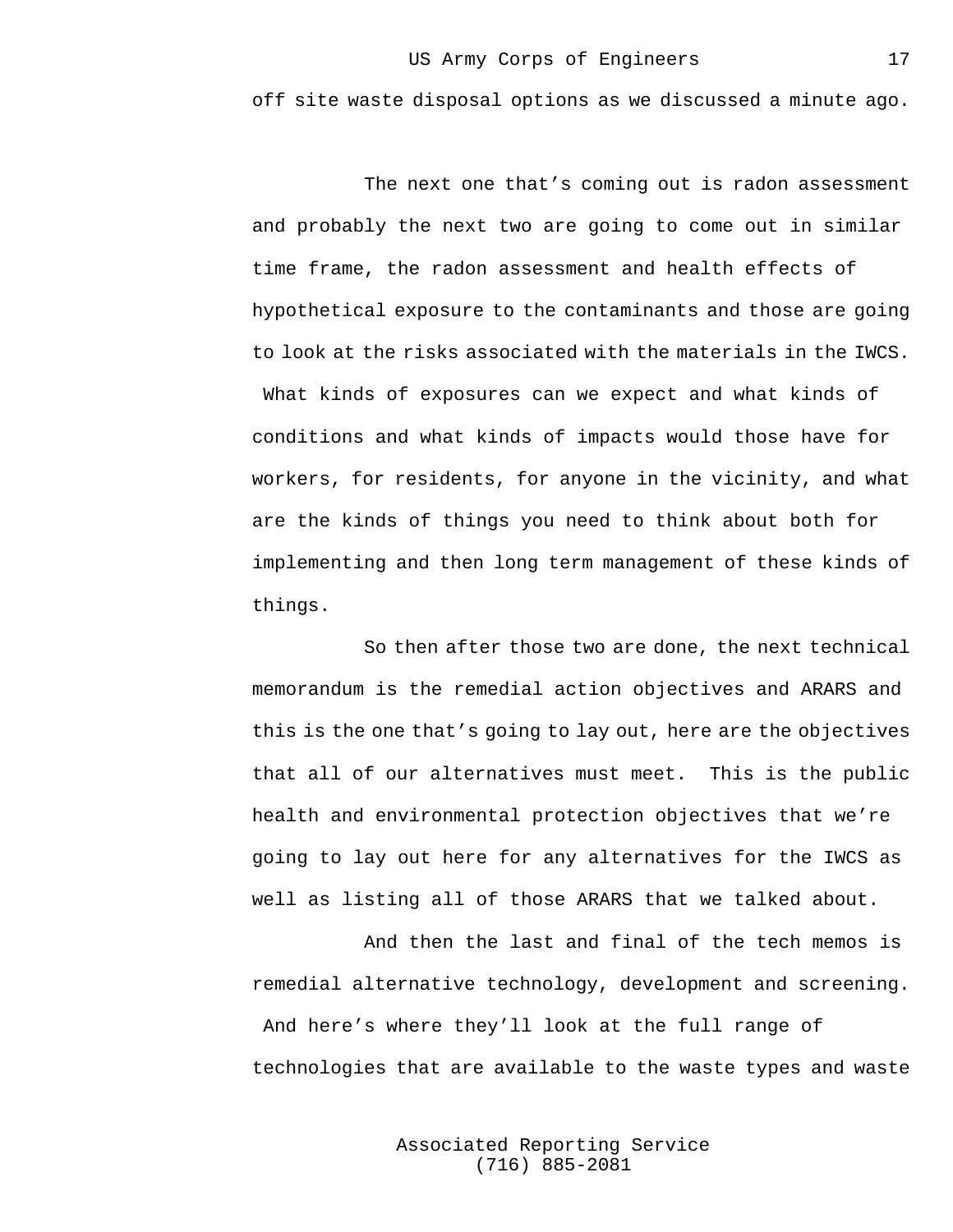18

volumes that are there in the IWCS. And then they'll screen all those technologies. They'll take a look, here's everything that's available, and then they'll screen them against the actual conditions and identify the ones that hold the most promise or the most interest in being applied in some sort of alternative.

Ultimately all of this information will then be used to develop that FS (Feasibility Study) report which will outline detailed alternatives across that full range of options that we talked about and then screen all those alternatives against those criteria that we talked about. And so the FS (Feasibility Study) report, when it comes out in 2013, is going to say, here's the set of alternatives and here's how each one stacks up against the criteria.

So this is the process that the FS (Feasibility Study) will go through and there's eight key steps and the technical memorandum kind of fit into this in different places. At the end of the day, once we've looked at all the issues and all the activities involved in the technical memorandum we have actually seen almost everything that ends up in the remedial, or the Feasibility Study report which comes out at the end of this process.

The first few steps are setting the criteria, the objectives for cleanup at this site, the remedial action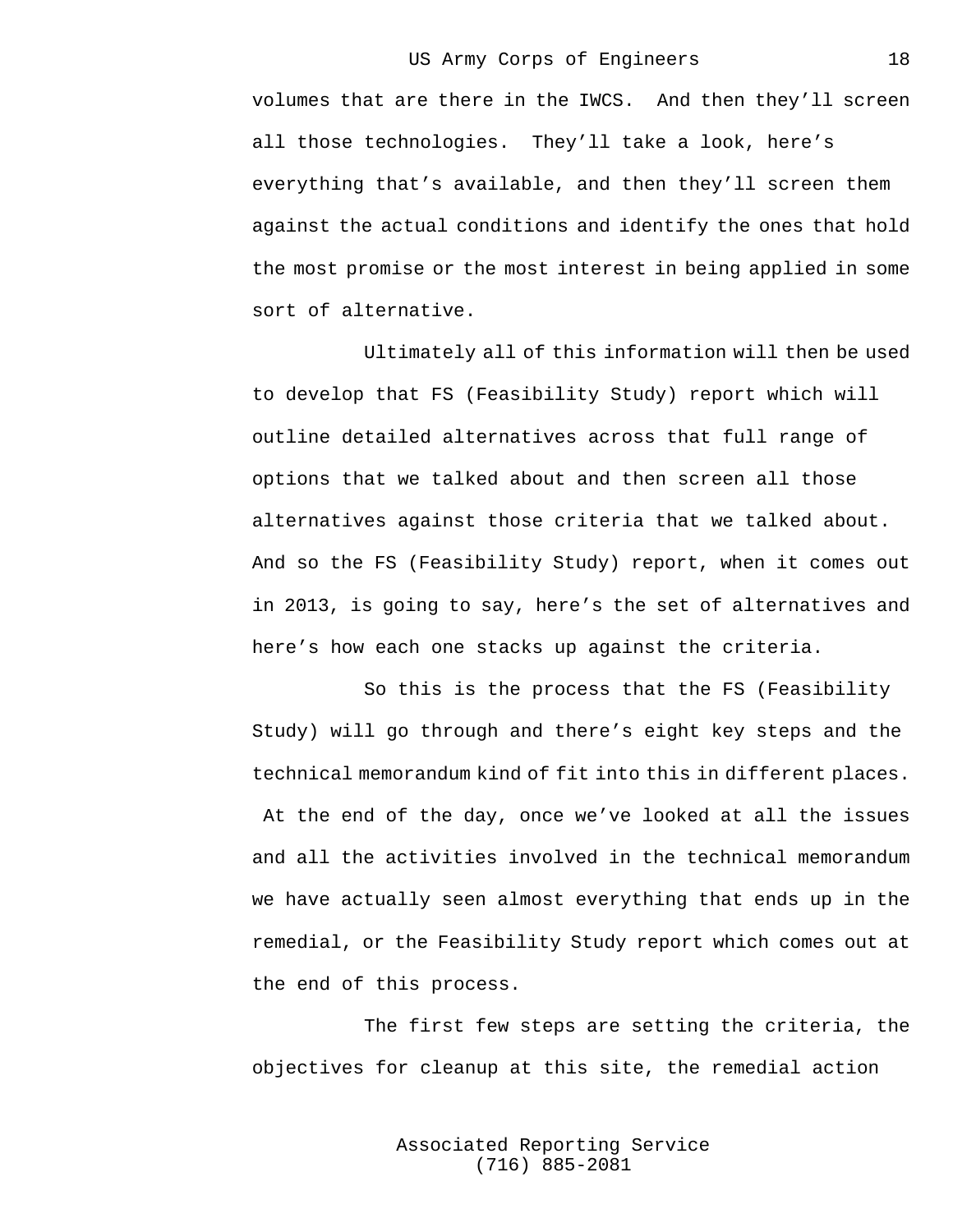19

objectives that set overall requirements that every alternative must fulfill with regard to public health, environmental protection and other kinds of things. ARARS list all those rules and regulations that every alternative must meet in order to be implementable. The next, the key technical memorandum will come in right here, which then compiles the RAOs and the ARARS and talks about all of those. So there will be a document for you to look at and understand at that point in the process about what's going on in terms of the objectives and the rules and regulations that have to be followed.

After that we'll identify some general response actions. These are not detailed alternatives but they give a more robust look at, here's the kinds of approaches that make sense and that are available to us to meet those objectives and so those will be laid out and then applied against the set of volumes in the IWCS to say, which one of these hold promise, which one of these make sense, and these will form the framework or platform later for developing more detailed alternatives. With that sense of direction you then get to look at technologies that are available within those approaches and for those waste streams that say, what kinds of technologies might we apply, whether those be treatment technologies or other kinds of technologies to deal with these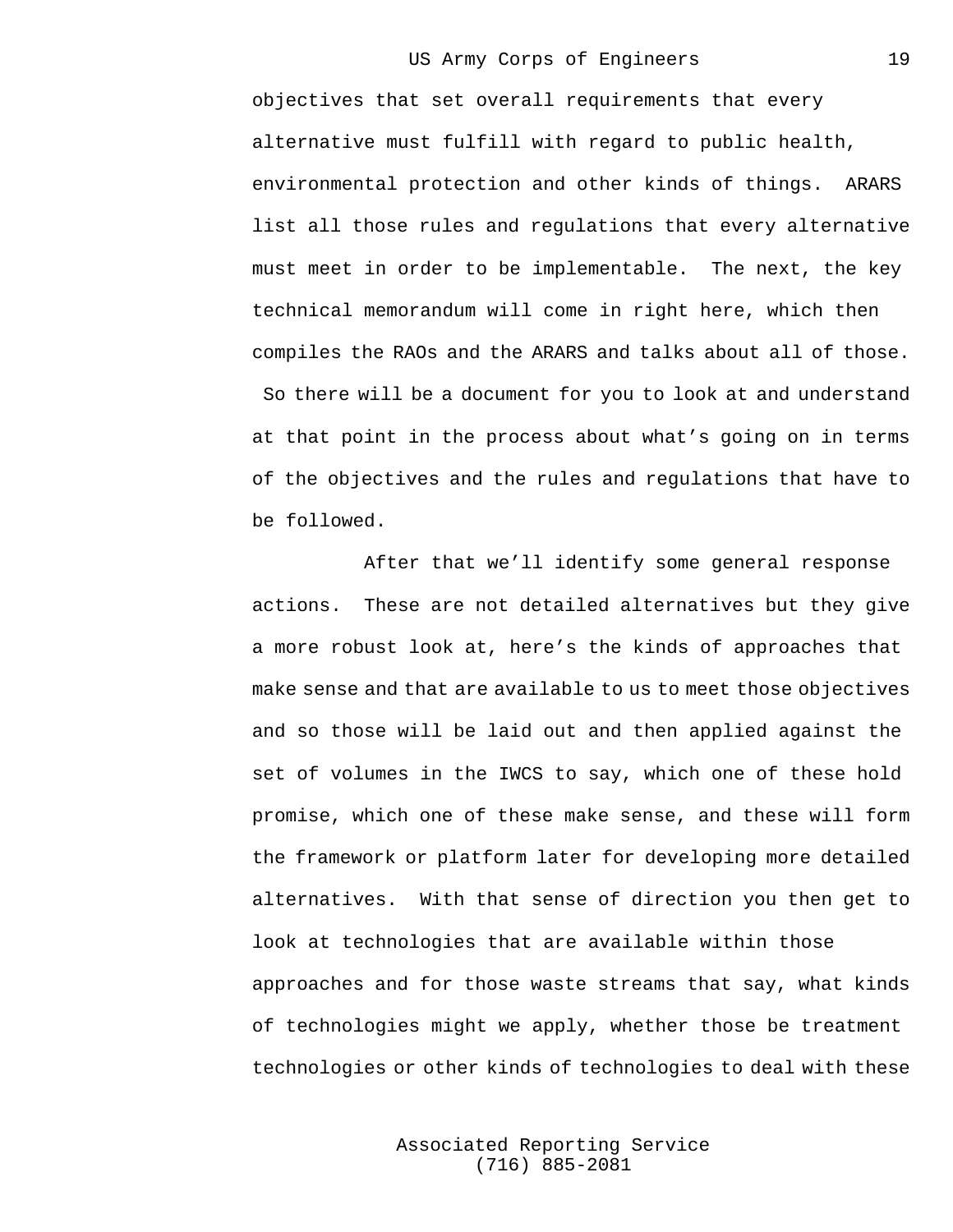wastes, to make them less mobile or less hazardous or even reduce the volume. And those will be screened and looked at in terms of which ones make sense here, which ones don't.

So then we'll pass that screening and we'll come out and we'll say, okay, so now we understand kind of the set up technologies and the general approaches that make sense and those will be combined to develop a set of very detailed alternatives that say, here's exactly how we could go about addressing all of the materials in that IWCS. So that set of alternatives will be developed and then screened, and ultimately that's what will be put into the Feasibility Study report which is the result of that screening and analysis of the alternatives that are available. And that's going to - this is going to take pretty much through the next year and a half or so.

The five technical memorandum will be going between now and probably summer of 2012. And so that's a really busy period I think for public input and public involvement. Next slide.

And that's one of the things that we're going to encourage everyone to be paying to attention to over the course of the next year both here at these public workshops and in several other meetings that will take place. So for each of the five technical memorandum like the one we're dealing with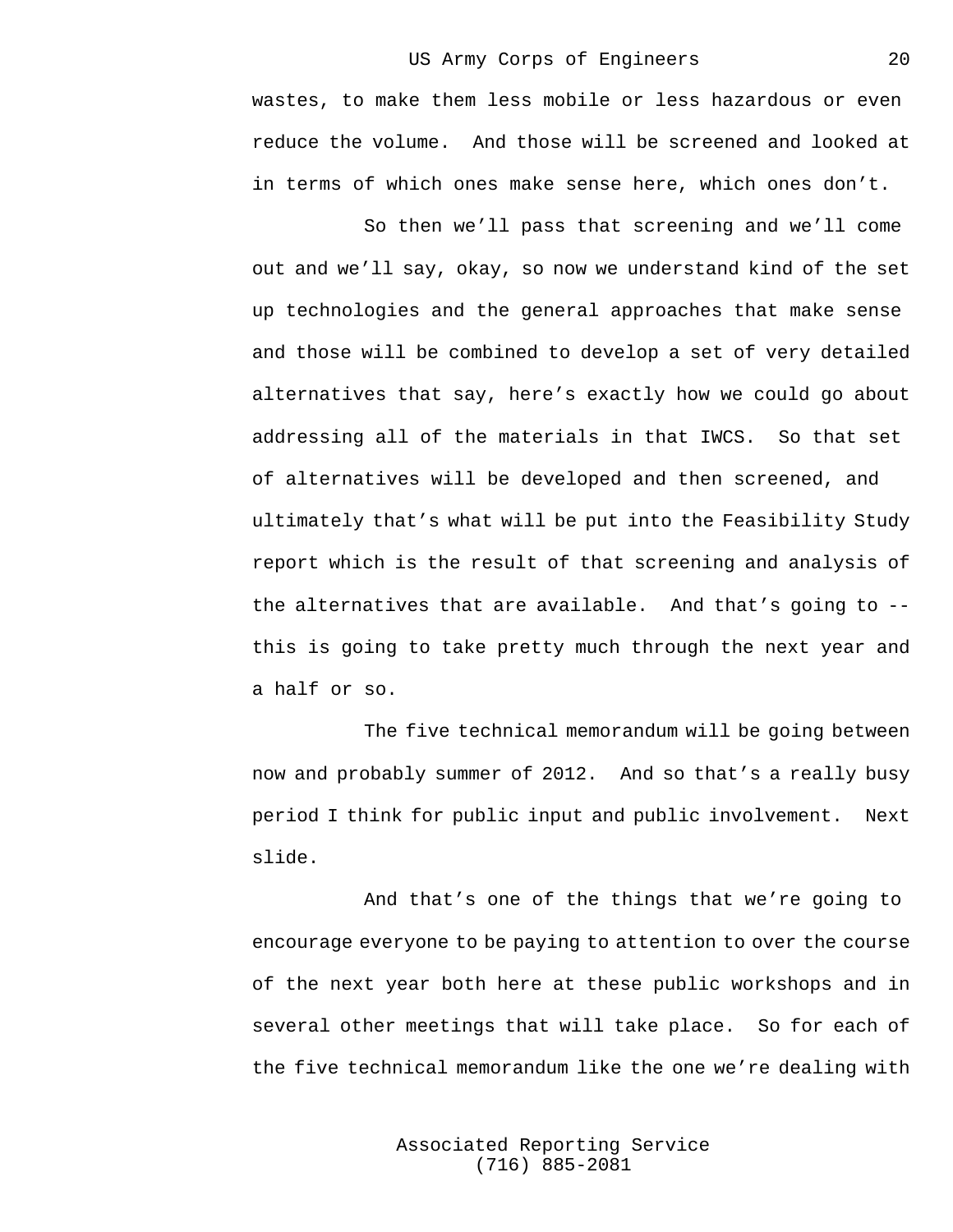21

tonight, there will be a fact sheet that says, summary of, this is what this technical memorandum is all about, this is what's in it, this is what it says, these are the conclusions it reaches, and those are going to be made early on. They'll come out commensurate with the report itself. Obviously each technical memorandum will available for your review as well. But they're going to be pretty dense reports. They're only going to get more complex and more complicated as we move forward.

So we'll have some fact sheets available to give an overview of that. They'll be discussed at the monthly meetings of the Community Action Council (CAC) which is kind of a redo of a longstanding group here in the community that's going to look at all these issues associated with this Feasibility Study and they're going to meet on a monthly basis. There's a fact sheet about the Community Action Council on the table and if you didn't get one please make sure you get one. Their next meeting is going to be next Thursday on October  $6<sup>th</sup>$  and we'll make more of an announcement about that at the end of tonight.

But one of the things that they're going to be doing is looking at all the results of this meeting tonight, this workshop tonight, everything that you said, and using that information to help develop community based input on this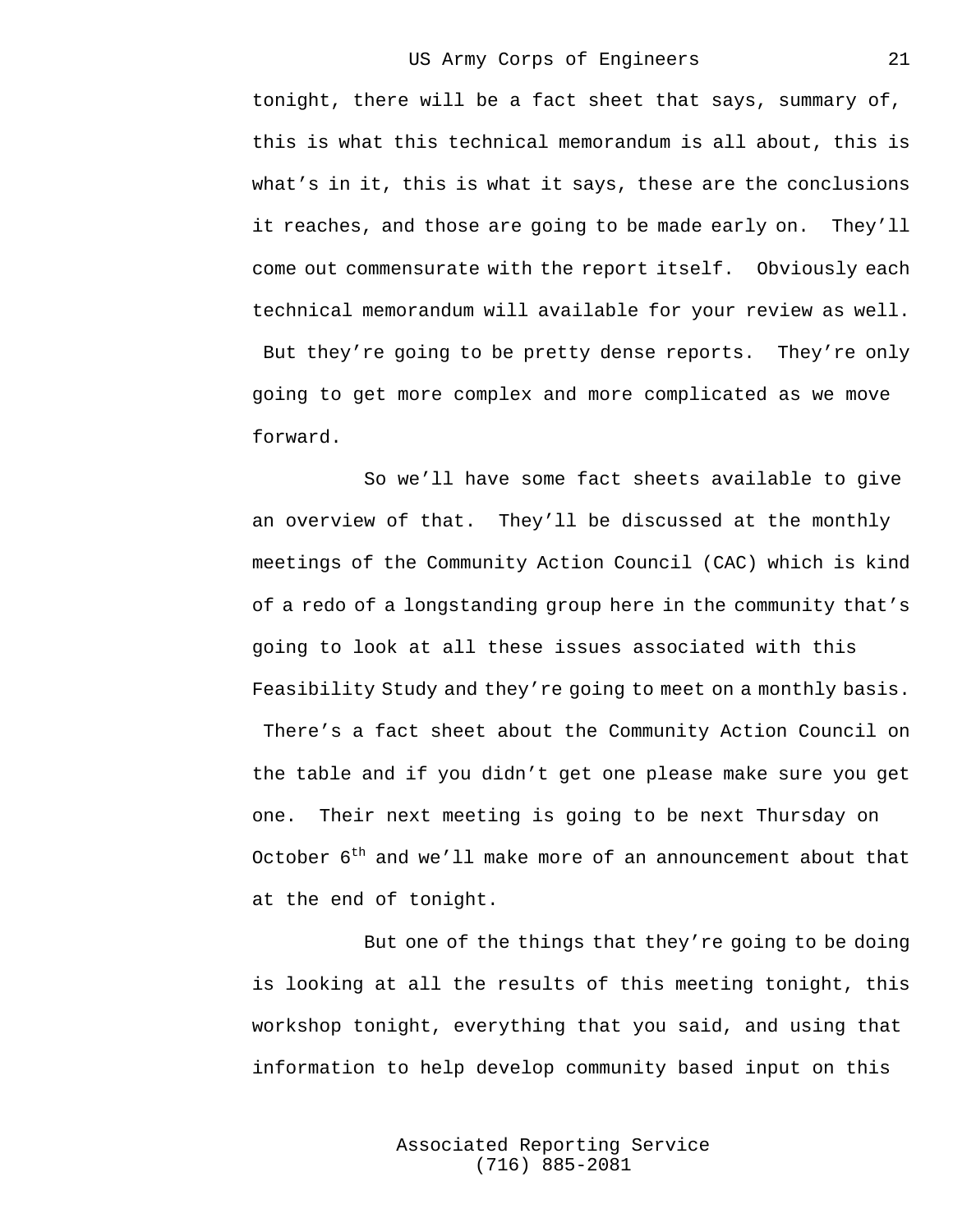technical memorandum. And they'll be doing that for each of the five technical memorandum, they'll be meeting beforehand to evaluate and look at it, and being present -- there's a number of members of that group here tonight, being present at these meetings and then meeting afterward to compile and develop input and ideas back to the Corps.

For each of those technical memorandum there will be a workshop like tonight around that technical memorandum and then there will also be just a basic public input period. And so public input on this technical memorandum will be accepted through October  $28<sup>th</sup>$  and I'll give an email address for that input in a little bit that you can just provide comments directly or you can come to these workshops and/or you can come to the CAC meetings. All of those are places you could come and talk about the technical memorandum, hear about the technical memorandum and provide input to them.

The other piece of the puzzle here is my services and what I'm doing as the technical facilitator. So I was hired to serve as a point of contact and a liaison between the Corps and the community to sort of help drive the process forward, design ways of bringing people together and helping make the information understandable and accessible to the community. I'm supporting much of the Corps community outreach and I'll be at all the meetings. I'll be attending,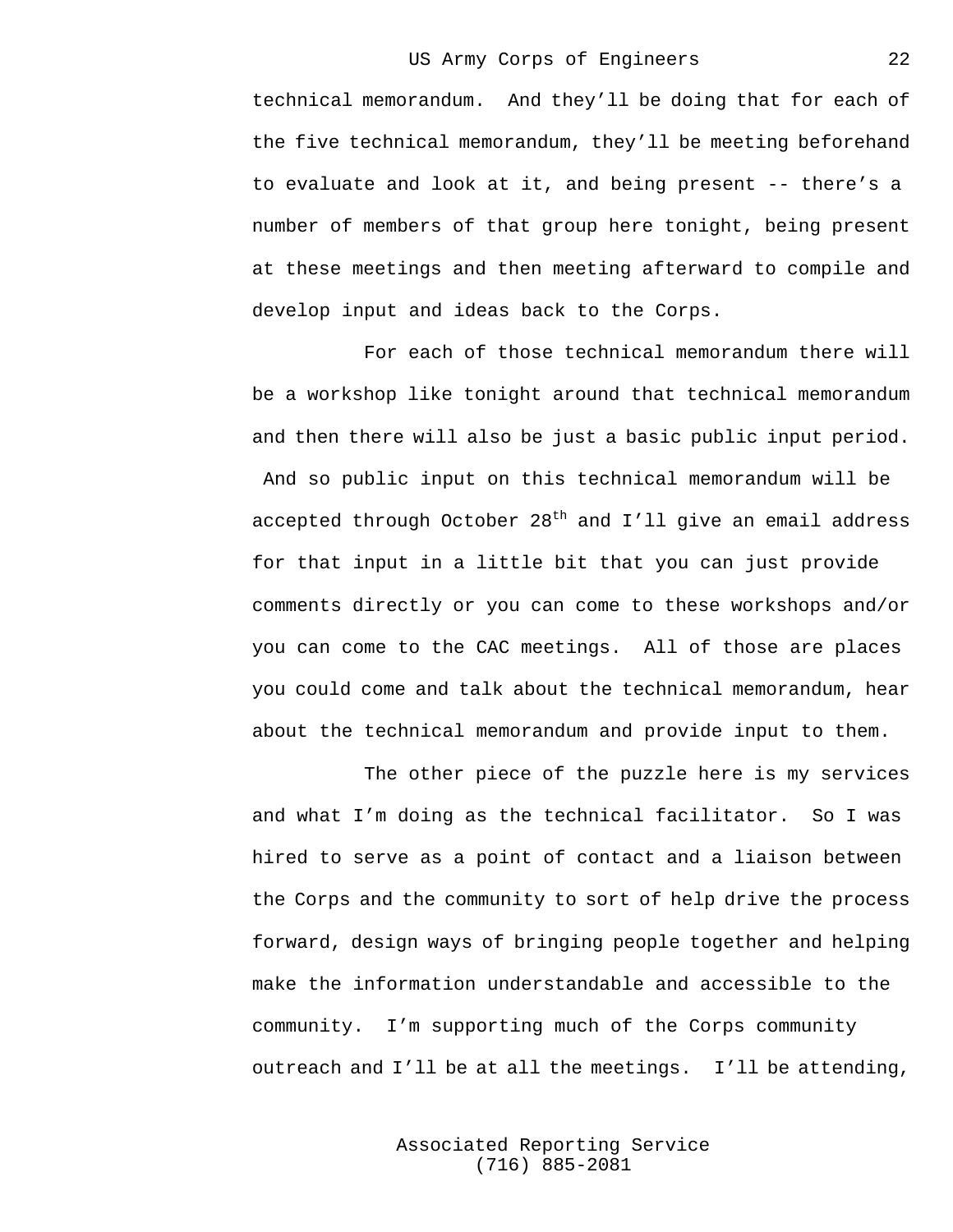I'll be facilitating, working directly with the CAC group at their monthly meetings to sort of help organize those meetings, bring -- make sure we bring the right kind of information to those meetings and have the right kind of dialog around that information.

Now, there's also a one page sheet on the scope of work for my services that says exactly what's in my contract from the Corps that says, this is what Doug should be doing, and please feel free to contact me and ask me to do any of those things, if I'm not already helping you in some way through the CAC or whatnot. We want to make sure that nobody misses the opportunity to understand what's going on here or get involved because they didn't have access. And I'm one of the ways you can get access to this process. So please feel free to call me or email me and I will absolutely help you.

With that, we're going to take some questions after the next presentation so if you have any questions about sort of the process or my role we'll take those as well after this presentation. So this presentation is on the first piece of the two big chunks of that technical memorandum which is Fernald lessons learned, what did we learn from the Fernald process, and I'm going to ask Julie to come on up and give you that, and then I'll be back and we'll have about ten minutes for questions about the Fernald lessons learned and the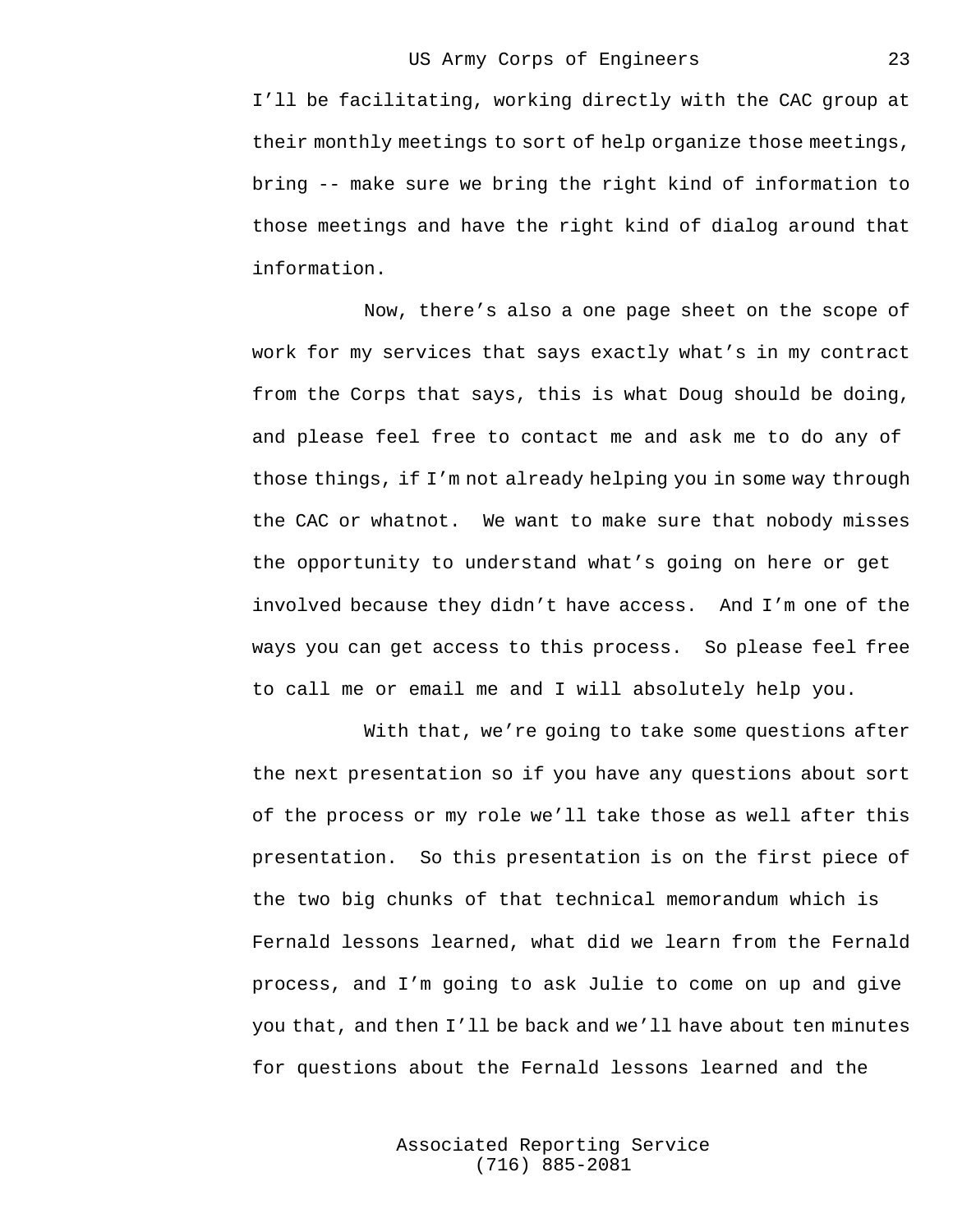process. Do you want this?

JULIE REITINGER: I think I'll try this. Thank you, Doug. Good evening. I think we'll get started tonight with just giving you a brief overview of the site's history and so in 1942 the US Government acquired approximately 7500 acres in this region for the development of a TNT production plant which they called the Lake Ontario Ordnance Works, and that's what we see in the brown tan outline here. The purpose of the process was to develop a TNT production plant and that production of TNT only lasted approximately one year. At that time the plant was shut down and then in 1944 the Manhattan Engineer District requested permission to use a portion of that site for the storage of radioactive residues. And that portion of the site is approximately 191 acres and that's what you see in the blue outline here on the slide.

This area became known as the Niagara Falls Storage Site. Periodically between 1944 and 1954 the Manhattan Engineer District as well as other successor agencies periodically shipped radioactive residues and other waste to the Niagara Falls Storage Site. These residues were primarily a result of the processing of uranium ore into uranium metal for the production of atomic weapons. Of these residues that are stored on site the one that contains the highest level of radioactivity is called the K-65 residues. So we're going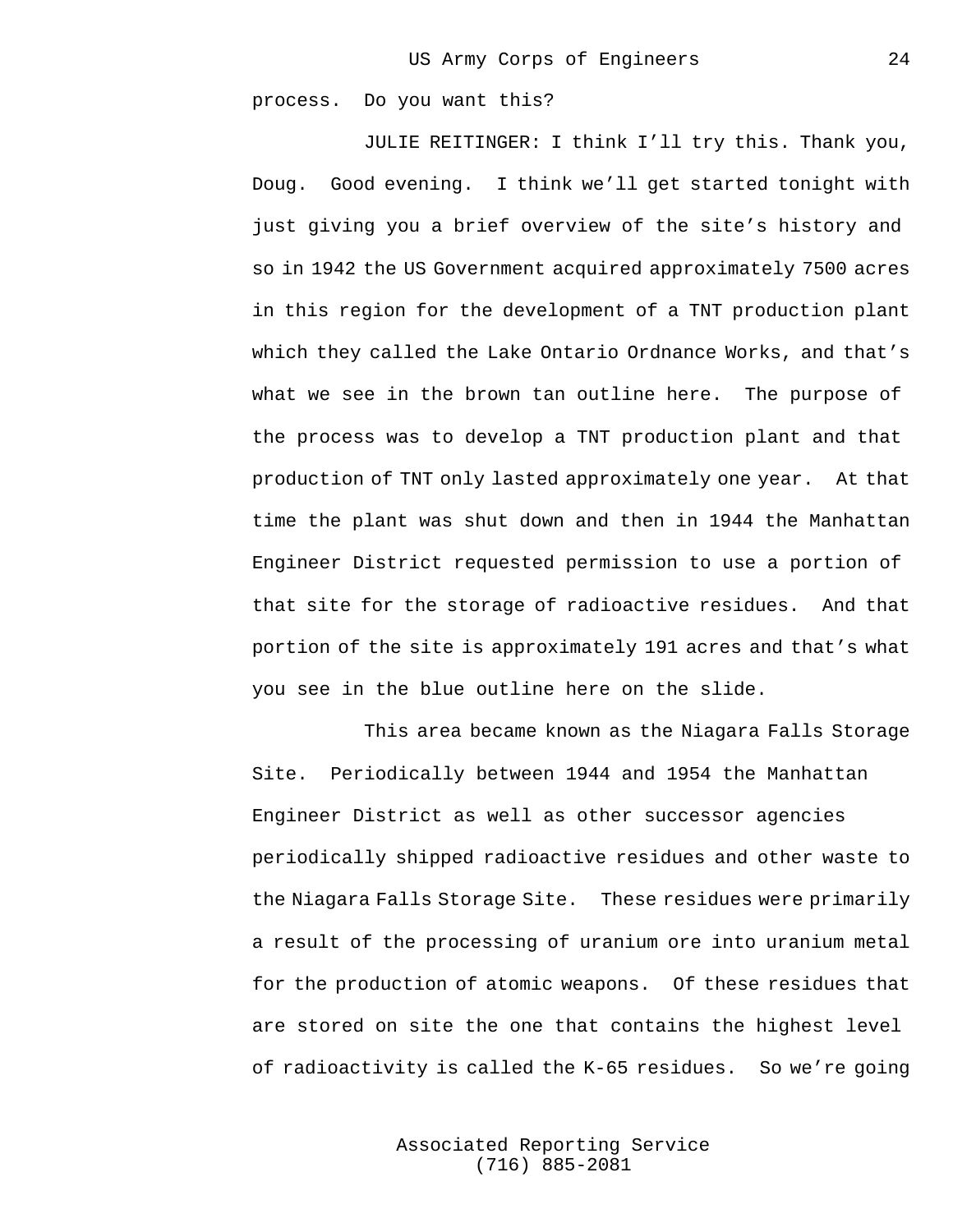to talk quite a bit about the K-65 residues tonight. Next slide.

During the 1980s the US Department of Energy began remediating various areas of the Ordnance Works and what they did was they consolidated the various residues and the waste material, other things such as contaminated building debris, into the IWCS for the purposes of containment. And so the IWCS here is in the dark blue area on the Niagara Falls site. The IWCS was designed to prevent or reduce radiation emissions. It was designed for prevention or infiltration of precipitation as well as contaminant migration to the groundwater.

So the purpose of the technical memorandum that we're going to talk about tonight is really twofold, and we're going to sort of give it the name of the Fernald Lessons Learned technical memorandum just as an abbreviation, but again as Doug mentioned, it's to support the Feasibility, so really we're going to look at two main areas. We're going to look at the Fernald site, which the Fernald site was a successful Remediation Project located in Ohio and basically they were able to successfully remove the K-65 residues that they had on site, treat it, and then ship it off site for disposal. So we're going to look at that Fernald site just to gather information. Again, part of the FS (Feasibility Study) is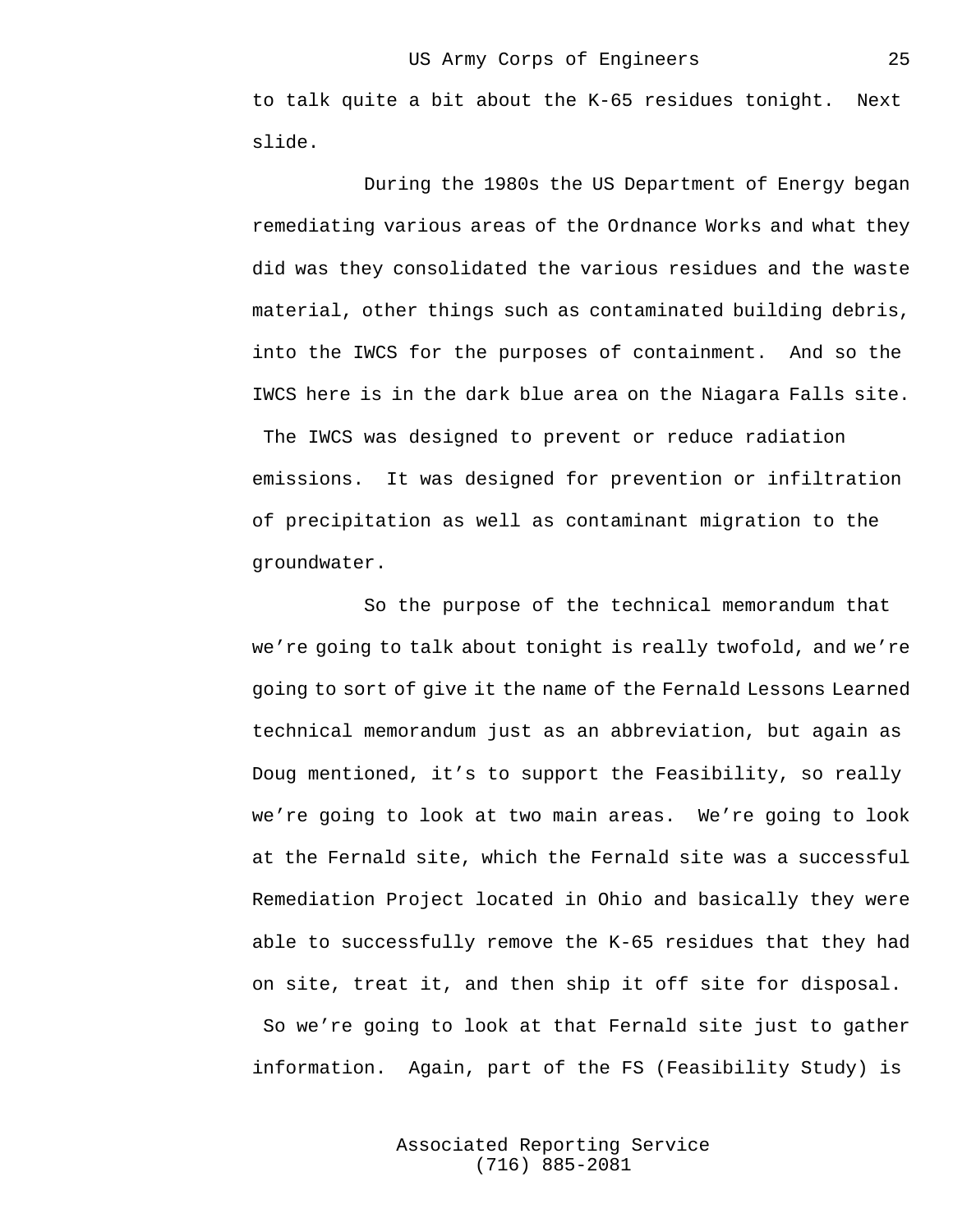to really look at a variety of technologies that might be applicable at the Niagara Falls site. So we're going to look at what Fernald did with their K-65 residues to get a better idea.

The second part of that which George is going to talk about is really what are the options for off site disposal of these wastes that are contained in the IWCS.

So in doing so we're really going to try to answer four primary questions that we see up here, and those questions are, really how do Niagara Falls and Fernald compare? So what is it about Fernald that we possibly could use at Niagara Falls? Also most importantly is, how did they do the job of removing the K-65 residues? What did we learn from Fernald besides just the removal of the K-65, and lastly, where could the IWCS wastes, the wastes that are contained currently in the IWCS be disposed of off site?

Fernald is a good example of a successful Remediation Project, so just in order to give you a little bit of background information about the Fernald site, we're going to take a look at a couple of main issues. The Fernald site was located approximately 18 miles north of Cincinnati, Ohio. It was really called the Feed Materials Production Center and it was a full scale production facility where they took uranium ore and ran it through the production process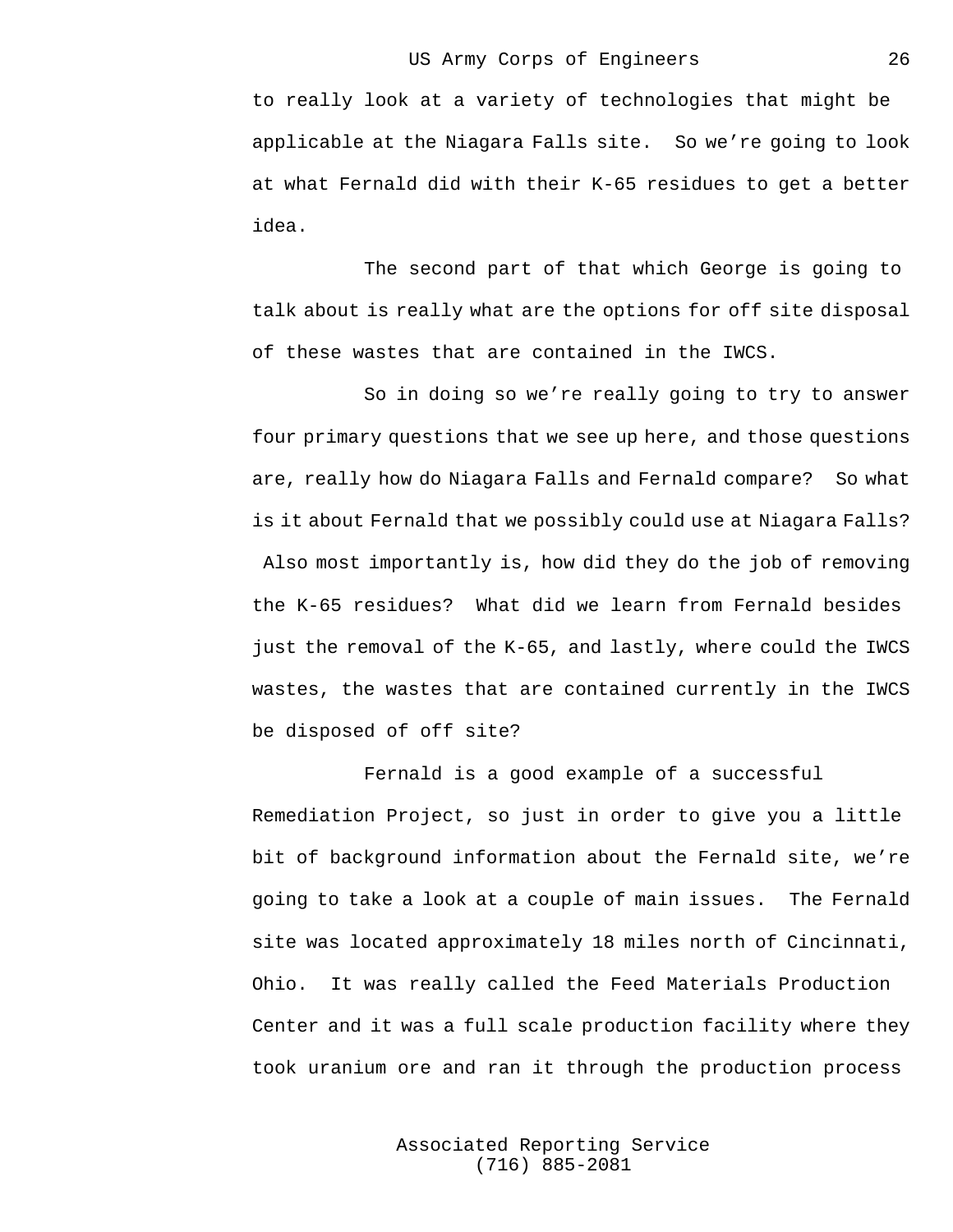and produced uranium metal. That plant was in operation from 1951 to 1989. In 1989 the plant production ceased and at that time the EPA placed Fernald on the National Priority List because of the nature and extent of contamination at the site there. So in order to see what we can really do at the Niagara Falls site here, we're going to do a little bit more of a comparison between the two sites. Let's see. Excuse me. So first off, to give you sort of a scale of the remediation that was done at Fernald, the Fernald site was about five times the size of Niagara Falls. So Fernald was approximately a thousand acres whereas the Niagara Falls site is 191 acres. In addition, what I think was sort of interesting is that the K-65 that was stored at Fernald and the ones that are inside the IWCS both originated from the Mallinckrodt Chemical Works that was in St. Louis, Missouri, and because of that reason they're similar in form, chemistry and radioactivity to the ones that are at Fernald. Fernald stored these K-65 residues in storage silos, above ground storage silos located at the site, and they called those Silos 1 and 2, so we'll be referring at times tonight to Silos 1 and 2 Remediation Project and that's what we mean by the handling and the treatment of the K-65 residues.

The silos at Fernald stored approximately 8,900 cubic yards of the K-65 residues. In comparison the Niagara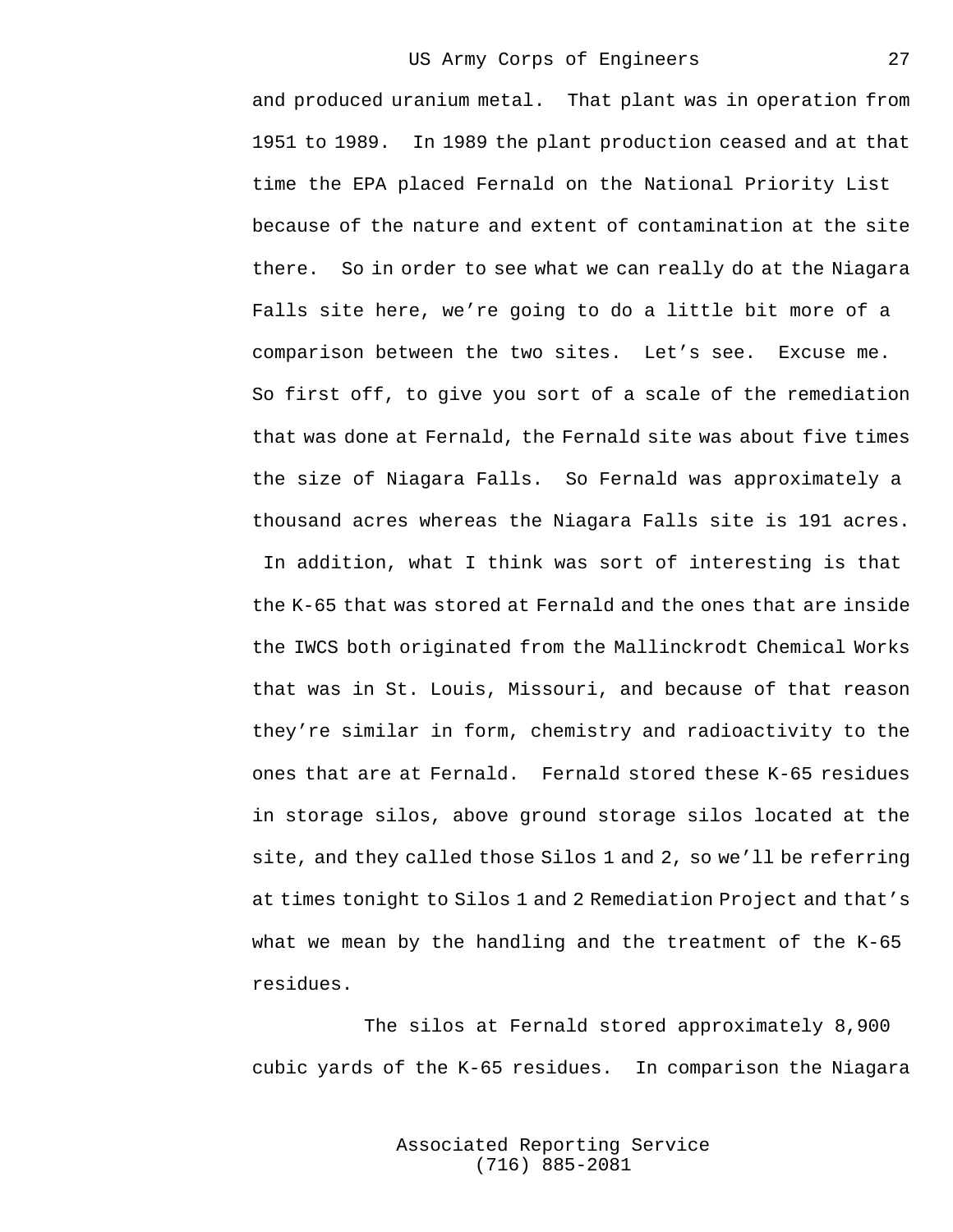Falls site has approximately 4,030 cubic yards. So Fernald had about 9,000 cubic yards -- I'm sorry, Fernald had about 9,000 cubic yards and the Niagara Falls Storage Site has about 4,000. Just to give you sort of a scale of what 4,000 cubic yards is, it's approximately the size of what might fill an Olympic size swimming pool. That's the type of volume of waste that we're talking about in the K-65's.

The remediation of Fernald resulted in 123-acre on-site disposal facility which is shown in the dark blue here, and that's in comparison to the 10 acre IWCS that's located at the Niagara Falls site.

This is a picture of Fernald and it's sort of a picture of approximately that 1989 time zone, so just when they stopped production and before they started doing the remediation there, and so some of the remedial activities at Fernald not only included the removal of the K-65 residues, the treatment and the off site disposal, which they shipped those residues from Fernald to the Waste Control Specialist in Texas, but also the cost of those K-65 Remediation Project was approximately \$490 million and it took 12 years to complete, so that was from the planning phase all the way to the last shipment off site.

The remediation at Fernald also included, as you can see, it's a full scale production facility, so it also included the dismantlement of over 300 buildings, the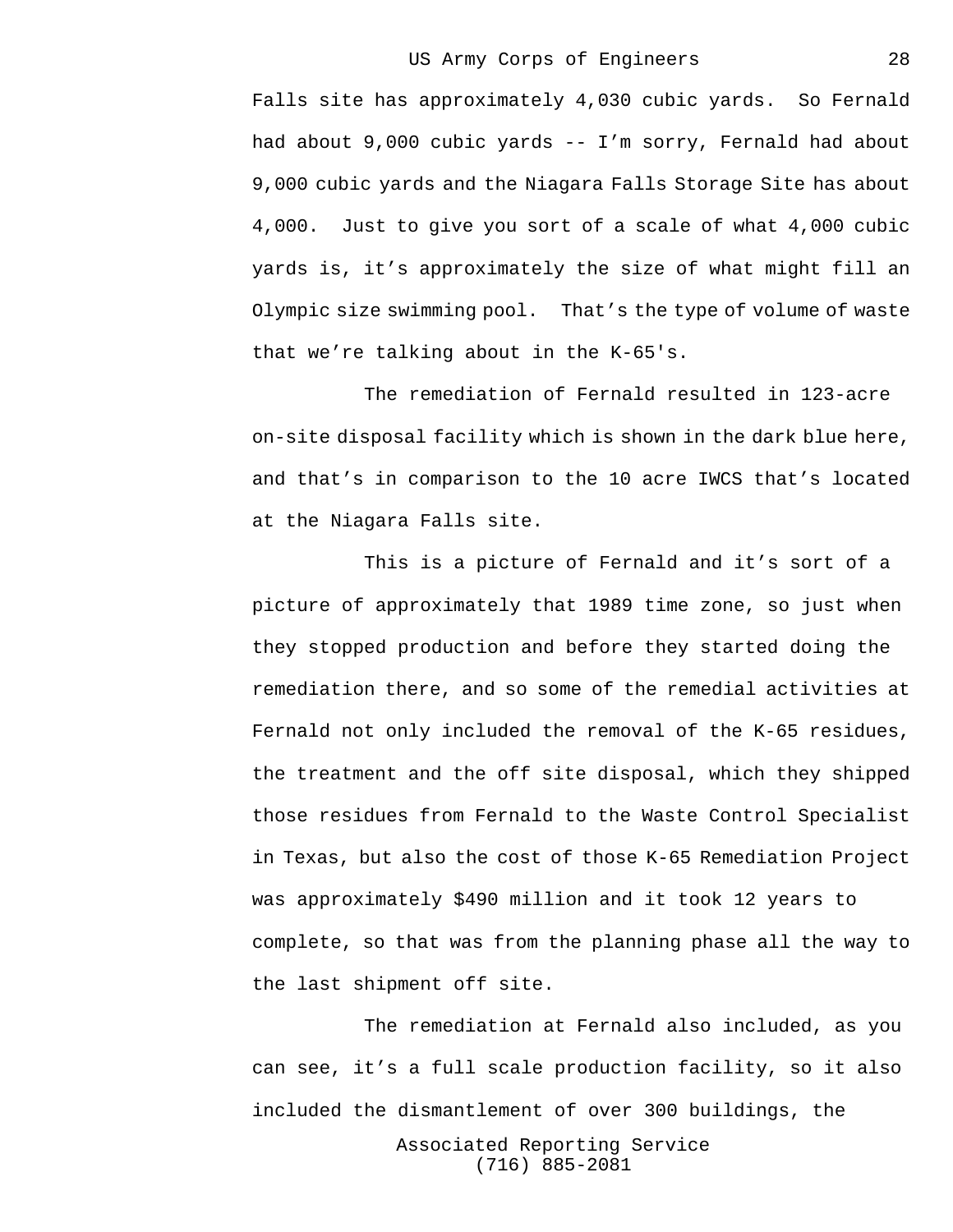remediation of the waste pits that you could see up in the upper left hand corner there as well as removing over 100,000 drums of waste that were located throughout the site, and also the other problem that they had was that because of the contamination at Fernald it contaminated the groundwater aquifer that was located beneath the site, and that was called the Great Miami Aquifer and that was a primary source of drinking water for that region.

This is what Fernald looks like today so this was taken in approximately 2008 and so you can see that on the site there they have the on site disposal facility which is in the upper corner here. And so approximately 99% of the total Fernald waste products, the building debris, the contaminated soil on site, the waste pit materials, went into the on site disposal facility. They considered this to be their low level waste is what they put into that facility.

 DOE has committed to long term monitoring and maintenance of that on site disposal facility and in 2007 they also determined that the rest of the portion of the site would be used as a recreational and they called that the Fernald Nature Preserve. The total cost for remediation of the Fernald site was approximately \$4.4 billion.

So what we're going to do right now is to basically look at the first question that we sort of put together. It's really comparing the Niagara Falls site to Fernald so that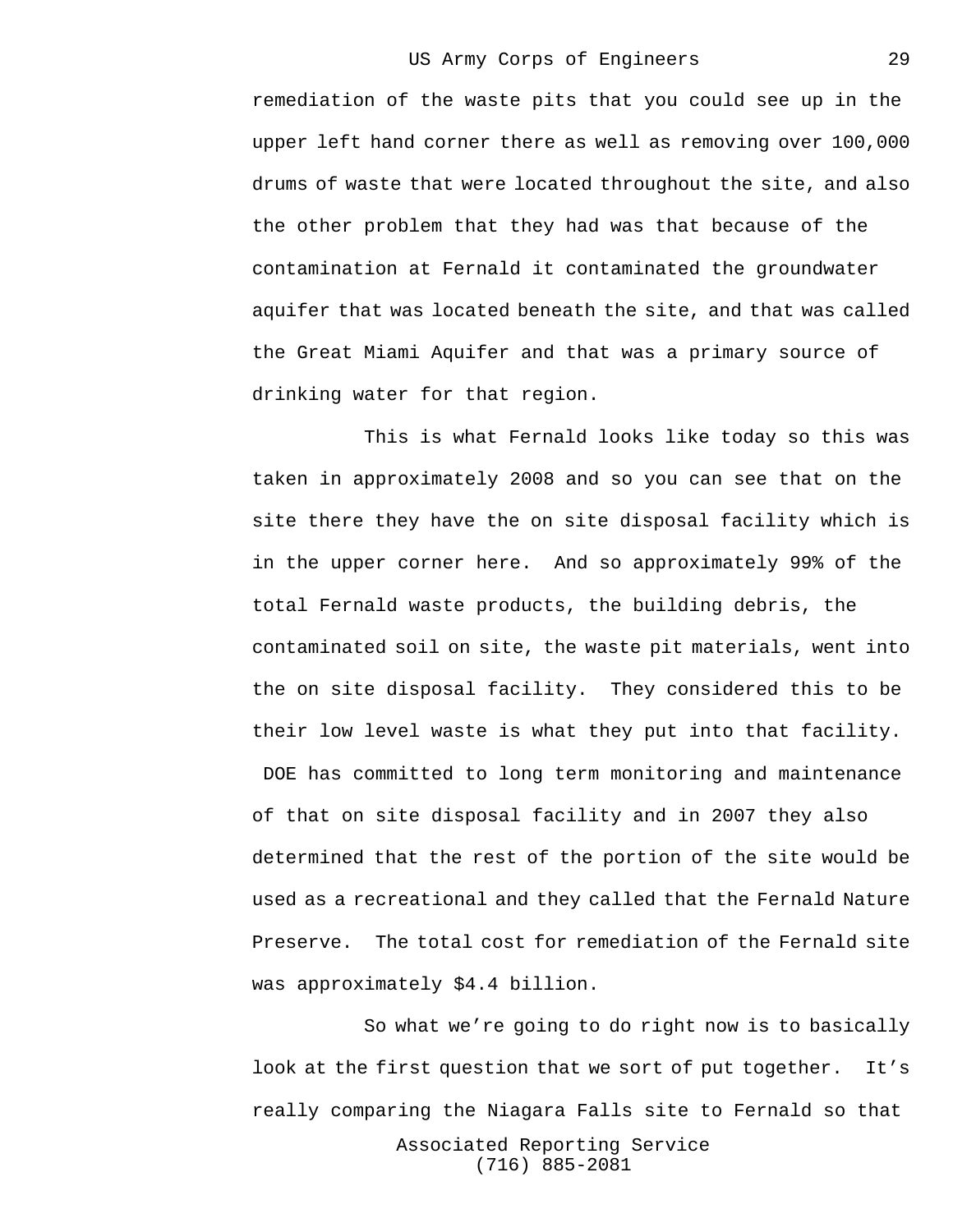we can draw some comparisons about what we might be able to use as we go through this FS (Feasibility Study) process.

The first thing, as I mentioned to you, both of the sites, both Fernald and Niagara Falls site, were -- did store K-65 residues on site. So that's the similarity that's most important right now for us as we look at some of the options for removal of waste. The other thing is the risk that is associated with the K-65 materials, the radiological risk is primarily associated with the Radium-226 and when Radium-226 decays it produces radon gas. And we're going to talk a little bit about how to handle radon gas or how Fernald handled radon gas as well, too, through the remediation process. One thing that's a notable difference is that the Niagara Falls only stored the K-65 residues and other residues whereas the Fernald site also manufactured uranium products as well.

Unlike Fernald, the Niagara Falls is not located over a primary source of drinking water, and so at Fernald because this Great Miami Aquifer which was contaminated for probably about 225 acres, it was something that had to be restored. And so that was one of the reasons why it got placed on the NPL, because this was considered a key environmental asset.

Associated Reporting Service (716) 885-2081 Additionally, the land use that was adjacent to Fernald was primarily residential or resident farmers, whereas the Niagara Falls site, here the primary immediately adjacent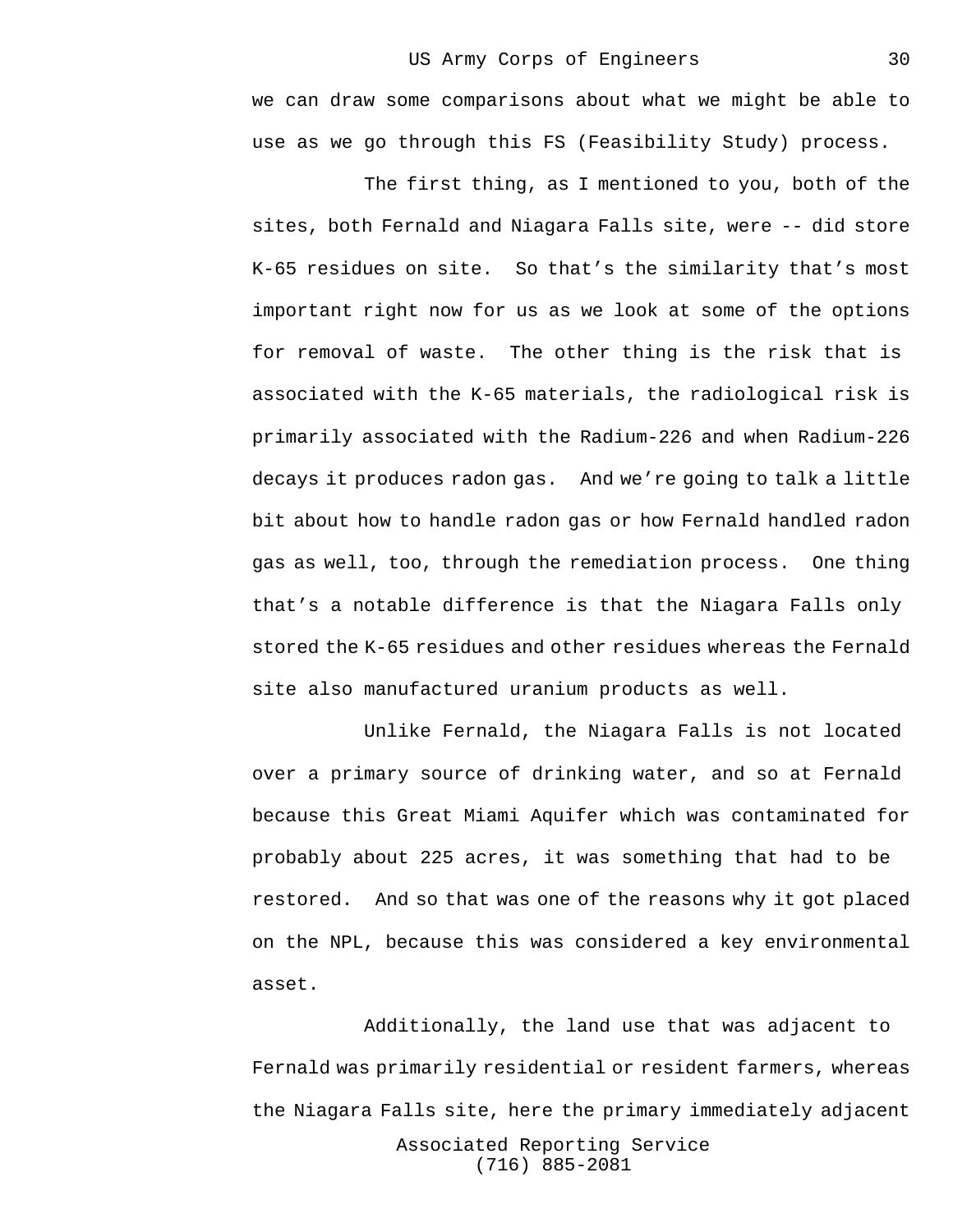land use is industrial. Fernald was placed on the National Priority List because of the fact that the silos where the K-65s were stored were really structurally unsound, because of the presence of the waste pits that were on site, because of the presence of open drums throughout the area, and also because of the contamination of the groundwater. In comparison, the Niagara Falls site was not put on the NPL list because at the time that the evaluation was done, all of those wastes were contained within the IWCS and so there was a determination at that time that there was no immediate threat to human health or the environment.

So although Niagara Falls and Fernald do have some common remediation issues, we also understand that there are some things that can't be directly carried over, and so that's really part of the purpose of the technical memorandum is to really look at all of the different remediation activities that were done at Fernald and try to figure out what might be able to be implemented and then looked at a little bit more when we get to that technology screening that Doug was talking about as part of the FS (Feasibility Study).

So one of the key components at Fernald was really how the K-65s were handled, and so we're going to talk in a little bit of detail about that. What's important to note about this is that just the removal of those K-65 residues required quite a large process. There was several buildings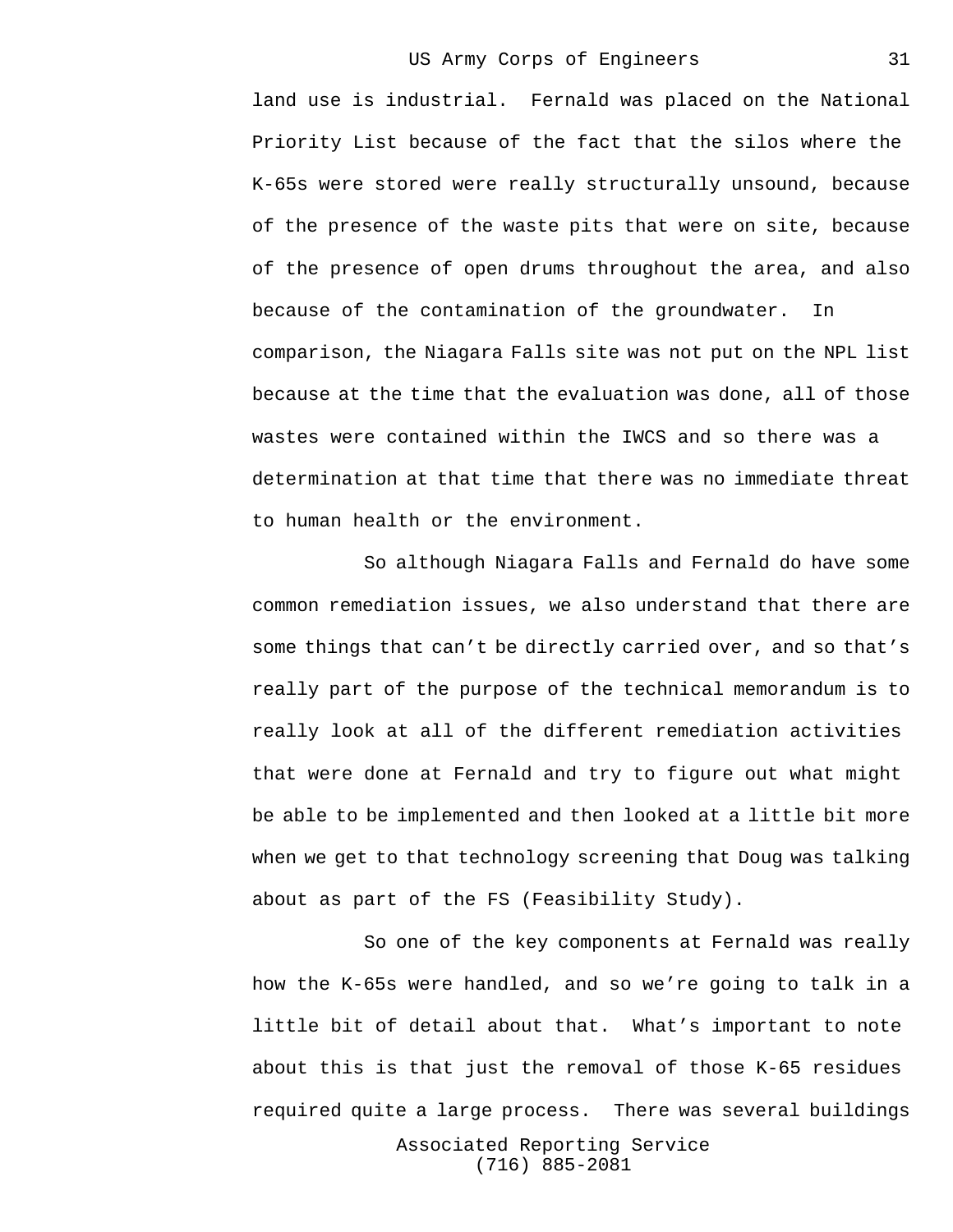built and several processes that had to be implemented and created in order to handle those residues.

This is a picture of the Fernald silos and we wanted to use this one slide which actually shows silo 3 in the foreground here in the picture, so you could just get an idea of what we mean by a concrete silo or where those K-65 residues were stored. And silo 3 did not actually have K-65s in it, but they had cold metal oxides and we do not have cold metal oxides at the Niagara Falls site. It's a lower level activity waste, and so we're not going to really talk about that further here. But what we are interested in is the Fernald silos that are behind there. They're called Silos 1 and 2 and that's where the K-65s are stored. And what you can see from that is that -- what you can see from that picture there is, those silos were surrounded by earthen berms and primarily the purpose of those earthen berms was not only to shore up the walls of the concrete structures but they also prevented some radon emissions or some exposure to the public and to the workers in that area as well, too. The containerization, the placement of those K-65s in those silos as well prevented some release of –- or prevented the release of radon gas to the environment.

Associated Reporting Service (716) 885-2081 Silos 1 and 2 only contained the K-65 residues and so at the time that it came for them to remove those wastes from the silos, what they basically did was to cut a hole in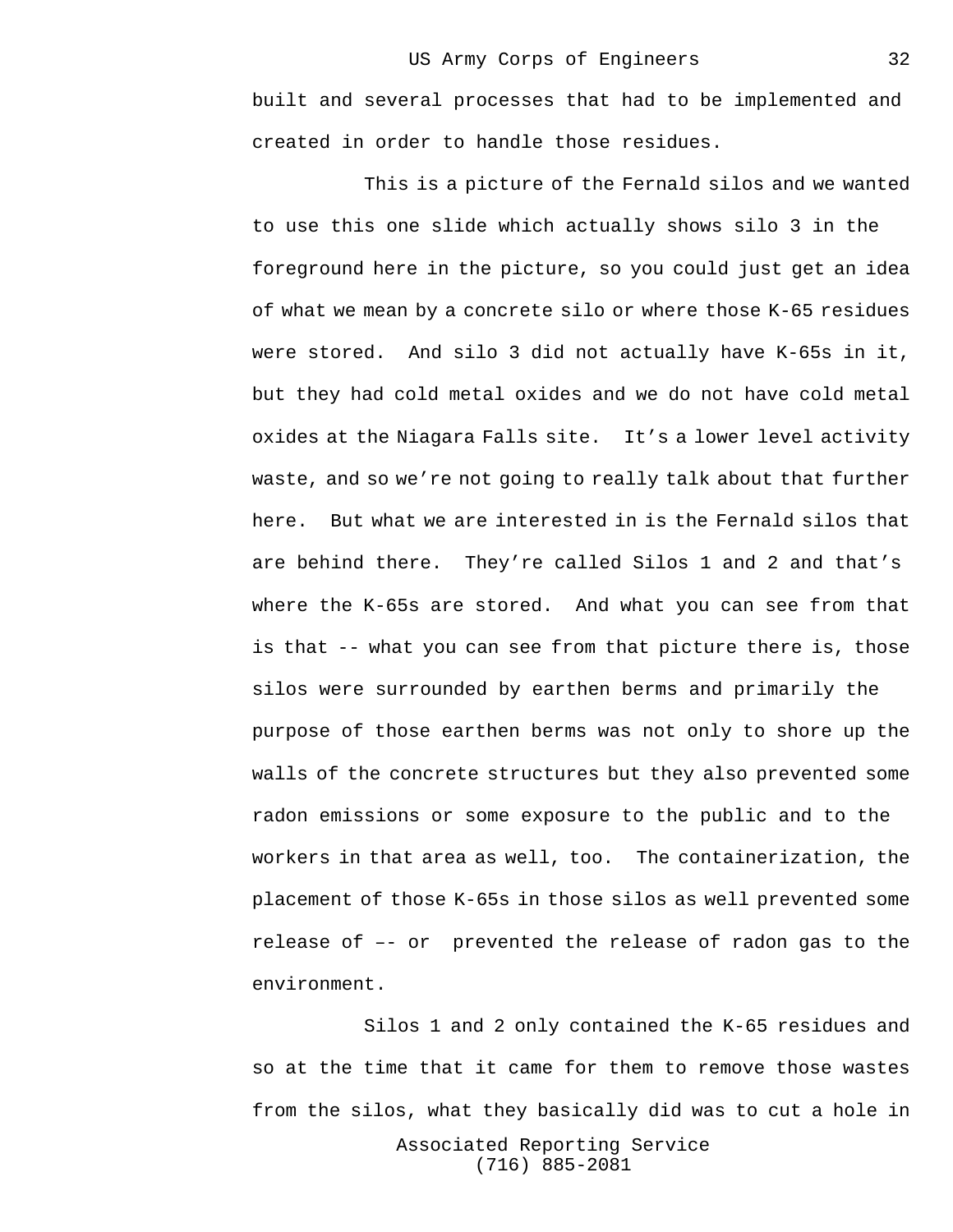the top of the silos, and using a method that they called hydraulic mining, they basically introduced high pressure water into that silo and created a slurry with those K-65s in the water, and that slurry was pumped out to the remediation facility. So we'd like to just talk a little bit about what the removal of the K-65 or the other waste might be because in comparison to what's at the Fernald site it's a little bit different. And so basically this shows a picture on the left here of the IWCS, an aerial view of that, and the K-65 residues are actually located in three buildings. I'm sorry, the residues that are found at the IWCS are located in three buildings.

The K-65 residues are located in Building 411. So we've got Building 411, 413 and 414 and those are the ones that are shown in yellow. And those buildings were actually former buildings associated with the Ordnance Works. And so those buildings were used for the water treatment plant at the Ordnance Works and so actually they're the basements and so this picture on the right here shows the basement of 411 and so the K-65s were put into these basements primarily because they added some containerization to that, the K-65s as well, too.

Associated Reporting Service (716) 885-2081 The other thing I wanted to mention to you is that George is going to talk a little bit more about the R-10 residues, and the R-10 residues are much lower radioactivity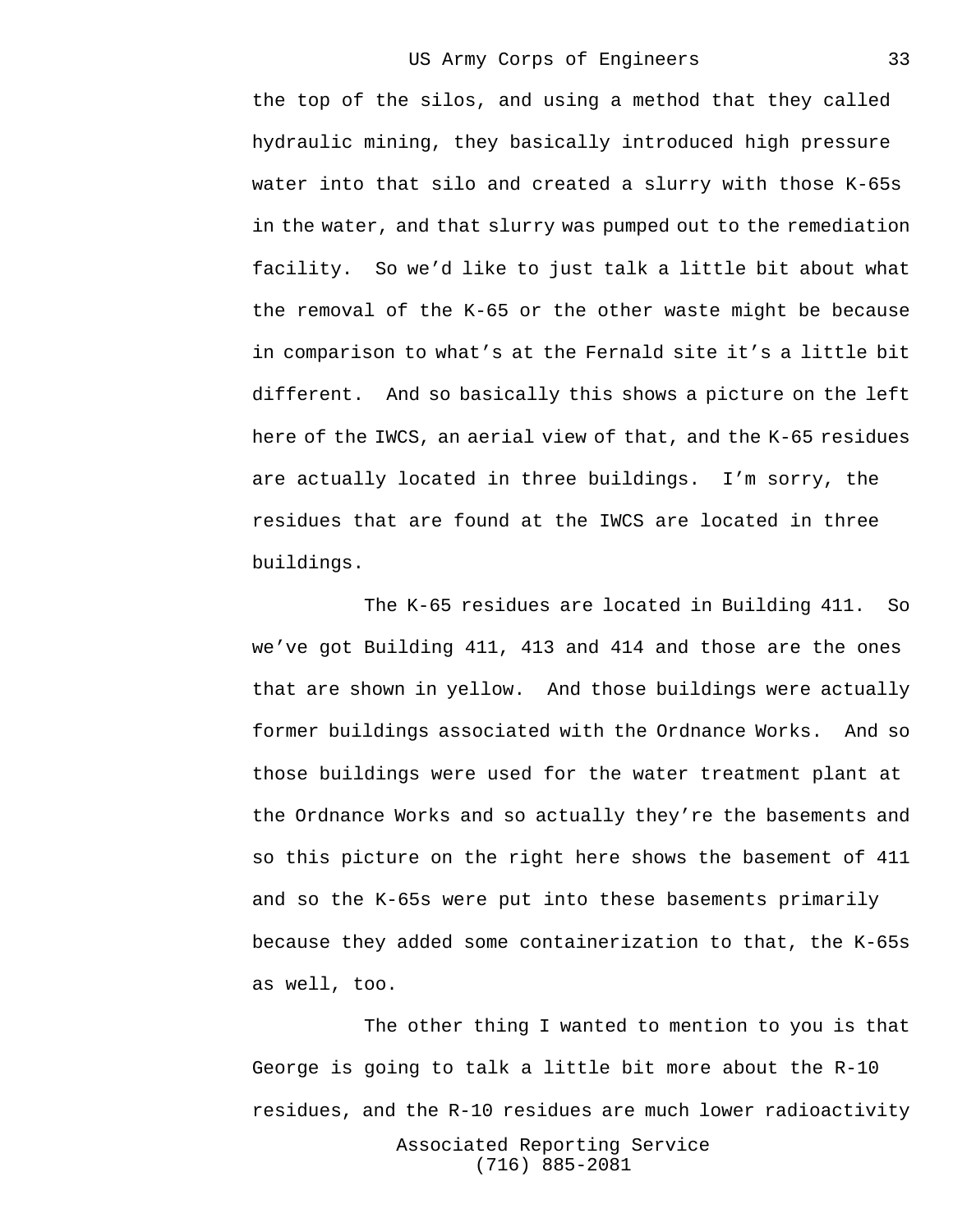than the K-65s and the other residues that we're talking about, so they were placed actually north of Building 411.

Now, we're going to take another look at how these wastes are placed in the IWCS so I'm going to take a cross section view from that southern portion of Building 411. So if you were going to take a cut through the IWCS and look north, what you might see is this Building 411 here, and we have Building 414 there too shown, and Building 411 was actually divided up into these bays, so bays A through D, and the K-65s are represented in purple on this figure, and so as you can see the K-65s are located in two different areas of Building 411, in the basements of Building 411.

The other waste that we're going to talk about tonight, lower radioactivity but still considered higher activity residues along with the K-65s, there are things like, names like L-30 and L-50 and those are represented in the green so those are also placed or containerized inside Building 411. And then the light green is actually contaminated soil that was placed on top of those building structures and the purpose of that was really to sort of provide some additional containerization to prevent radon emission.

Associated Reporting Service One of the things that's not represented well in this image is the fact that the light green actually not only represents contaminated soil but it also represents some contaminated building debris. So things like the demolition

(716) 885-2081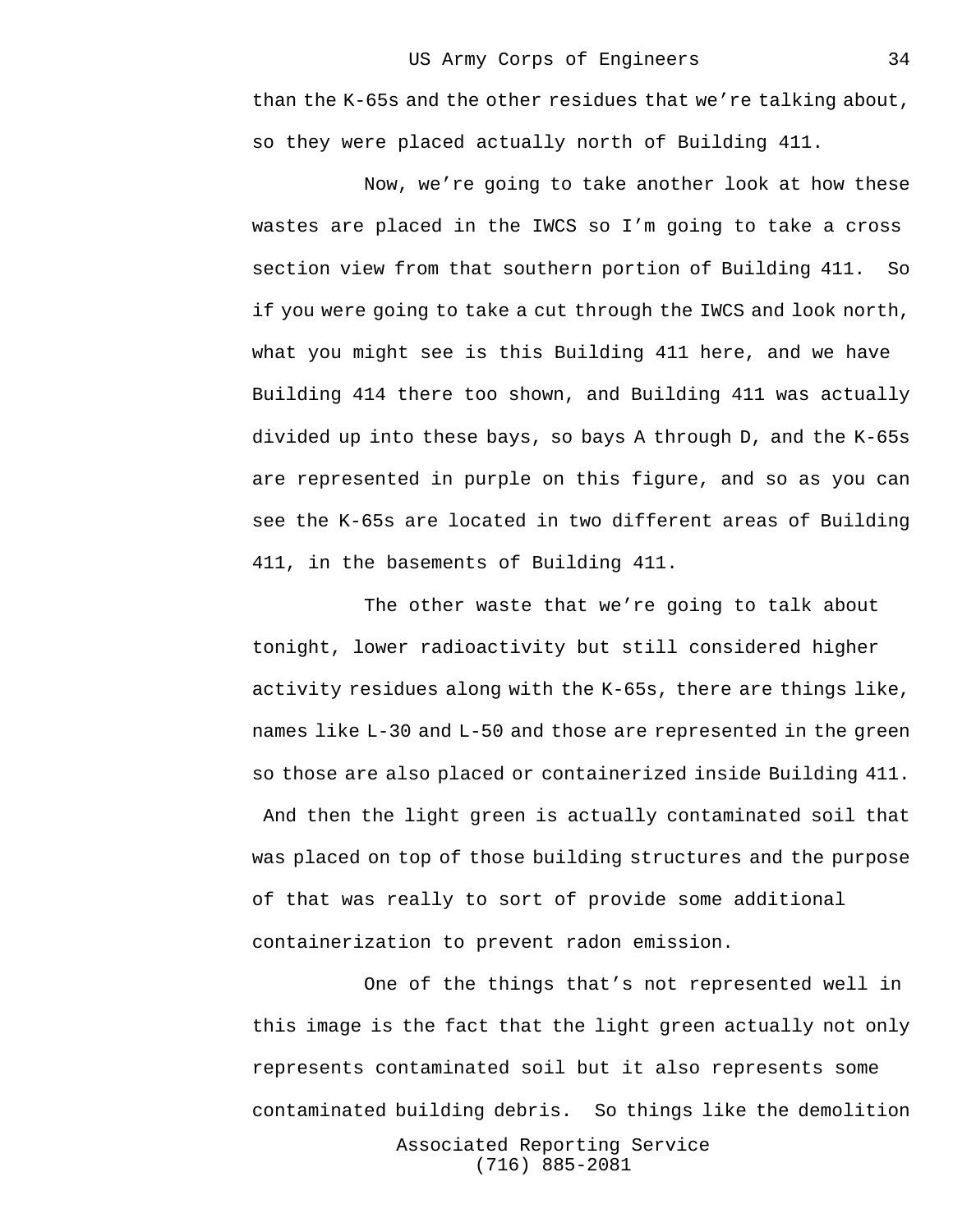of the other structures that were within the footprint, the other Ordnance Works facilities that were used on site there, the silo that the K-65 was stored in originally before it was transferred to Building 411, piping, other contaminated building rubble are also found in this southern portion of the IWCS. And so some debris or concrete is actually also placed in those bays at Building 411.

One other thing that was done basically is that the Corps built the –or, I'm sorry, the Department of Energy also built these cutoff walls or these dikes, right here, and the purpose of that was these clay dikes also helped to contain. So those go in, all the way around the perimeter of the waste and they help contain that waste as well. And then contaminated soil was put on top and then finally there was a clay compacted layer that provided it additional protection for radon emission.

So the key difference is that although we can look at the removal methods for what happened at Fernald we need to recognize as well that there are some significant differences to the placement of the waste in the IWCS as compared to the removals that we can do, as compared to the removal that was done at Fernald.

Associated Reporting Service (716) 885-2081 So at Fernald they built this large remediation facility and the primary purpose was to take that slurried, the slurry of the K-65 residues that came from the silos, and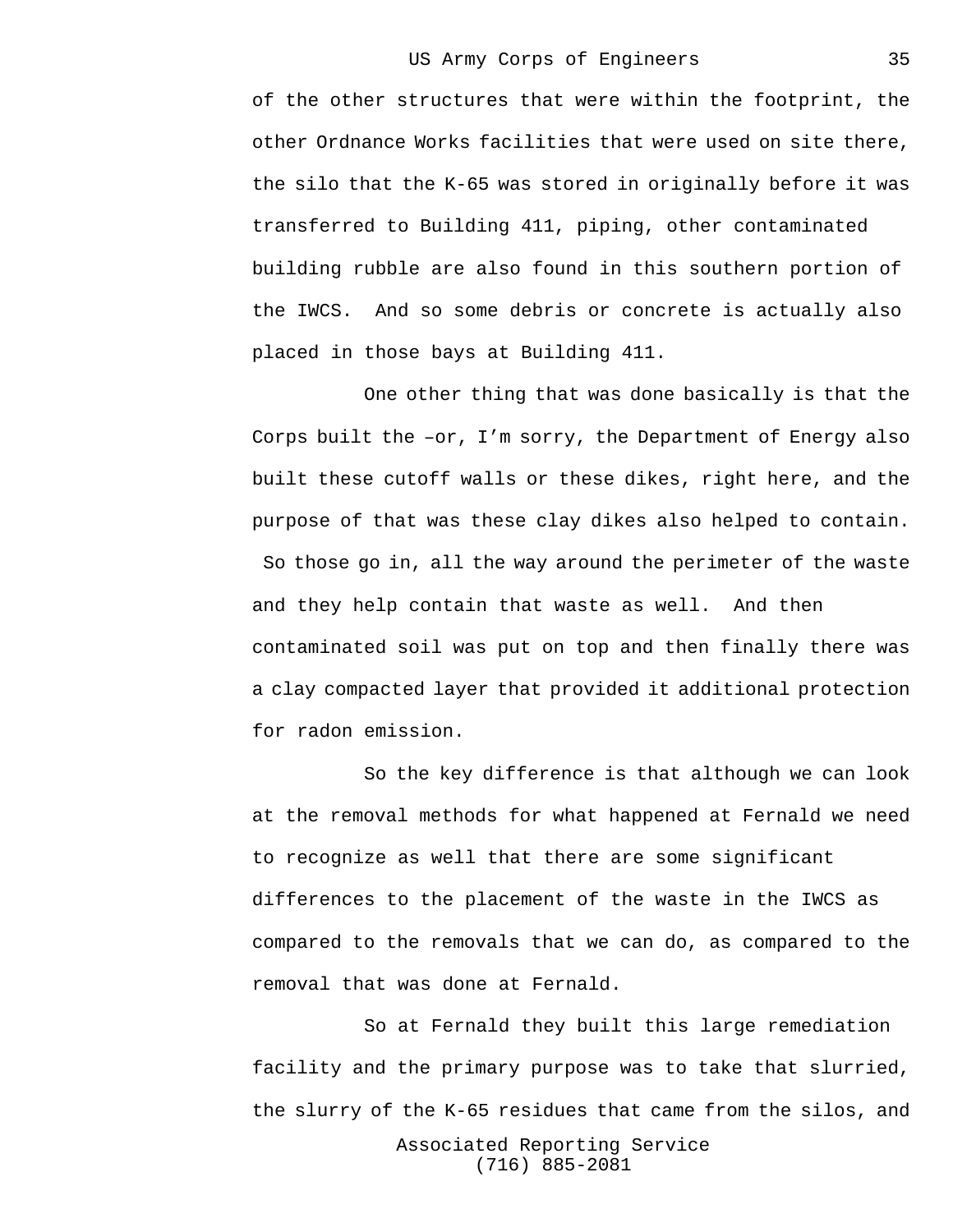so the silos are represented up in the left hand corner there, and they pumped it over to the treatment facility and in that treatment facility they basically did chemical stabilization with that, and there was a treatment method that we'll talk a little bit more on in just a couple minutes. Then they pumped those treated wastes into containers and then they allowed that waste to solidify and then they placed them on trailers and they were shipped off site at that point.

So this figure depicts the process that was used at Fernald and this remediation facility was built so that it had some safety measures incorporated into it. So the first thing that was done was that they had air containment so that it would prevent the release of radon, because again, radon gas is one of the primary things that we're concerned about when we handle the K-65 residues. It also did radon abatement methods such as shielding workers from those tanks and inline sampling, those kinds of things. So if we were to remove those K-65s from the IWCS a remediation facility of this type would need to be built.

One of the key factors that we need to talk about is the radon control system. And I think this is sort of a really good picture of the facility, the remediation facility that was built at Fernald, and what you can see in the background of that figure on the left here is Silos 1 and 2, and so you can see them a little bit better, that they're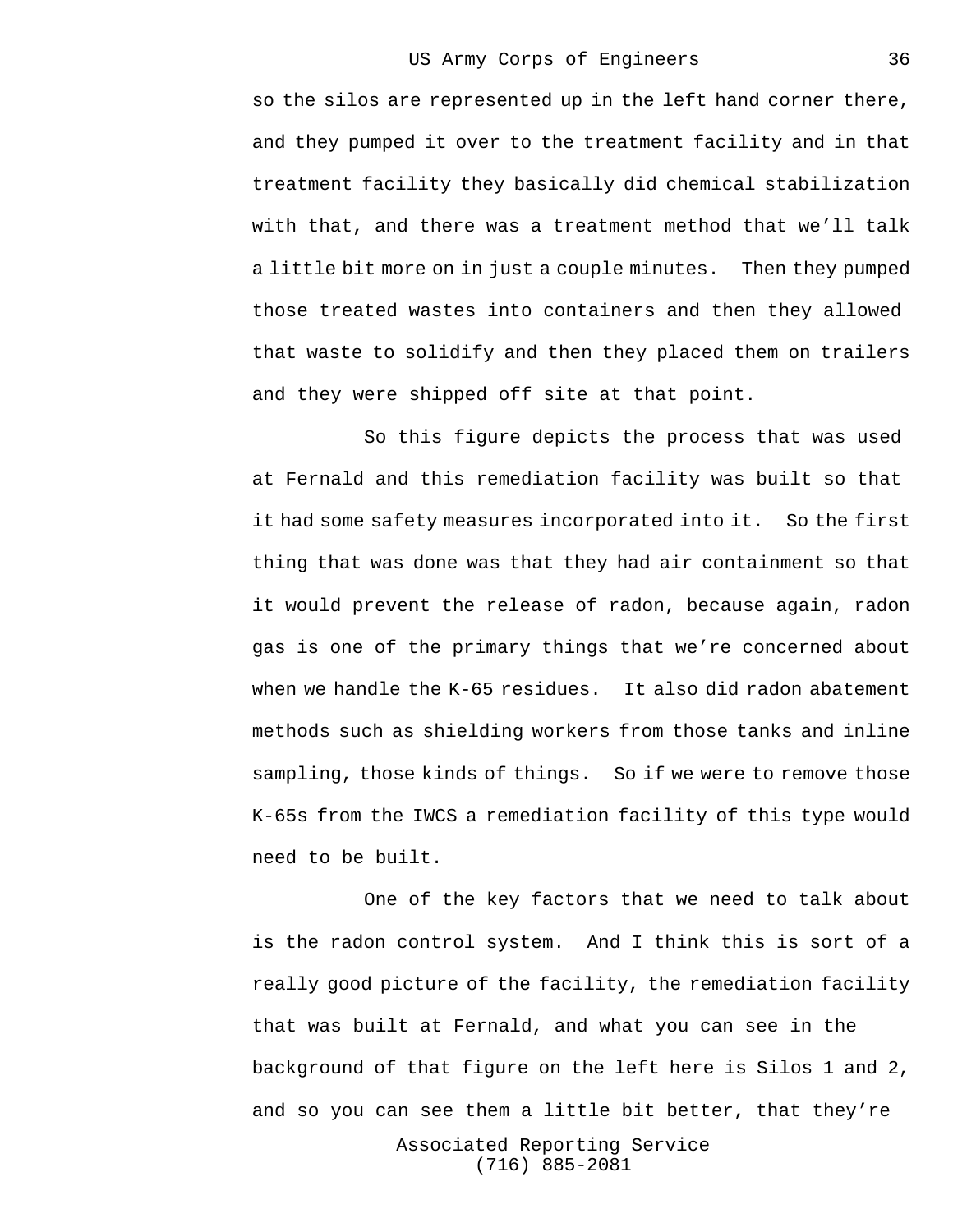## US Army Corps of Engineers

enclosed in these earthen berms. In the foreground here of that same picture is the radon control facility and this is just a portion of that remediation facility too.

So the radon control system was really designed to capture radon gas during the removal of the K-65s from the silos but also throughout the remediation facility. It was designed to provide continuous air management and it was provided to require less PPE so that the workers could be safe but they could also use less personal protective equipment (PPE). So instead of them having to work with the respirators on in full suits, it allowed them to be more efficient while being safe while they were handling these residues. And it also eliminated off site releases of radon gas because all of the air was contained and treated.

So when we start considering treatments and alternatives for any kind of removal of wastes at the IWCS we'll also need to incorporate a radon control system.

The manner in which the K-65 residues were treated and transported can also be evaluated for use at the Niagara Falls site. Treatment consisted of a process called chemical stabilization and basically what happened is once those K-65 materials were slurried into the remediation facility they were mixed with cement and flyash and then what happened was that they were slurried over to the containers and these are the containers that are shown here. They were slurried over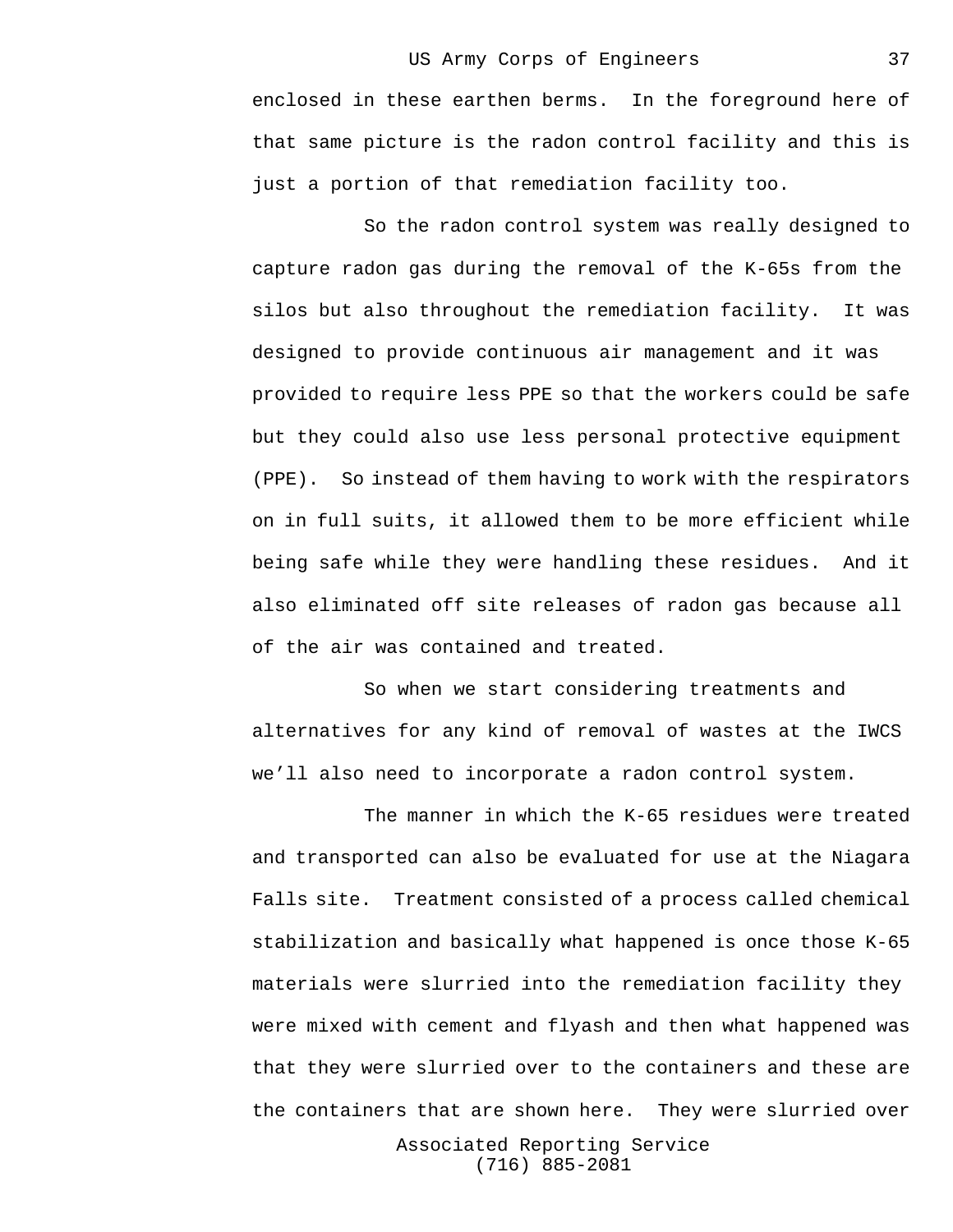to those containers where they were allowed to create a solid form and that was called stabilization of that waste. And so at Fernald they had to create these specially designed containers. They were approximately 6 feet wide by 6 feet tall.

They were approximately a half inch thick steel and they weighed 20,000 lbs. each. So these containers, they were placed on the specially designed flatbed trailer for shipment to Texas, two containers to a flatbed trailer. And so Fernald shipped approximately 3,770 containers and that took approximately one year to ship all those containers off site. And so that works out to approximately seven trucks per day that were shipped. The truck transportation to the facility in Texas included one minor traffic incident and more importantly, what George is going to talk about, is that all those containers, all that waste, was accepted for disposal at the off site facility. Therefore, a similar method of treating and shipping and transporting those wastes to any off site facility if that decision is made, will also be needed for the Niagara Falls Storage Site.

In addition to the basic things that were involved in removing the K-65 residues, we also learned a couple other things from Fernald. One of the important lessons, or one of the important things that Doug was emphasizing is that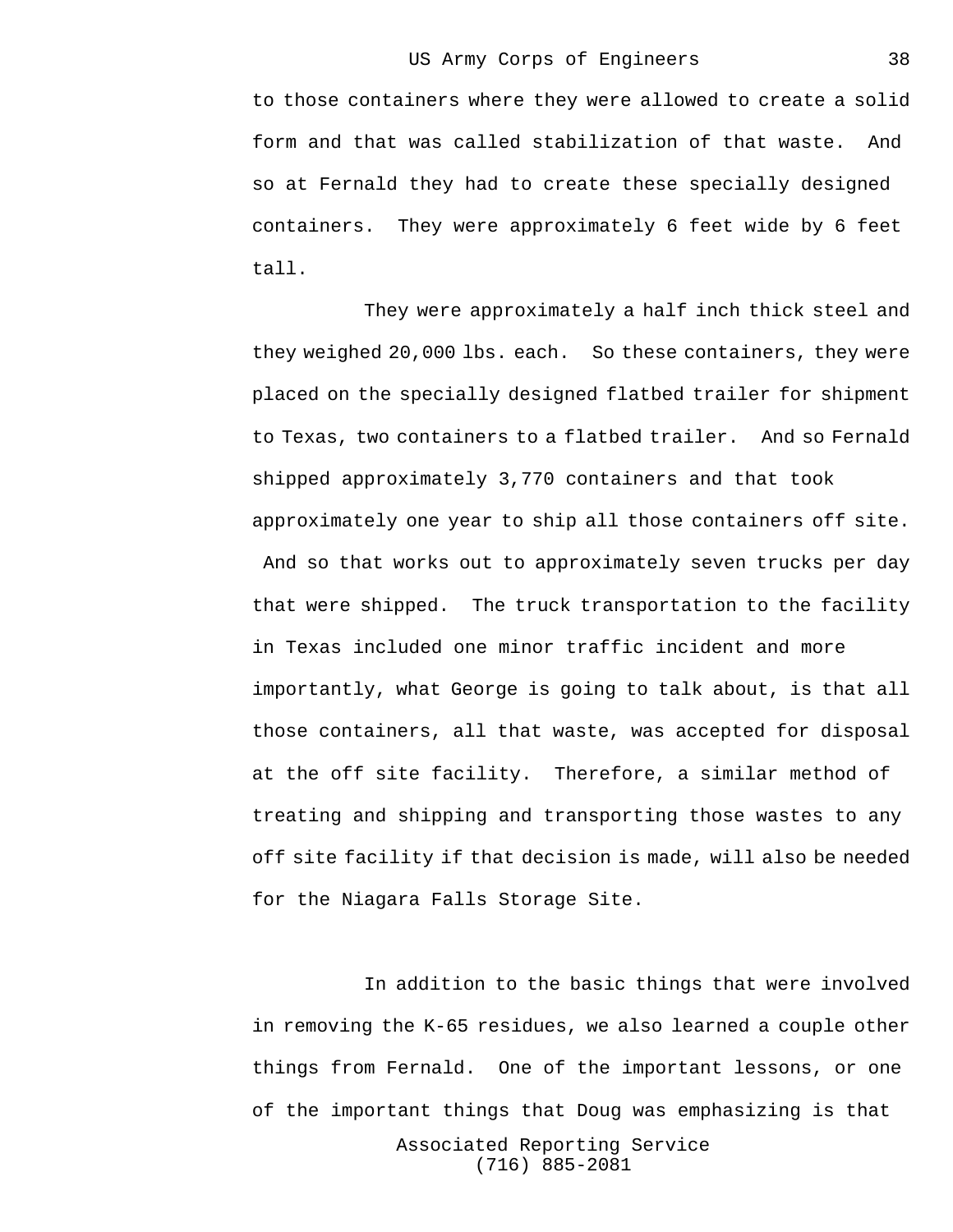there's this process of screening the technologies and screening the alternatives, and so you have to look at whether we would containerize those residues, whether we would treat those wastes, whether we would ship them off site, whether we would keep them on site, and those types of technologies, one of the most important ones that you need to look at is how we're going to treat those wastes. So treatment is a component of any remedial action that we'll have to do for the K-65s. And at Fernald they also looked at treatment. And early on when they originally signed the Record of Decision they chose an innovative treatment process called vitrification and what vitrification is, it's a method by which the waste materials are heated to a high temperature, about 3000 degrees Fahrenheit, and they form this molten lava and then upon cooling they create this glasslike waste form. And the reason why the DOE chose this was that even though it was an innovative technology at that time, this was back in the 80s, they found that the tests that were being run as they were looking at those treatment processes were more promising in terms of the stability of that glasslike waste form, so that's why they initially chose it.

These studies required that the DOE design and build a pilot treatment plant, and so that's the facility that you see on the left here, and that treatment facility had to be built, or that pilot plant had to be built because nobody at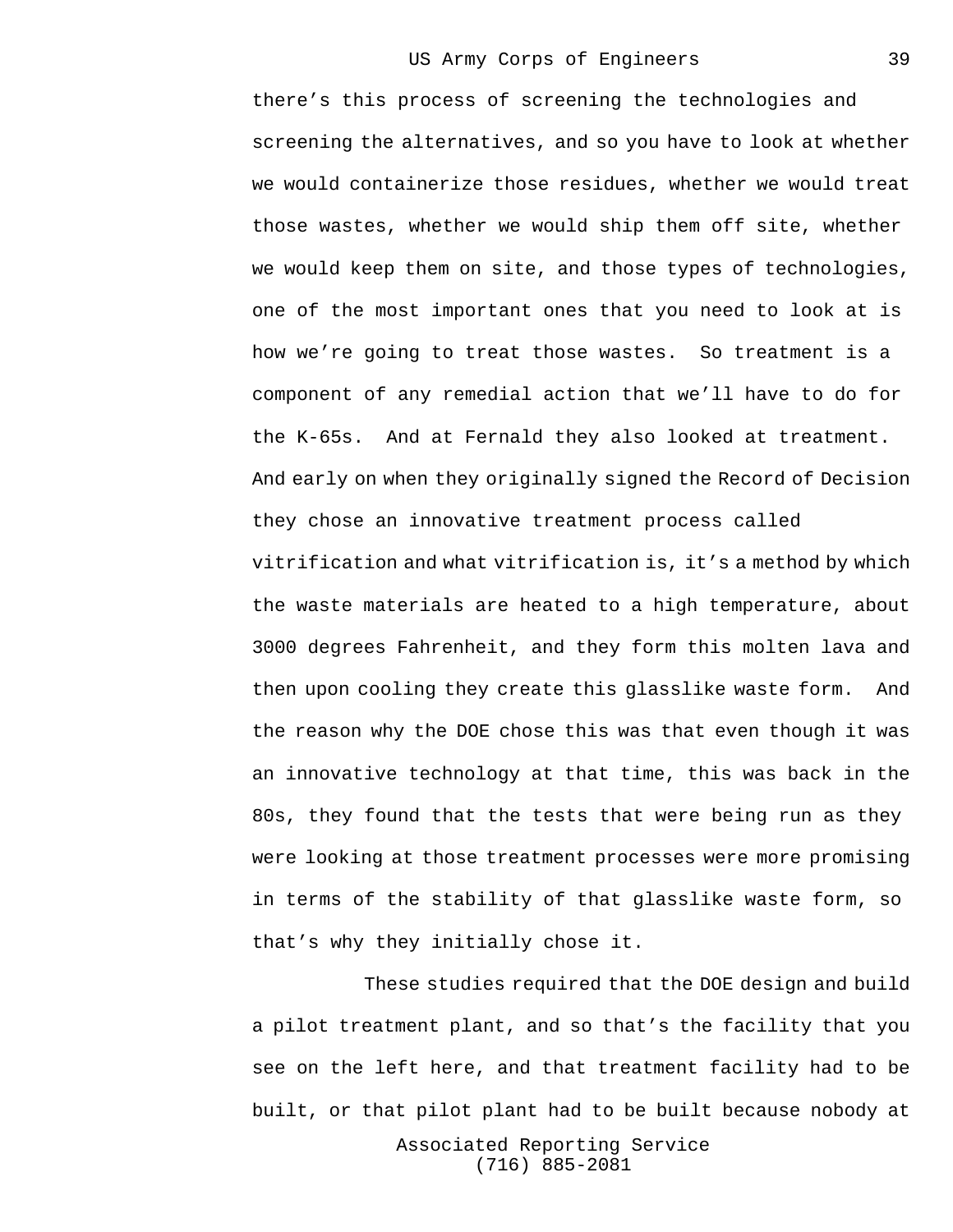the time had ever done this full scale vitrification process. So they went through many activities and many testings of the pilot process so that they could develop a method by which they could actually treat the K-65 materials, and so this pilot plant actually did not even use K-65 materials. They used what they called a non-radioactive surrogate and they took it through these tests. And so basically what happened was, they had many technical and operational difficulties moving through that capability of taking a non-surrogate waste form and creating a molten glass out of it. And so basically they had one incident where they were in the final testing and the equipment basically, the melter failed. It released the surrogate material, and so at that time the DOE decided that they could no longer pursue this innovative technology called vitrification and so what they ended up doing was having to switch their treatment option to chemical stabilization and the result of that unfortunately was the demolition of this \$60 million vitrification plant.

So what we learned basically is that as a part of that FS (Feasibility Study) process we need to look at innovative technologies, especially those that are more promising in terms of treatment, but we need to balance that carefully against those treatment technologies that we know already work. And that will be process. We'll look at all technologies as part of the FS (Feasibility Study) but then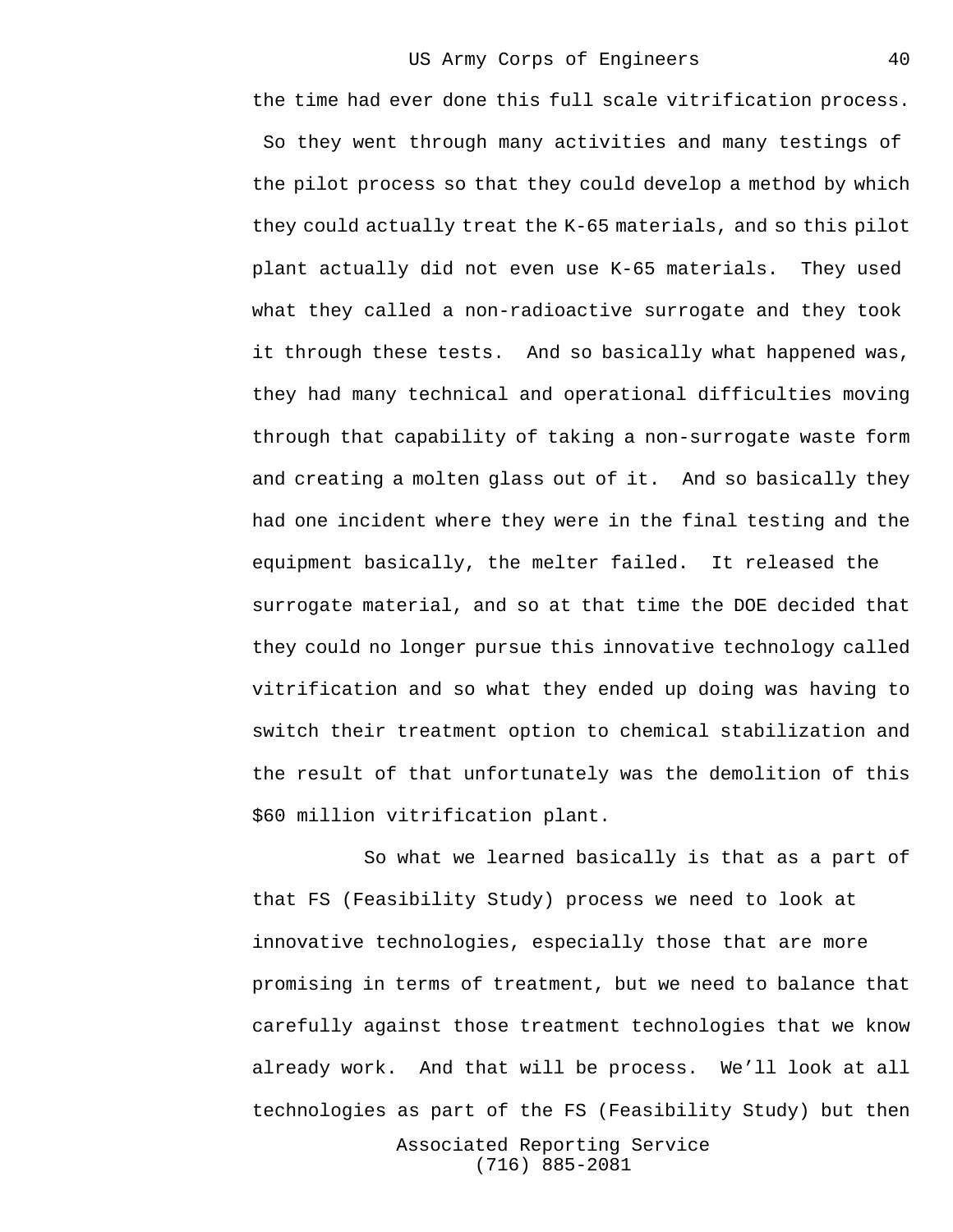there will be that balance between effectiveness, implementability and of course cost.

One of the other lessons that we learned from Fernald was that, really the importance of applying safety at all levels of the planning. So in all management decisions safety was incorporated. In all engineering designs the safety was incorporated. And even in the daily work practices. So practices such as using remote handling equipment in that remediation facility reduced worker exposures. We also did the radon abatement method such as shielding and inline sampling so the workers didn't need to be exposed, and also the radon control prevented those off site releases, any off site releases so that we could have protection of the public. And so because of their high degree of commitment to safety at Fernald they had approximately 1.5 million safe man work hours without a lost time injury and the remediation was accomplished in a safe manner for both the workers, the public and the environment.

The Corps also incorporates this level of safety management to all the projects that they do and so this same type of attention to detail and to safety will be implemented for any remedial action that's done at the Niagara Falls site.

At Fernald the citizens of the community provided valuable input to the remedial action decisions. A citizens group was formed in 1993 and provided input on various issues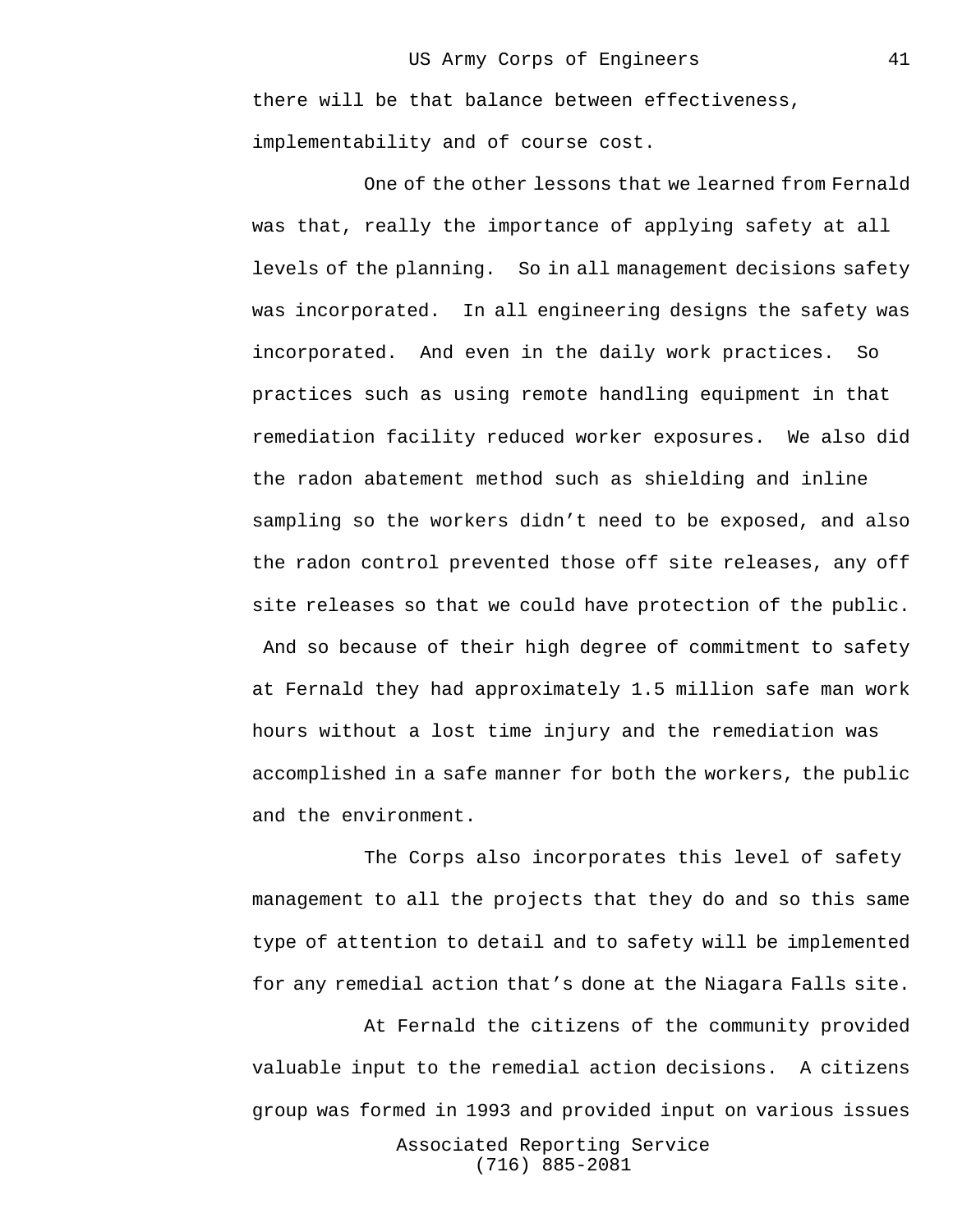that were most critical to the community. The stakeholders at Fernald agreed that if they could ship those K-65 residues off site that there was an appropriate balance in putting the rest of the lower level radioactivity waste on site.

The public also provided valuable input in what they called the future land use of the site. So the portion of the site that was designated for the on site facility was considered industrial in it's use while the remainder of the site that became the nature preserve was called recreational use. So therefore any kind of activities at the Niagara Falls site will also benefit greatly from public input.

And what else did we learn from Fernald? Well, the main thing is that we learned that the K-65s could be removed safely. It does require precise and detailed planning, it requires a focus on public and worker safety and it requires community input and public participation and it includes ongoing testing and monitoring to ensure that those controls that we put in place are protective.

So I'd like to thank you for your attention tonight and if you have any questions I'll just turn it over to Doug and we can go from there.

DOUG SARNO: We have a few minutes for questions specific to this presentation, and please use the microphone on your table so everyone can hear you.

> Associated Reporting Service (716) 885-2081 TOM JOHNSON: As I understand it the Fernald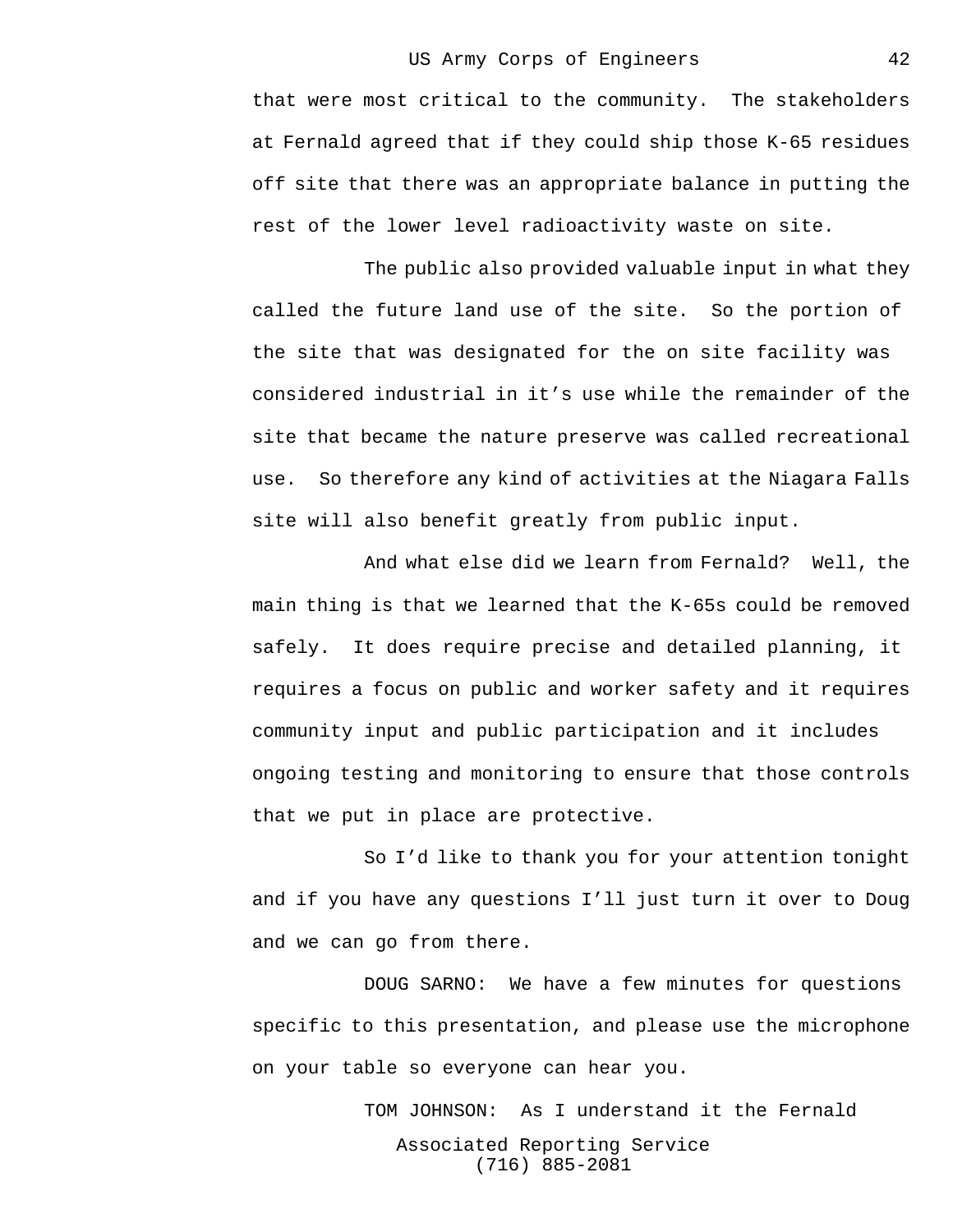remediation was not actually a remediation, it was in fact an off site relocation of the materials in a stabilized form. The point that I'd like to make is this. One, we're in a Great Lakes watershed and that should increase the priority of removal of the materials from the Niagara Frontier as the aquifer did in the case of Fernald. Two, what happens when they reach Texas? How are they remediated, how are they treated, or are they buried in some salt dome or something? What's going on?

DOUG SARNO: George is going to focus on off site remediation so will answer kind of that off site question. And the first part of that, Fernald actually was sitting over a sole source aquifer so their drinking water was directly impacted by that. And I think there are strong parallels there in terms of --

TOM JOHNSON: I'm just saying we have a binational watershed involved in this.

DOUG SARNO: I hear you and we'll note that. I'm going to ask the folks to note those kind of comments in our group dialog. Right now I'm just looking for questions about this presentation or clarifications around what Fernald was doing. Yes, sir.

RON CHURCH: You mentioned that the State and the EPA will have some due process on the FS (Feasibility Study) or Proposed Plan. What role does the DOE in that?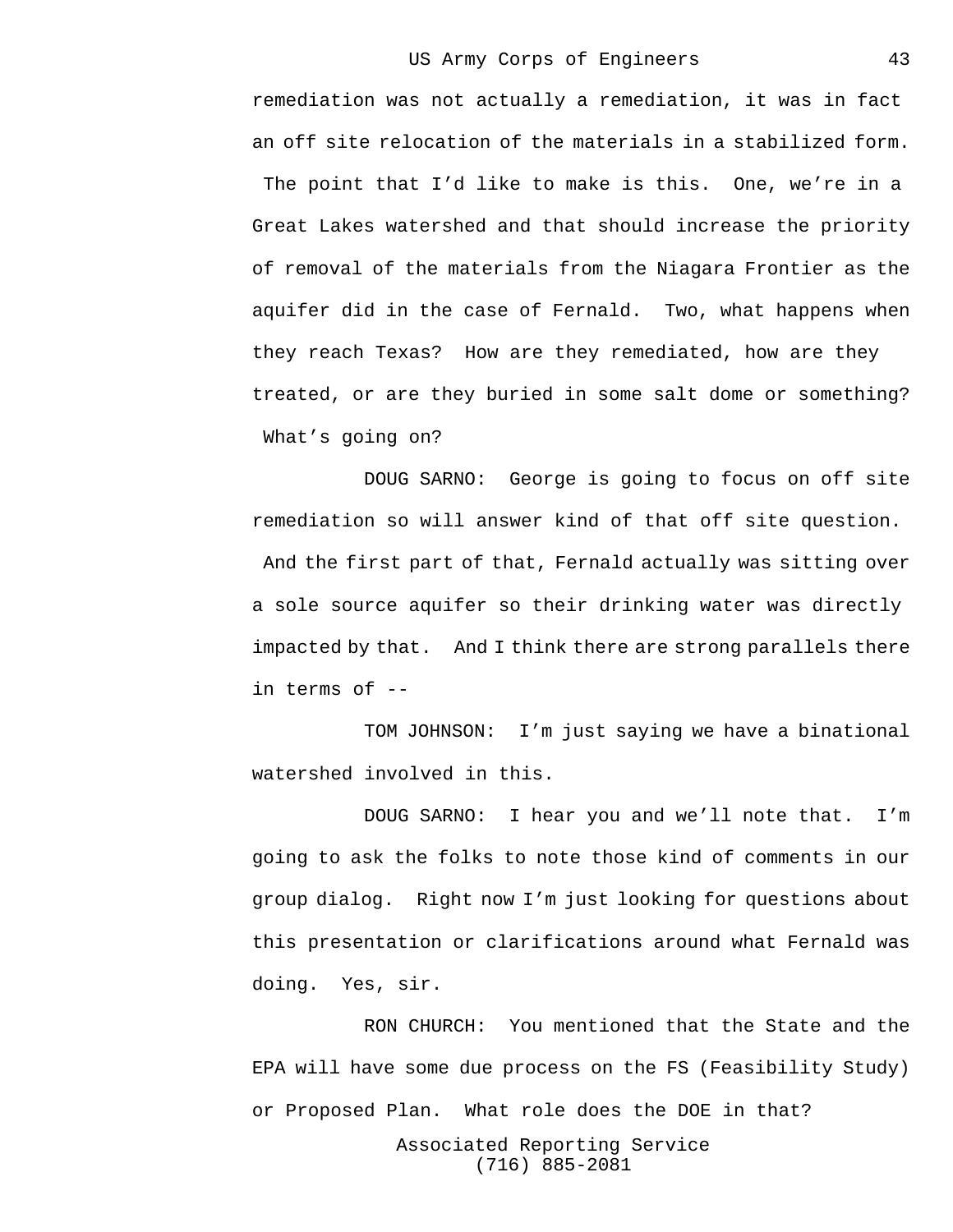DOUG SARNO: I'll let John answer that. Does the DOE have a role in the decision process?

JOHN BUSSE: The DOE does not have a role in the decision process. The Corps is the lead agency so once we make a decision we move forward and do the remedial action, whatever that may be, then we finish that up, then the DOE ultimately takes over the legacy management of the site.

DOUG SARNO: Yes, sir.

JOE CALARCO: I have a question for Julie. When you showed the picture of the cross section of our site in the yellow -- I'm sorry, the light green area, you said was a residual contaminated soil or whatnot. Is there a ceiling over our, the K-65 and anything else down there?

JULIE REITINGER: Well, there is a liner that separates the K-65 materials from the other contaminated wastes that are in the IWCS. But they purposely put that lower level contaminated soil on top of that to help create a containerization of those waste materials. And so they purposely layered other waste on top of it to help add those extra protective layers.

> TOM JOHNSON: Do you have a clean cap over that? DOUG SARNO: Yes.

JULIE REITINGER: And a clean cap over that as well. JOE CALARCO: Can you walk right up to these containers of the K-65s?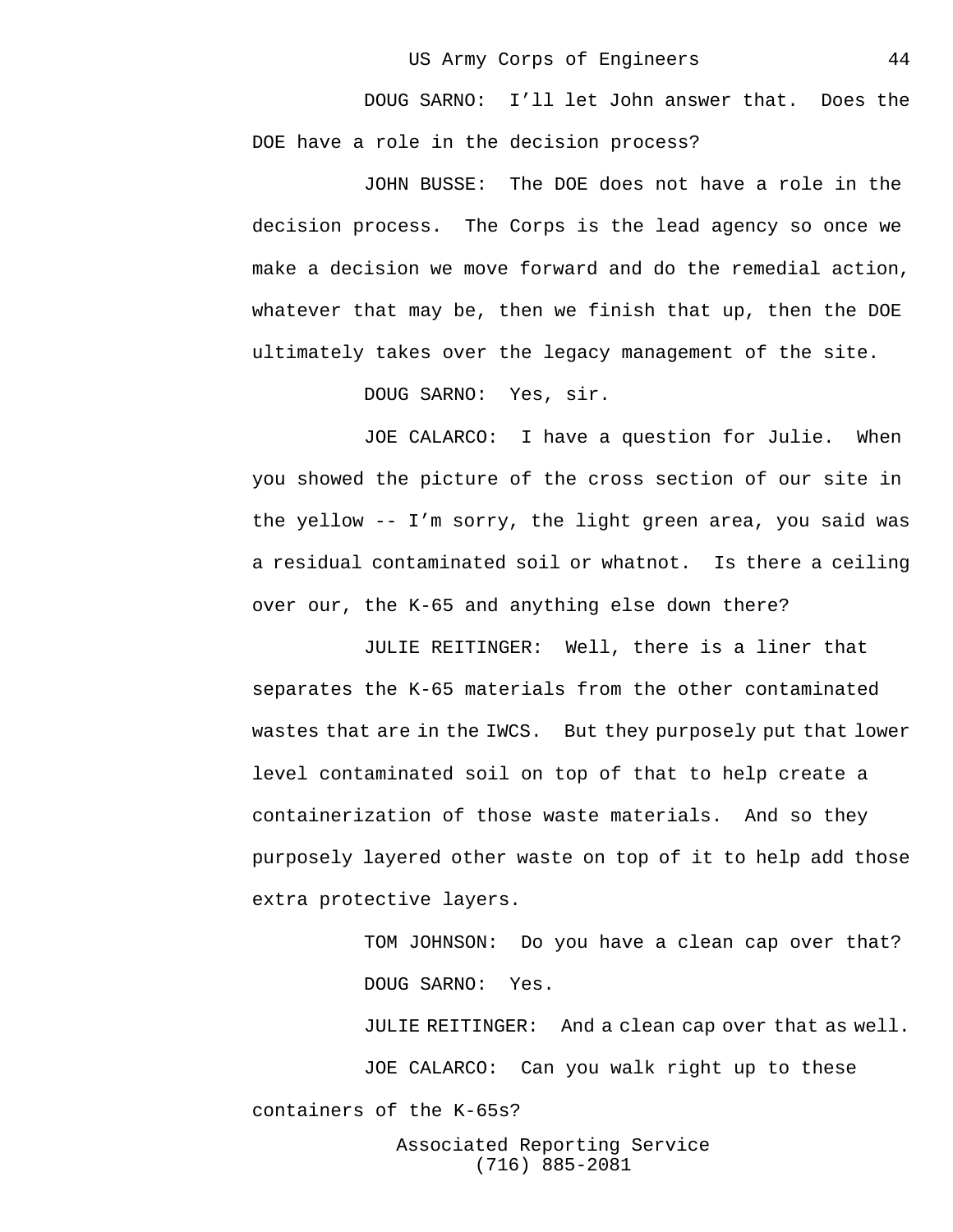JULIE REITINGER: The treated K-65s?

JOE CALARCO: Well, when Doug gave his presentation which is very, very good, Doug, I must say, when you gave your presentation you were saying that Fernald they drilled a hole down through the silo and used forced water to empty the containers. Well, obviously they'd have to go down to the container to put that hose in there. Okay. So can we do the same thing at our site? Do we have that capability of walking up to put a hose down into the container?

JULIE REITINGER: Well, those are types of things that we are looking at is what is the best way to access those K-65 wastes. Now, the thing that's key here is that Fernald did not open up -- I just wish I had a picture of this, but Fernald did not open up that silo without those men being in full protection and they were actually enclosed in a structure, a plastic structure, that helped containerize those wastes. And the air, there was a hose attached to that structure that sucked that radon gas out and sent it to the radon control facility at the time that they were doing that.

So, we are looking at options on what's the best way to extract that material out, whether it be, you know, the size of the hole or other, and there will be some of the scenarios that we'll talk about in the future TMs (technical memorandums) about what are some of the ways that we can remove those K-65s in a safe manner.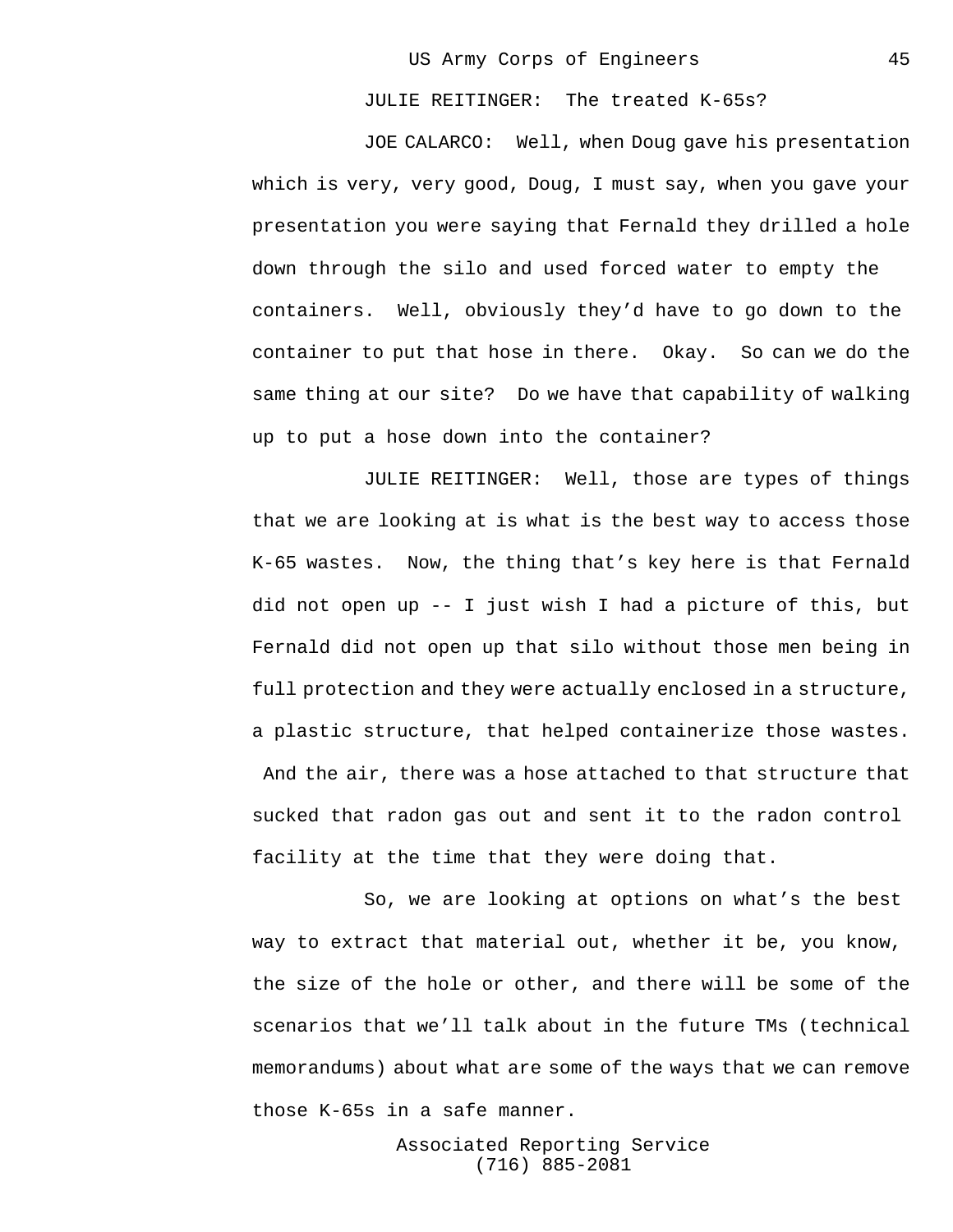KEITH FOX: My question goes back to the Feasibility Study or what goes before it. In other words, we were talking about a remedial investigation which allegedly has taken place, and I have not been able to find that anywhere on the Corps website. Has it been posted?

DOUG SARNO: Yeah. Both the remedial investigation and the remedial investigation addendum are there and I can help you find that information.

KEITH FOX: Well, I'm pretty good at that but I haven't found it yet. Is it here?

> DOUG SARNO: Yes. It's there. It is there. KEITH FOX: That's good. Thank you. DOUG SARNO: Joe?

JOE CALARCO: Could you go to slide 25? So there's a table on slide 25 that has the differences in the contents and the last thing that's checked for Fernald is the manufactured radiological materials. And I guess I thought you were referring, for example, to what was in silo 3 in that one picture. But in NFSS there are other radiological materials, not just contaminated soil, so while -- is it a matter of volume that the manufacture of radiological materials were –

DOUG SARNO: No. That means that they actually manufactured radiological materials.

> Associated Reporting Service (716) 885-2081 JOE CALARCO: I know, yeah.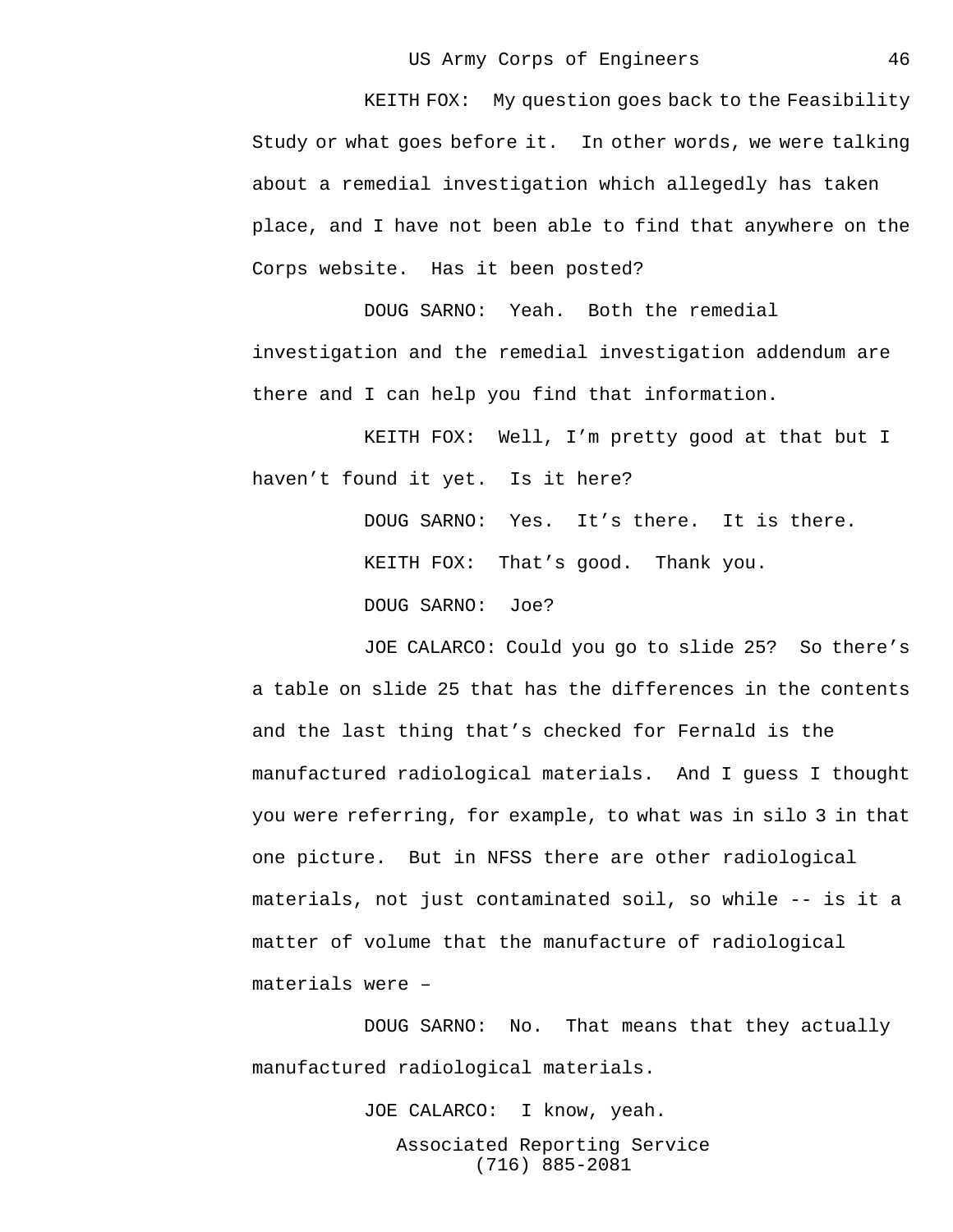DOUG SARNO: That's why that -- it doesn't refer to what's there, it referred to what they did there.

JOE CALARCO: Right. Okay. I see. So I was a little confused by that. I thought it had to do more with, you know, issues due to the contents, not what was done there.

DOUG SARNO: Right. Is there anyone else that hasn't asked a question yet? I just want to make sure I get everybody. Yes, ma'am. Could you use the microphone, please, because this is being recorded so we can get a good record.

JULIE BOOTH: I don't think this is on.

DOUG SARNO: It is, it is.

JULIE BOOTH: In your comparison of the Fernald site and the Niagara Falls site, maybe I misunderstood. Evidently there is 400 -- I'm sorry, 4,000 cubic yards of residue at the Niagara Falls site.

JULIE REITINGER: That's correct, of K-65 residues.

JULIE BOOTH: Right. On 191 acres?

JULIE REITINGER: No. It's within the 10 acre IWCS. So not only is the 4,000 cubic yards in the southern portion of the IWCS but they're all contained within Building 411.

JULIE BOOTH: Okay. And then at the Fernald site you had 8,900 yards of residue on 1,050 acres? That's the notes that I --

> Associated Reporting Service (716) 885-2081

47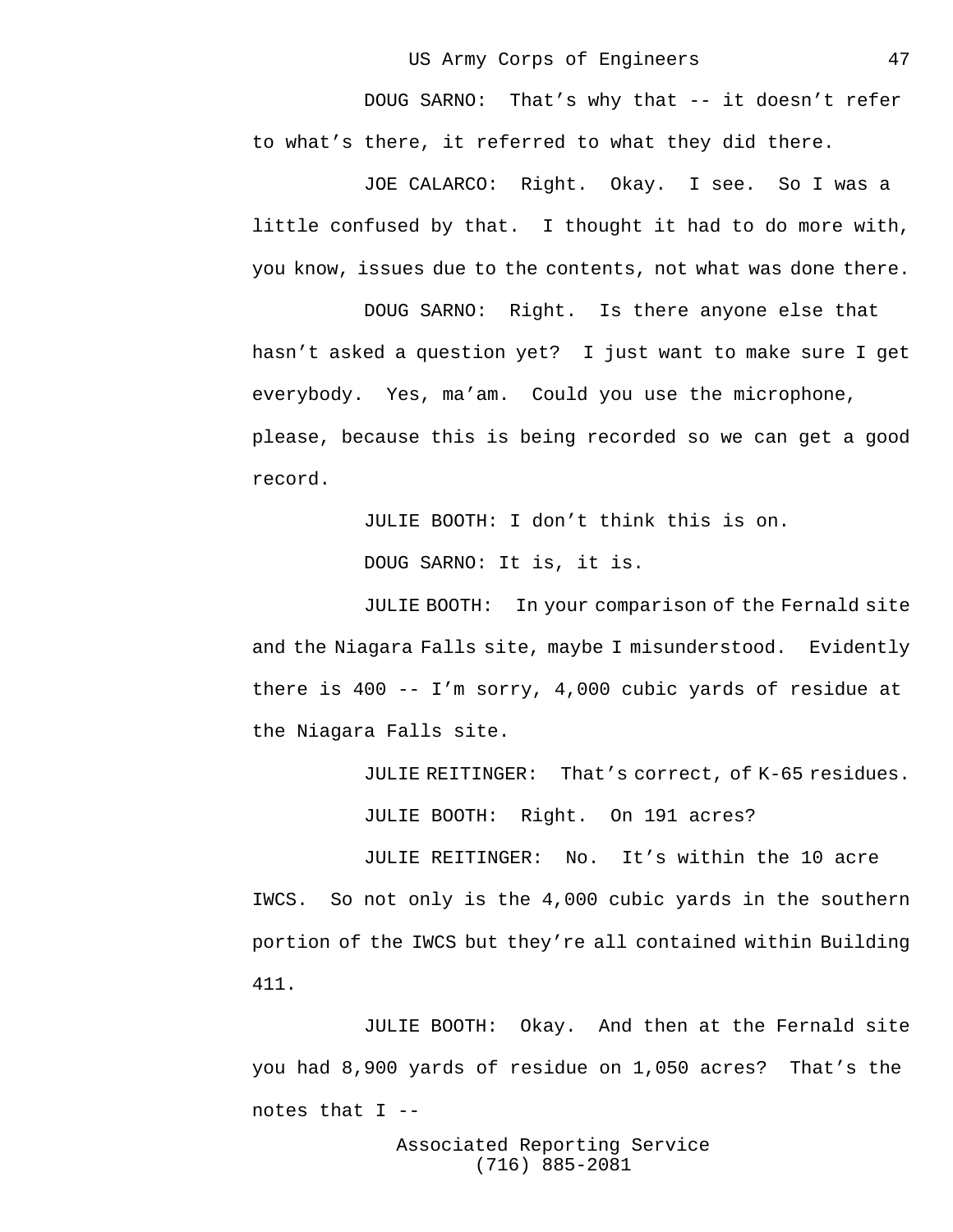JULIE REITINGER: They were stored, yes, but they were stored inside those two silos, those K-65 residues were stored in the two silos and those silos were part of the entire Fernald Feed Materials plant area which was a thousand acres.

JULIE BOOTH: Okay. I was worried about the proportion of the concentration. Was there a comparison between the two, the proportion of the concentration.

JULIE REITINGER: The radioactivity was similar between the two sites.

JULIE BOOTH: Well, the odd thing is, with 4,000 cubic yards of residue, okay, being stored on a total of 191 acres, the total site, and then you got 8,900 yards of residue in a 1,050 acre site.

DOUG SARNO: That really is apples and oranges. It's not really relevant how large the site was in relationship to the amount of K-65 material. The Fernald site had millions of cubic yards of total contaminated materials. We're just really comparing this K-65 material because it was so similar to what we're dealing with here.

` JULIE BOOTH: But the total land area has no bearing on the amount of residue?

DOUG SARNO: Not really, no. We were just trying to make a comparison between the magnitude of these sites and the size of these sites.

> Associated Reporting Service (716) 885-2081 JULIE BOOTH: It just seemed odd, as I'm coming in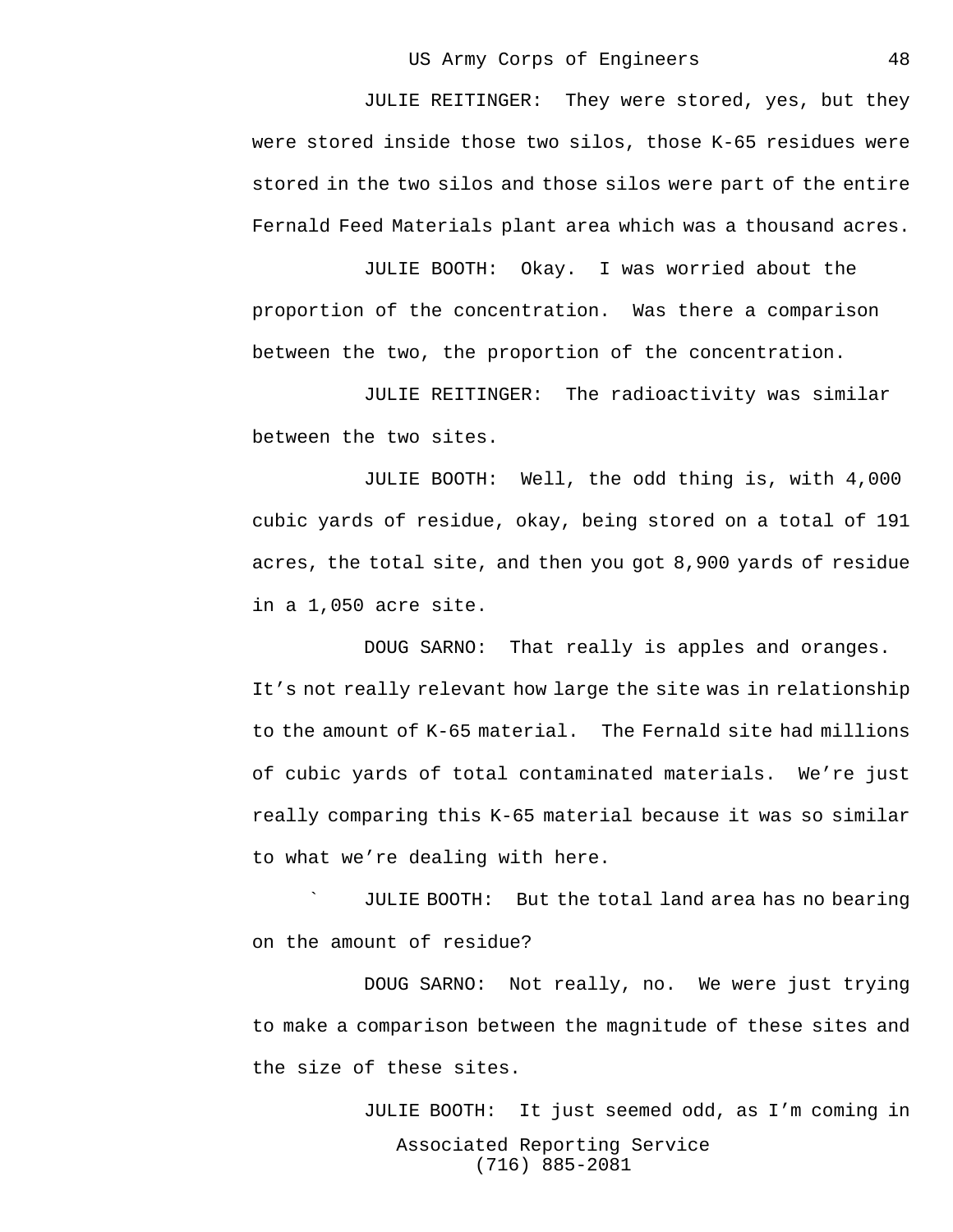late to this, so it just seemed odd to me that you would have half amount of residue and the entire site being only 191 acres where the amount of residue --

DOUG SARNO: Yeah. Right. And it really is not relevant to the overall issue. The question really was, both had these very similar materials and we were trying to give you a sense of what the Fernald site was all about and what the NFSS was all about.

JULIE BOOTH: Thank you.

DOUG SARNO: Sure. Mr. Johnson.

TOM JOHNSON: Just regarding the Niagara site, I'm just suggesting it might be useful as an addendum to your slide presentation, a map of the overall site. It would be a contour map showing drainage patterns, the location, nature, extent, depth of questionable materials, and also a page of acronym definitions.

DOUG SARNO: And yes, sir, many of the Corps reports do have that kind of information in them and that's been presented at previous workshops.

TOM JOHNSON: A map would be extremely helpful. I'm sort of new to this area.

Associated Reporting Service (716) 885-2081 DOUG SARNO: Understood completely. TOM JOHNSON: A map would be extremely helpful. DOUG SARNO: We'll think about that in terms of bringing those kind of background posters into the room to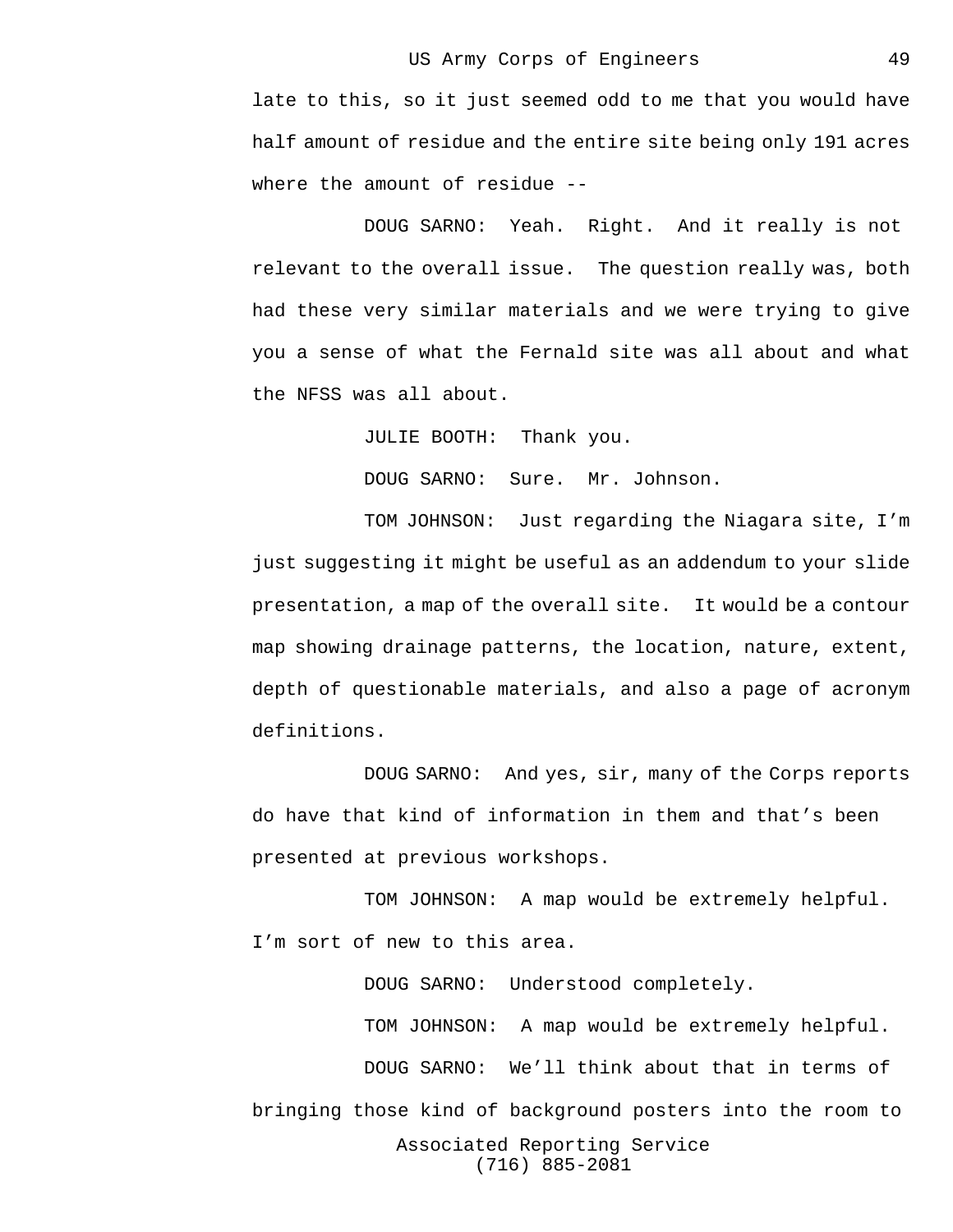augment the presentation.

TOM JOHNSON: Well, I think it might raise some on point questions --

DOUG SARNO: Right.

TOM JOHNSON: -- if someone were to look at a contour map and compare it -- and a drainage, with drainage matters, and compare that with your site storage locations.

DOUG SARNO: Right. But we're just not really framing -- this meeting is not about that. That's why it's framed differently. That's all. But I agree.

TOM JOHNSON: Thank you.

DOUG SARNO: All that's going to be important as we move forward.

> TOM JOHNSON: Thank you. DOUG SARNO: Yes, sir.

TERRY DUFFY: Terry Duffy. On follow up with the land concentration issue, were there any discussions or analysis with regard to IWCS with respect to the southern location, the suspicions of groundwater leakages, the issue of no liner underneath the site at all compared to what looks like sealed silos at the other site. Mainly the groundwater issue but -- did that come into play at all, or has it?

Associated Reporting Service (716) 885-2081 DOUG SARNO: I'll let Julie answer that question. JULIE REITINGER: Well, the DOE designed the IWCS with the idea of using many of the underlying natural clay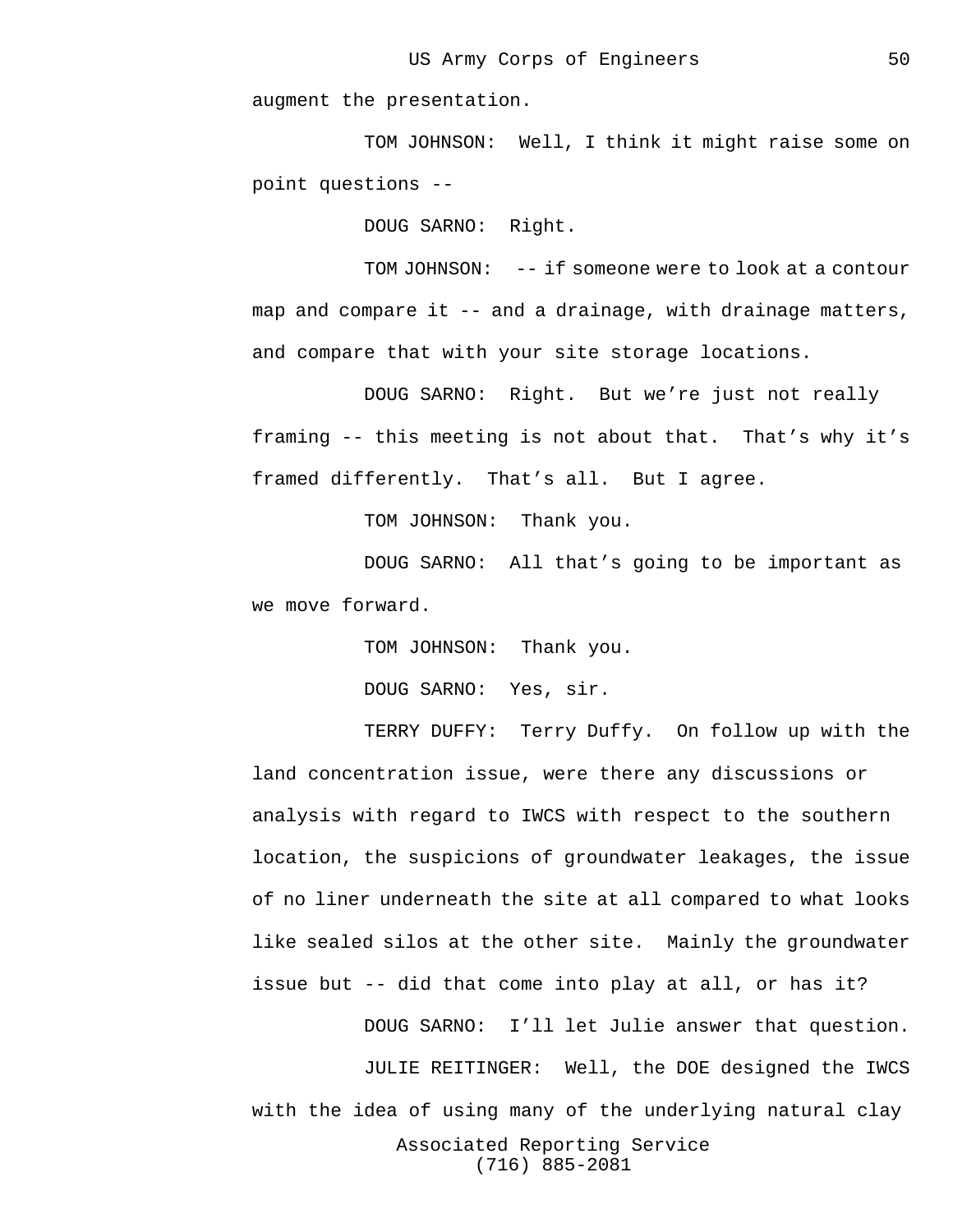materials, and in fact when you build an on site disposal facility you may add a liner but you also add a compacted clay layer below that. We do acknowledge those differences between the IWCS and an on site disposal facility such that was built at Fernald and as we go through the FS (Feasibility Study) process we'll take into consideration those differences as we evaluate the protectiveness of what the IWCS currently is.

DOUG SARNO: Part of the challenge here is that we're looking at a slice of information right now that is contained in this technical memorandum and it's really just looking at comparing the K-65 materials and how they handled them at Fernald.

Its intention wasn't to look at how things are actually managed right now at NFSS or compare how they were stored in one place or another in any real detail. It's really trying to just see, can we learn some lessons for how they handled it, how they moved it, and we were just trying to create some context for background. But those issues around how they're stored and what the IWCS does and doesn't do and how it is and isn't built are going to be critical to looking for remedy as we move forward. Yes, sir. Last question and then we're going to take the next presentation.

Associated Reporting Service (716) 885-2081 JOE CALARCO: Thank you, Doug. On the non-priority list, has Niagara Falls ever been on a priority list? DOUG SARNO: It's never been on the NPL, the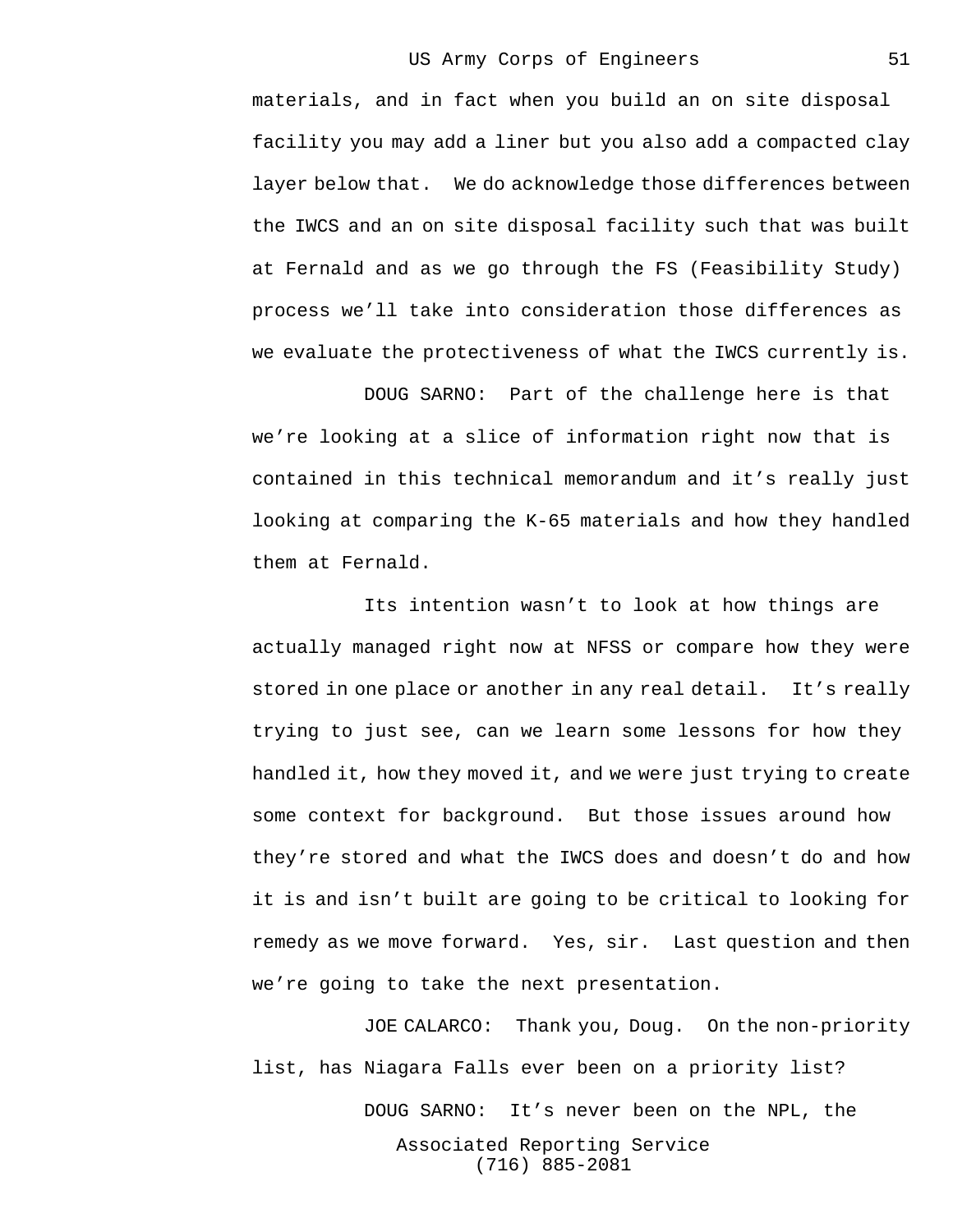National Priorities List (NPL), no.

TOM JOHNSON: Some of us contend it should be.

DOUG SARNO: Again, that's another question and another issue and Julie described why it was ranked the way it was by EPA at the time. You know, there's little chance that it's going to be revisited or reranked by EPA. It's firmly entrenched in the FUSRAP process and moving forward for remediation and what NPL does is get you to the front of the line for remediation so it kind of wouldn't add any more to the process at this point.

JULIE REITINGER: The process of evaluation is the same. They're both CERCLA processes, so I understand the attention that's maybe warranted for the site, but it will go through the same decision process looking at exposures and things like that as well.

DOUG SARNO: Okay. I'm going to turn it over to George Butterworth who's going to give a similar length presentation on the evaluation that was done to look at what are the options for or the opportunities for off site disposal.

GEORGE BUTTERWORTH: Thanks, Doug. Now we'd like to turn our attention to focus on waste disposal, outside waste disposal options and particular look at what happened at Fernald because they successfully did remove and ship off site for disposal K-65 residues as well as some other wastes. So we wanted to look at what they had done and look and update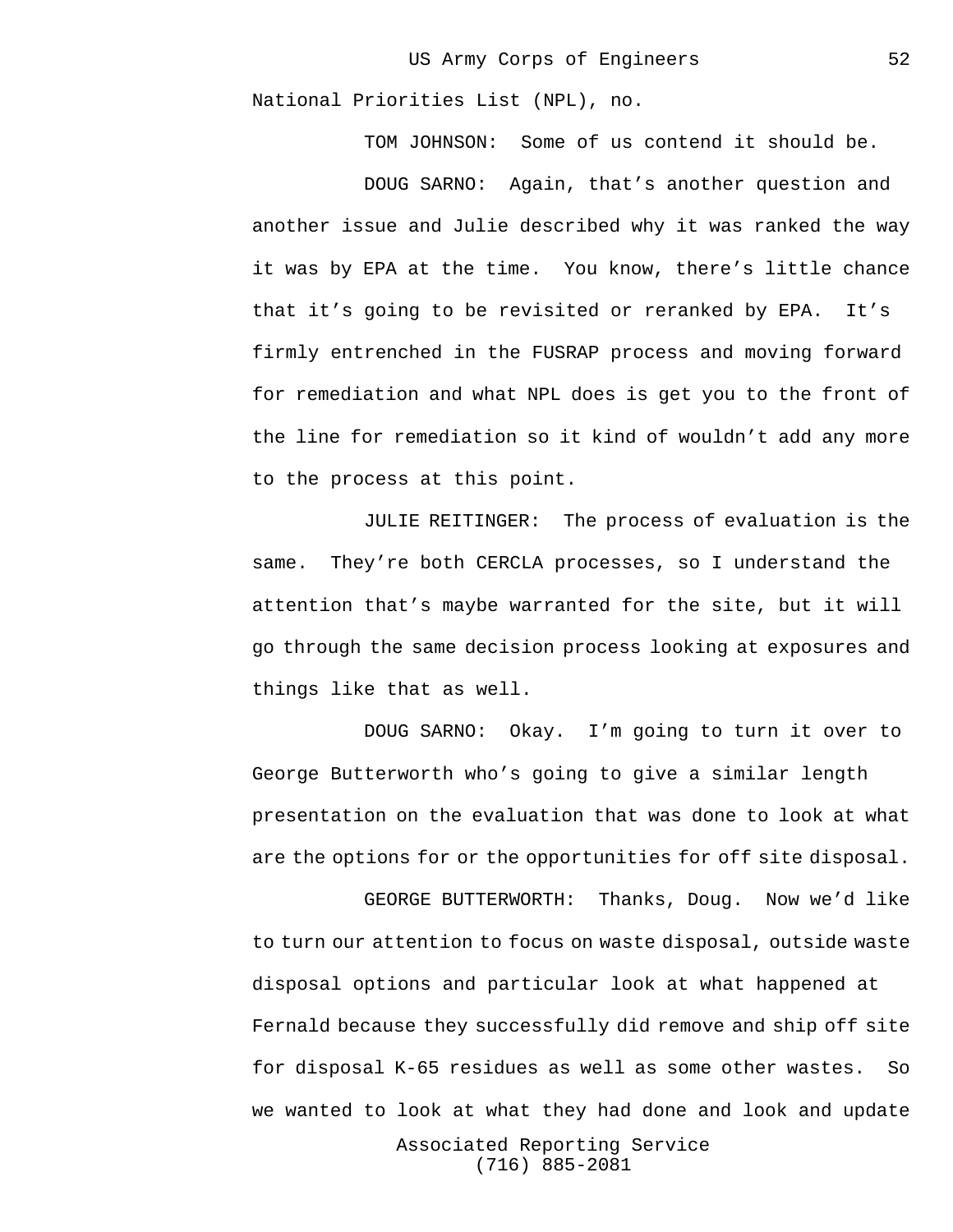current waste disposal facilities capabilities throughout the United States and gather the information regarding what they can accept, what levels they can accept, and what the various costs would be associated with those waste classifications and waste types.

Off site disposal is one component of a remedial alternative that can be considered and will be considered as part of the FS (Feasibility Study) development of the various alternatives for detailed design and cost estimating purposes.

 For that reason we want to include the more detailed information and current latest up to date information regarding the costs and capabilities and what we need to address in terms of preparing any potential waste that might be considered for off site disposal. That way in developing any detailed design and cost estimates for any alternatives in the FS (Feasibility Study) associated with off site disposal would have a better -- would be better defined because of the use of more recent data and information. So the next few slides are going to talk about, what is off site disposal, what was considered and how did we -- what conclusions did we include into the technical memorandum regarding potential off site disposal facilities and their capabilities. Next slide, please.

Associated Reporting Service (716) 885-2081 First of all, waste disposal, there's numerous considerations that you have to take into account regarding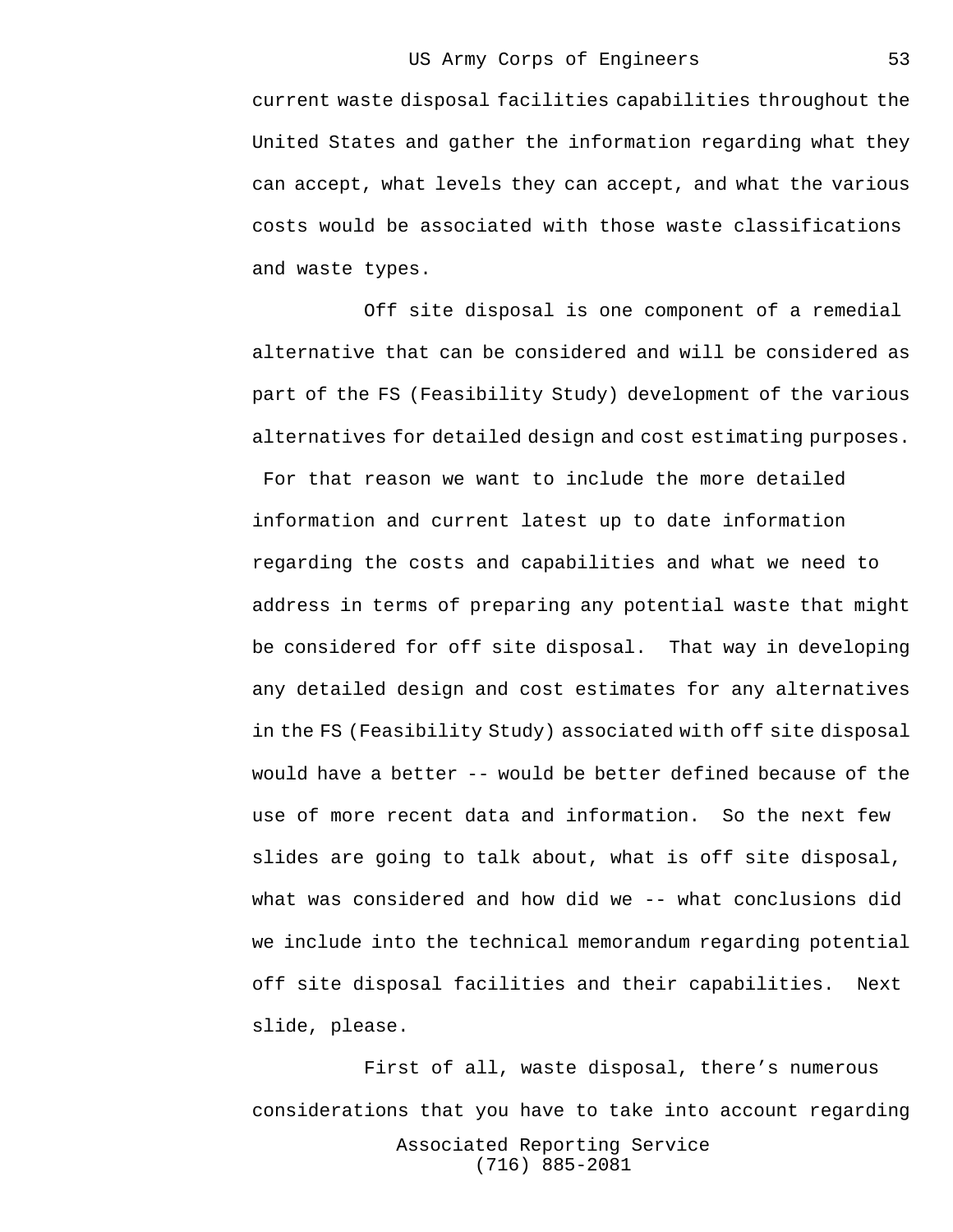off site waste disposal. First and foremost, these waste disposal facilities are regulated by Federal and State laws, rules and regulations. And those are administered by either a State or Federal regulatory agency.

A waste disposal facility must demonstrate to that regulatory agency that their siting, design, construction, operation and closure of that disposal facility does in fact meet all the rules and regulations that are applicable to their facility, and in the process of doing that, the means upon which the regulatory agency has control is that they issue licenses or permits for that disposal facility, and based on where the disposal facility is located and the type of waste that the facility wants to manage or dispose of at the site, the regulatory agency will issue the permit or license for that specific facility. But once the license has been issued, that establishes what we call waste acceptance criteria, which is really the set of rules that have to be complied with for you to be able to shift waste to that specific facility.

And part of the waste acceptance criteria that is reviewed and approved by the regulatory agency is, what type of waste, what classification of waste can be disposed of at a particular facility, what are the concentration limits for various radionuclides that can be placed in that disposal facility and what kind of containers can be used and what is the appropriate waste form, acceptable waste forms that they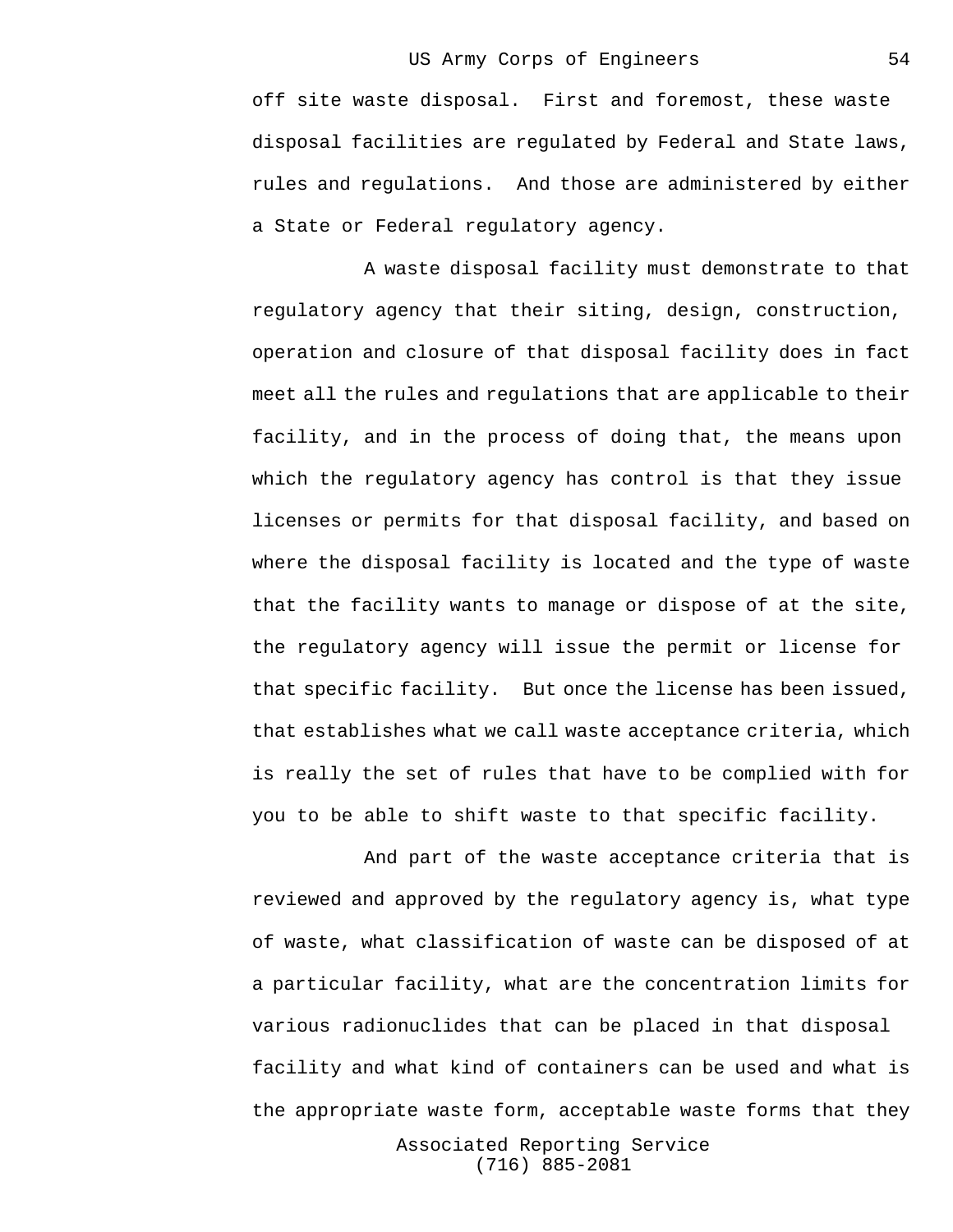can accept. Another factor in terms of off site disposal is actually transporting the waste to the disposal facility and those -- the transportation of those waste containers is regulated by the Department of Transportation regulations and those must be taken into consideration in design and your strategy and what your detail design and processing and et cetera would need to be for any alternatives because there are restrictions on the transportation in terms of those limits for the waste containers, et cetera. And so all of those have to be taken into consideration during the FS (Feasibility Study). And then finally the key component that we want to learn from all of the potential waste disposal facilities would be, what are the disposal costs for each of the different waste classifications and associated activity levels. Next slide.

As we just discussed, an off site disposal facility will have waste acceptance criteria. These waste acceptance criteria are going to be different, definitely different for different disposal facilities. As I indicated earlier, the license or permit will be determined by the regulatory agency in terms of where the facility is located, because they're located in different regions and throughout the country, the type of waste materials you're going to place there, the actual design, you mentioned the design features, the actual design of the disposal facility itself, the cells, what do the cells look like, how will the containers of the waste and the various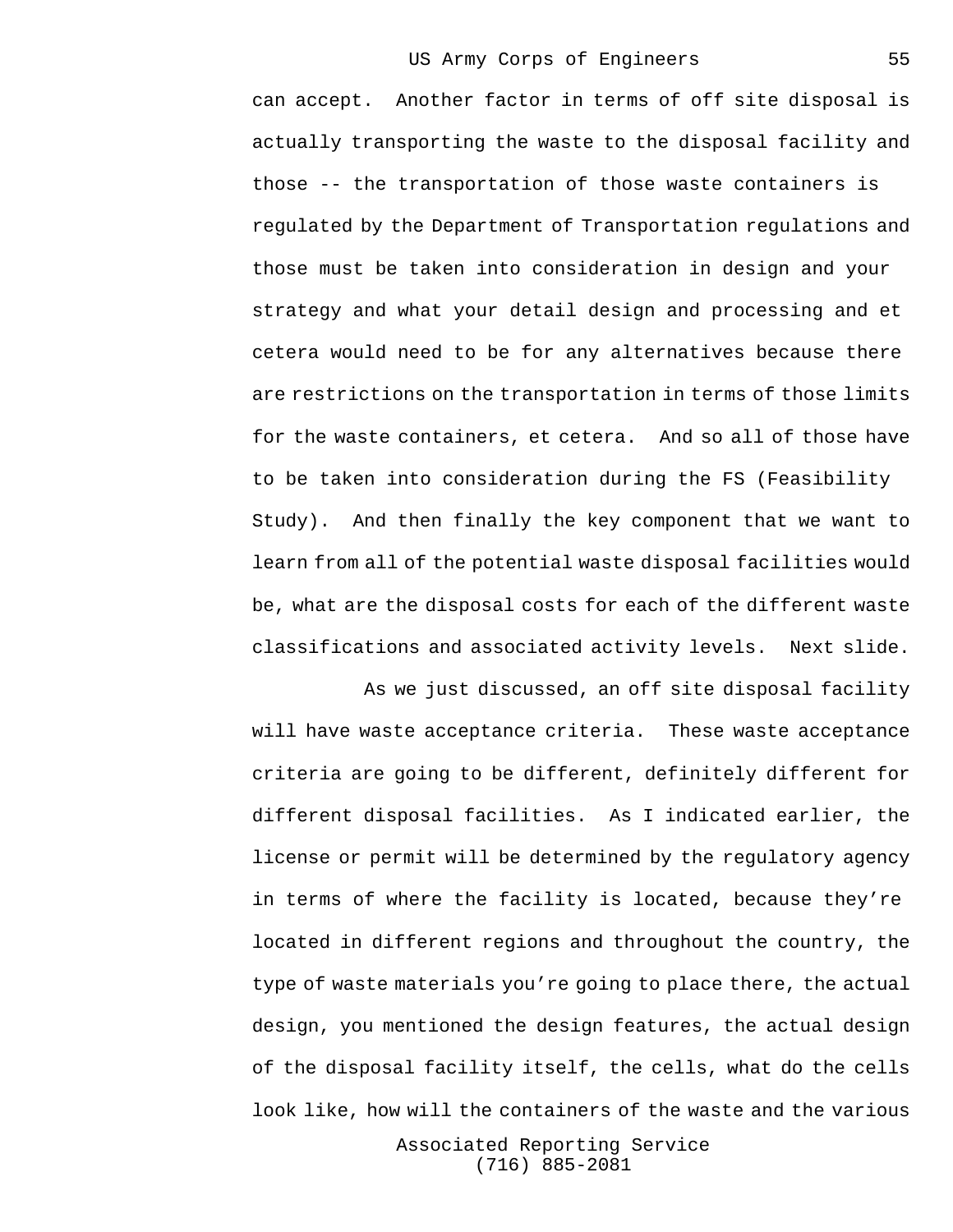waste forms be placed in those cells, so as to provide for long term stability and comply with all the Federal and State rules and regulations regarding disposal of radioactive waste.

So as I mentioned, the waste acceptance criteria, and I can't over emphasize it, those are the rules. You know, like I said, they're different for different facilities and they're driven by what the regulatory agency feels can be safely disposed of at that location and comply with all the rules and regulations. So therefore, they become the rules for folks like ourselves who might want to ship waste to one of these facilities. You must comply with all of the rules of their waste acceptance criteria. No waste can be shipped to a facility unless it meets all of the waste acceptance criteria for that facility. Next slide.

So one of the key things that I mentioned in terms of the waste acceptance criteria, it's driven by waste classification. There are three principle waste classifications associated with the waste currently located within the IWCS. Those waste classifications are designated as 11e.(2) byproduct material, low level radioactive waste and low level mixed waste. There are also two other waste classifications used in the regulatory agencies and that is that have been mentioned by -- at some point in time associated with the Niagara Falls site has been brought up are high level waste and transuranic waste, those two waste classifications.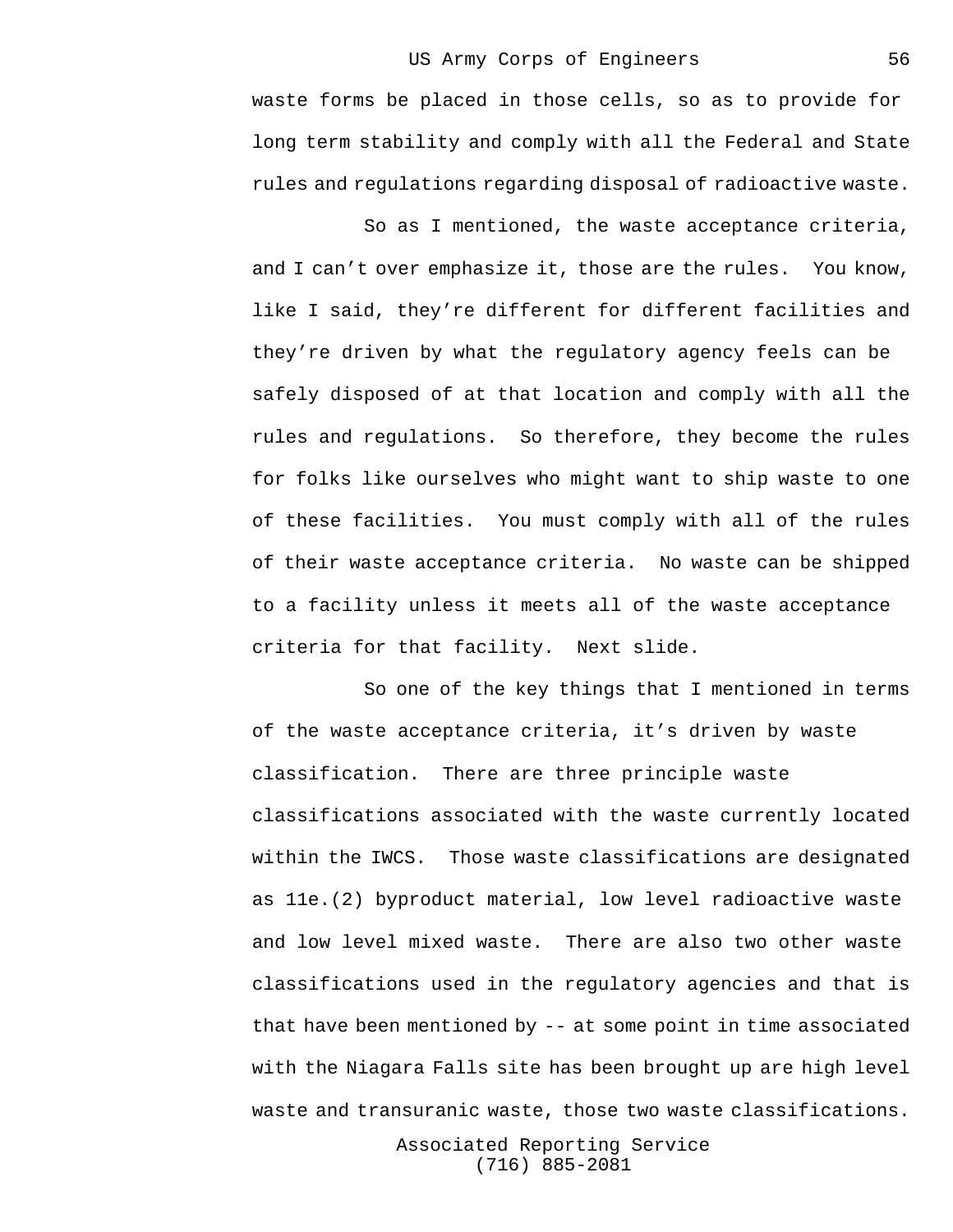So I'd like to take an opportunity here to define real quick what these waste classifications are because they define where waste can go. You have to meet the waste classification criteria for specific disposal facilities.

Byproduct material that's designed 11e.(2). There are four classifications of byproduct material specified in Section 11e of the Atomic Energy Act. Section 11e.(2) defines the byproduct material as tailings and waste associated with the processing of uranium or thorium ore for the purposes of recovering uranium or thorium.

That is the definition that fits the residues that are currently placed, the high activity residues currently placed within the IWCS. All of those residues are the result of processing of uranium ore, the tailings and waste associated with the processing of uranium ore. The next category is low level waste -- low level radioactive waste, I'm sorry. And generally the term is defined as what it's not. It is radioactive material, waste material that is not spent fuel waste classification, not classified as a high level waste, not classified as a transuranic waste, not classified as a byproduct material and not classified as a naturally occurring radioactive material. So it's what it's not. So if it's not one of those it's a low level radioactive waste. And then the other category's a low level mixed waste and there that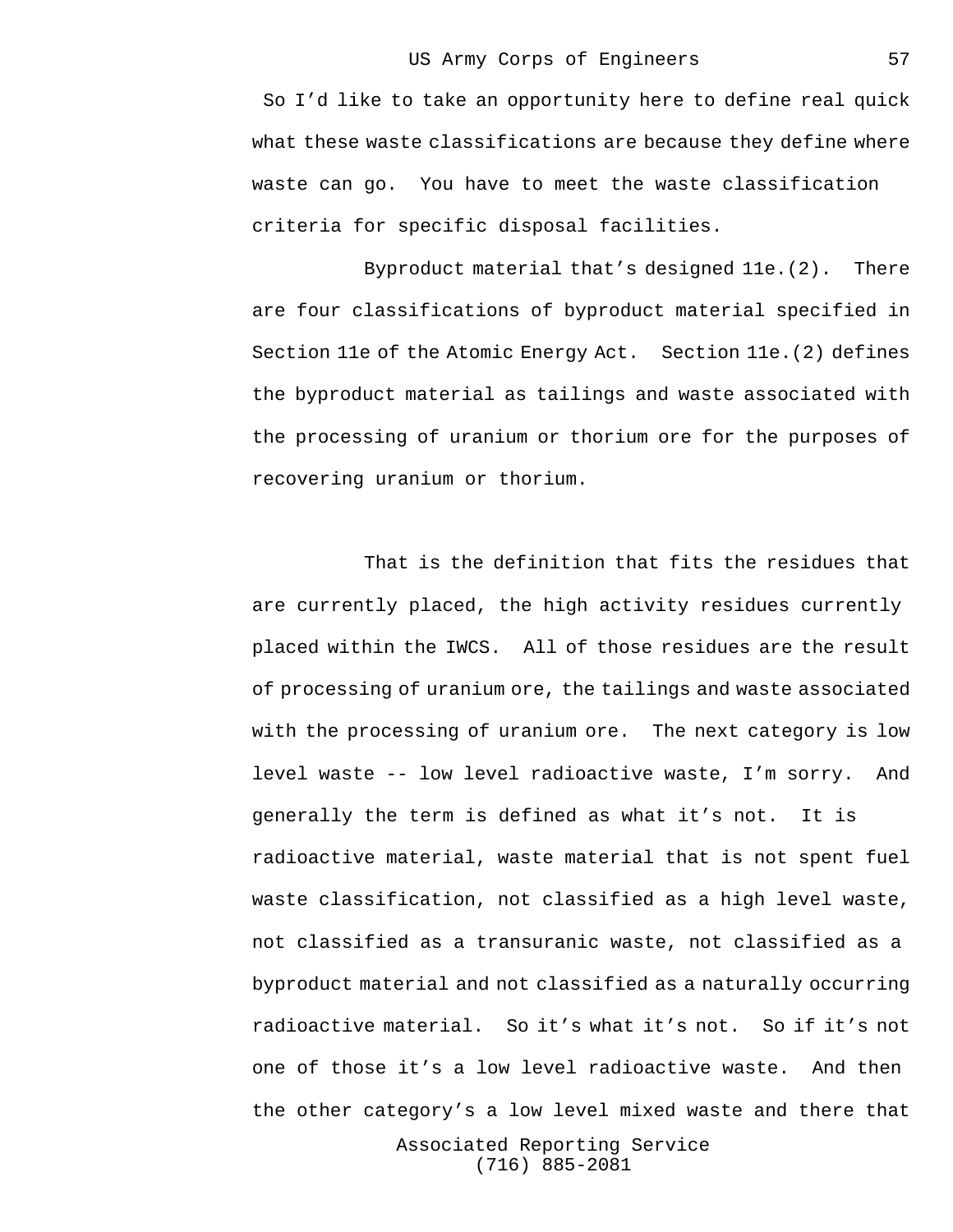is a term to describe a waste stream, you have a low level radioactive waste and it has to have two components. It's a low level radioactive waste and a chemical hazardous waste present, both in the same waste stream. If they are both present then that waste must be managed as a low level mixed waste and has to be disposed of in appropriately permitted facility for handling low level mixed waste.

The high level waste is defined to be the highly radioactive material resulting from processing of spent fuel, spent nuclear fuel. That's the classification for high level waste. Transuranic waste classification is any radionuclides with an atomic number of 92 -- greater than 92, I'm sorry, because the atomic number for uranium is 92, so any radionuclides with atomic number greater than 92, and has a concentration of 100,000 picocuries per gram or greater is classified and must be managed as a transuranic waste. Now, those are the definitions of those various waste categories.

Associated Reporting Service I want to point out, we do not have high level waste classification materials at the Niagara Falls site, nor do we have transuranic class waste classification materials at the site, although there has been detectable quantities of plutonium identified in some of the remediation investigation work in some isolated areas where concentrations were at approximately 6 picocuries per gram, and as I indicated, for

(716) 885-2081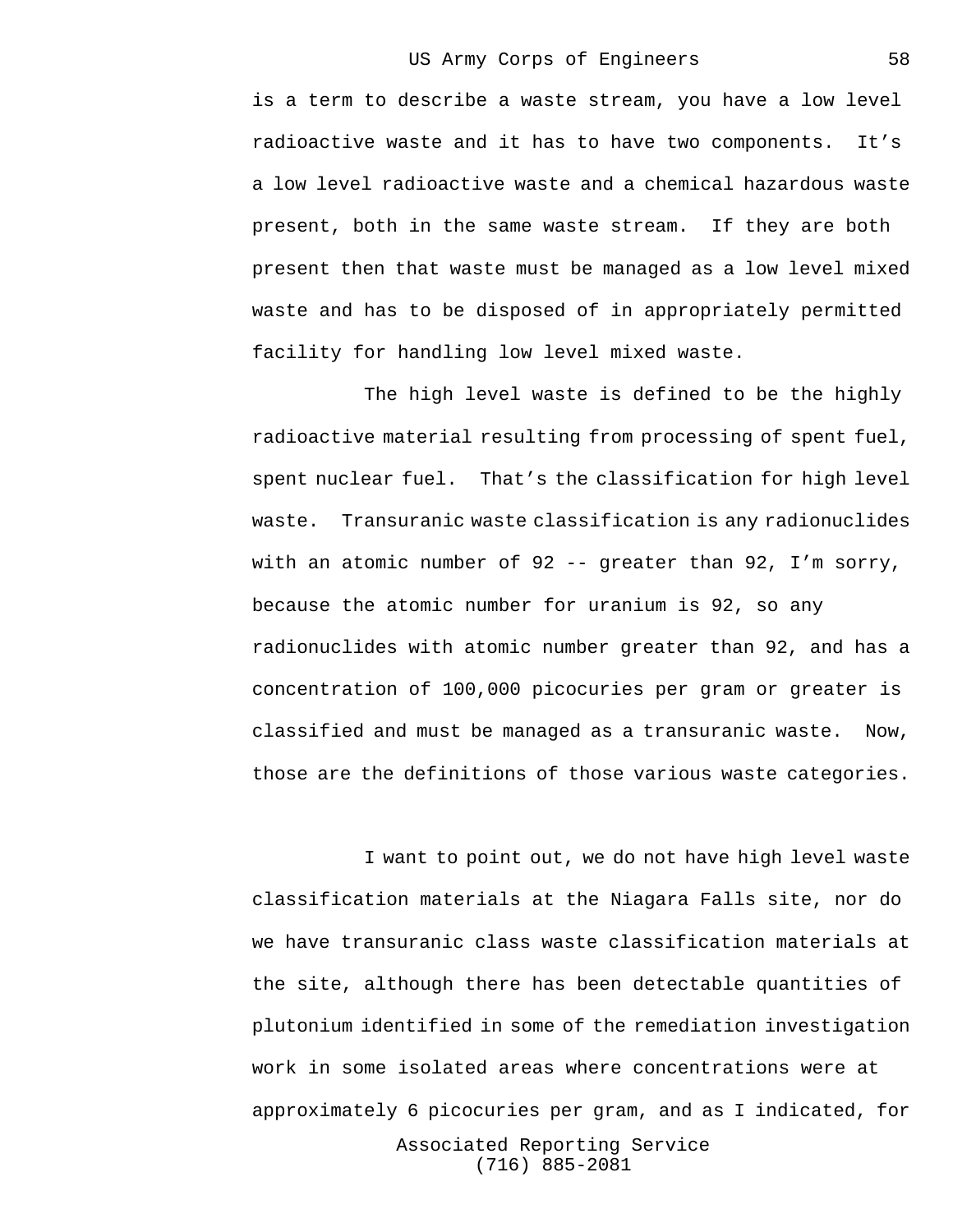it to be classified as a transuranic waste and managed as a transuranic waste, the concentration has to be at 100,000 picocuries per gram or greater, which is not the case at Niagara Falls.

The Corps looked and evaluated all the potential disposal facilities out there that could handle and address the three principle waste classifications that I've identified, the 11e.(2), the low level radioactive waste and low level mixed waste. Next slide.

This slide shows the facilities that were deemed available that could handle the various, the three waste classifications that we have at the IWCS. They include the US Ecology Site in Idaho, the Energy Solution Site in Utah, the National -- I always have a problem, the Nevada National Security Site, which used to be called the Nevada Test Site in Nevada and then the Waste Control Specialist Site in Texas where the Fernald K-65 residues were shipped for disposal.

 Those were the key waste disposal facilities that truly can handle the type of waste classifications we have at the - in the IWCS. I want to note that, you'll notice that there are two boxes that are shaded green.

Associated Reporting Service (716) 885-2081 Those are the two facilities, the only two facilities, commercial facilities, that can accept the 11e.(2) waste classification materials. They are also able to accept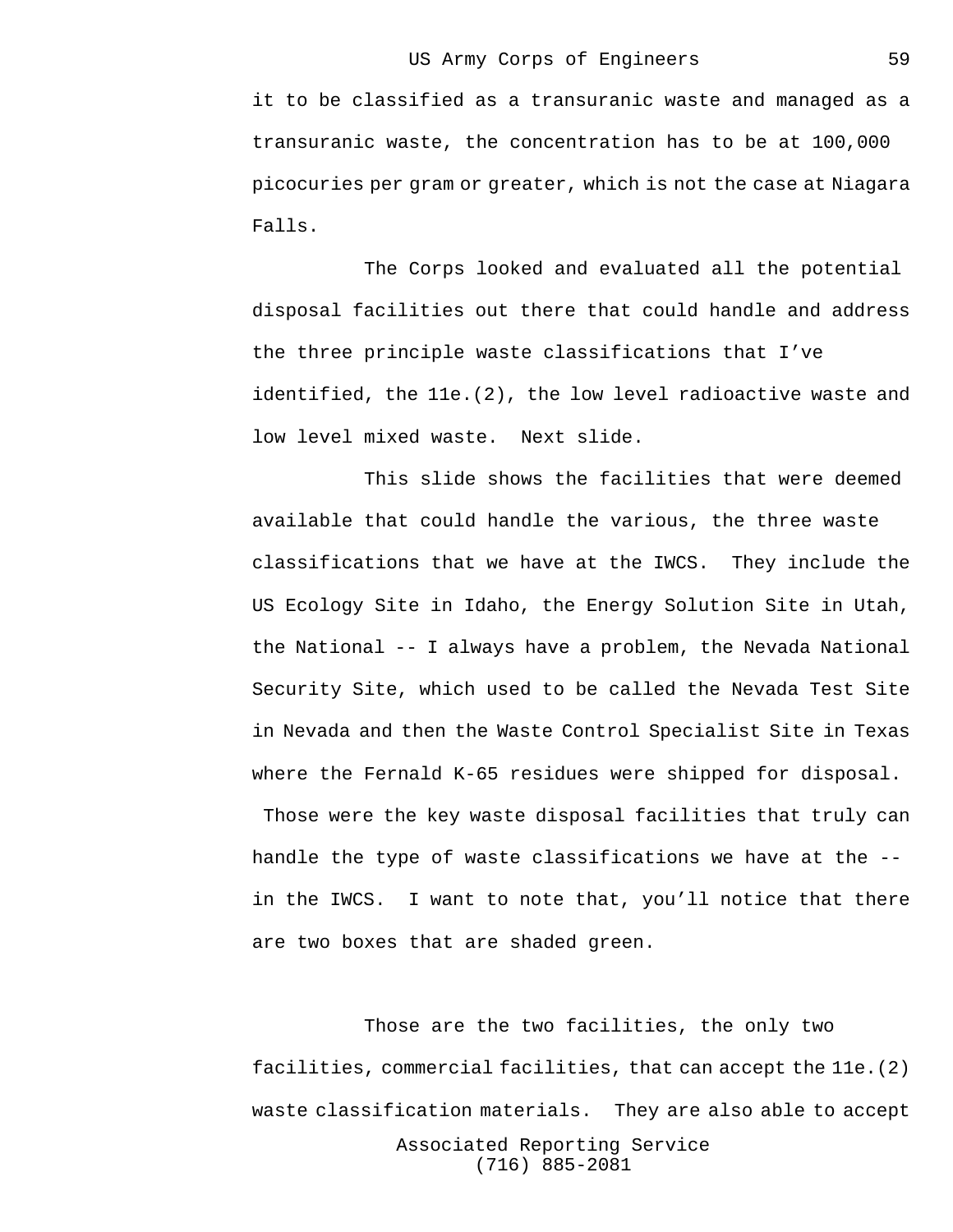the other two waste classifications, low level radioactive waste and low level mixed waste. The boxes shaded in white cannot accept 11e.(2) material so any 11e.(2) waste to be shipped off site cannot go to those facilities. However, they can handle some low level radioactive waste and low level mixed waste. So they are options. They were looked at in further detail and we did get a lot of information from them in terms of their waste acceptance criteria, what their container types have to be as well as what their disposal unit cost would be for each of the different waste classifications. This is a preliminary list of what the available facilities are. It is based on what we know today. That list could change. Their waste acceptance criteria could change. New facilities could be built or existing facilities that we looked at could go and approach their regulatory agency and have their license or permit amended or revised to accept a different waste classification or even to accept a different level of activity associated with waste. Next slide. So after having gone through and identified, yes, we now have –- there are potential disposal facilities and they can handle these different waste classifications and we have the cost information and waste acceptance criteria. We then focus the attention on, okay, what do we have within the Fernald site -- not Fernald, in the IWCS in terms of, what types of waste do we have, what volume, what activity levels, and what are their waste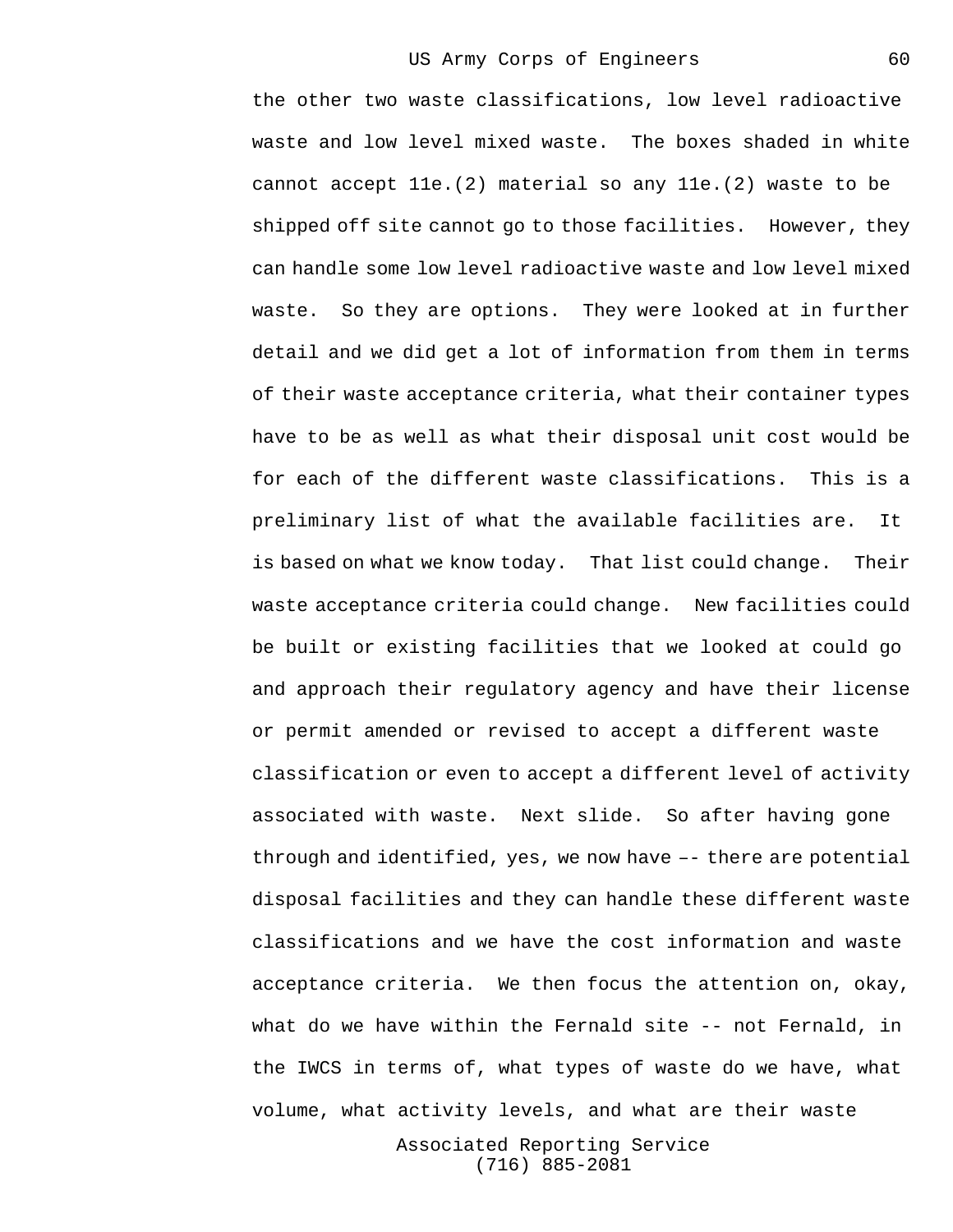classifications, all of which we need to know in terms of assessing what a off site alternative might have to consider in terms of developing the detail design and cost estimates.

The first step was to take a look at the wastes that were stored there and regroup them into six waste categories and the grouping was based on how the wastes were made and their activity levels. Next slide.

As you can see here, the six waste categories that we identified within the IWCS are the K-65 residues, the other high activity residues that -- the tower soils, contaminated rubble, R10 residues that Julie mentioned and associated soils around them, and then the bulk of the wastes within the IWCS, the contaminated soils. And on this slide we presented the information that we used in the terms of assessing what would have to be taken into consideration and what the potential costs would be, and that is the activity levels for each of those waste groupings and the volume. And the waste classification, as I indicated earlier, there were three. The 11e.(2) waste classification was assigned to the high activity residues primarily on the basis of, one, they are residues associated with the processing of uranium ore. Those are the waste, the tailings coming from those ore processing, and secondly, Congress mandated that the high activity residues located within the IWCS are to be managed as 11e.(2)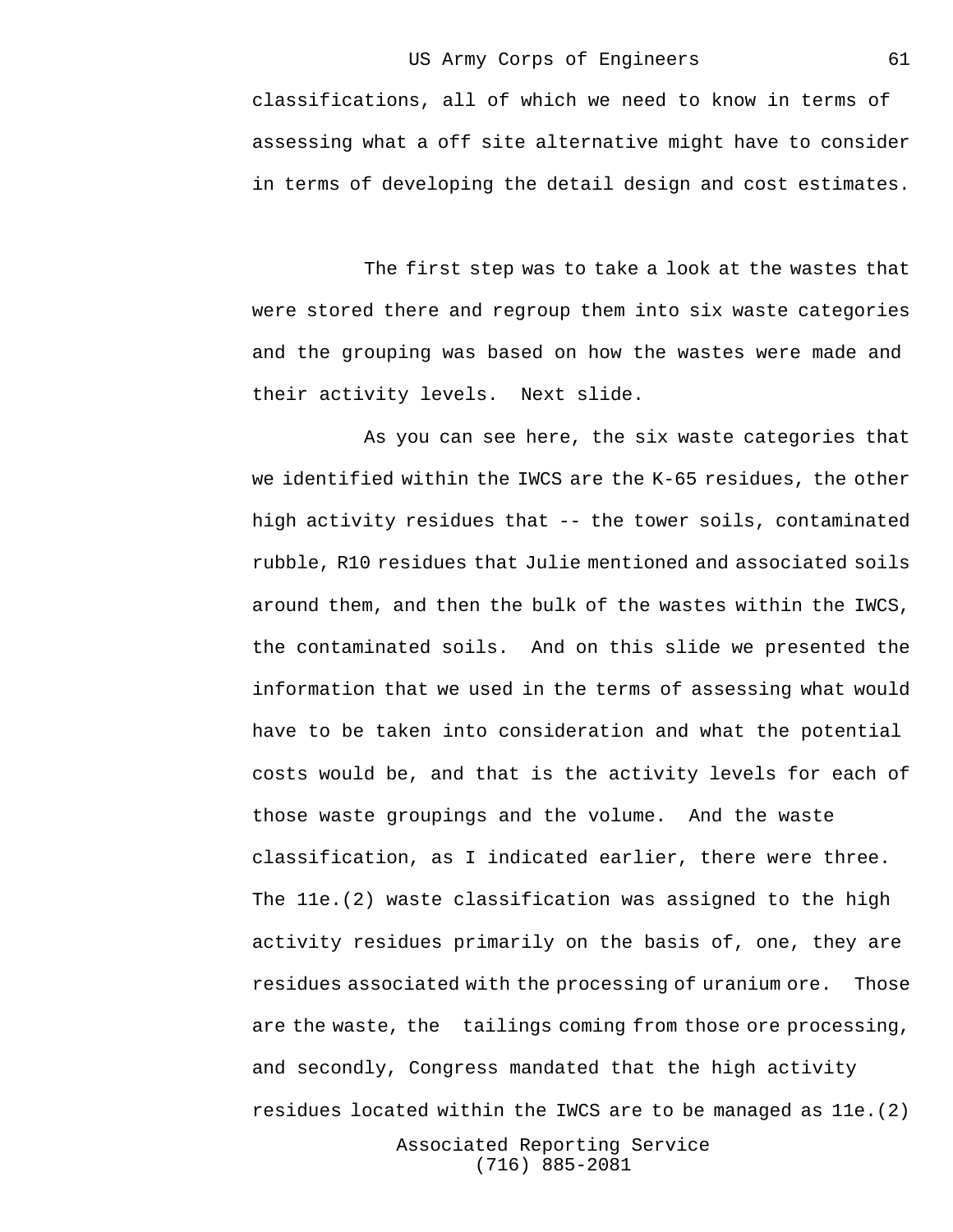62

waste for disposal purposes. Those first five categories in that far left column are waste categories that are either high activity residues or wastes that are in direct contact with the high activity residues, or wastes generated as a result of handling high activity residues. Therefore, they all have 11e.(2) designations.

The last category, the contaminated soils, you'll notice there are three waste classifications for those. Real quickly, there are some contaminated soils that were actually placed in Building 411 to cover the high activity residues located in Building 411. Those soils, that small volume of soil that was placed, the contaminated soil placed in there, it's assumed since it's in direct contact with the K-65s and other high activity residues, we assumed it will be managed as 11e.(2). So there's a small volume of the large contaminated soil volume that we're considering would need to be managed 11e.(2). There's another small volume associated with managing contaminated soils as low level mixed waste, and the rationale for that is, there is contaminated soil within the IWCS that may also be comingled with chemical hazardous waste materials that may have been placed into the IWCS. Therefore, an assumption was made that approximately a small volume of the contaminated soil volume would need to be managed as a low level mixed waste. So therefore -- and then the bulk, the rest of the contaminated soils we designated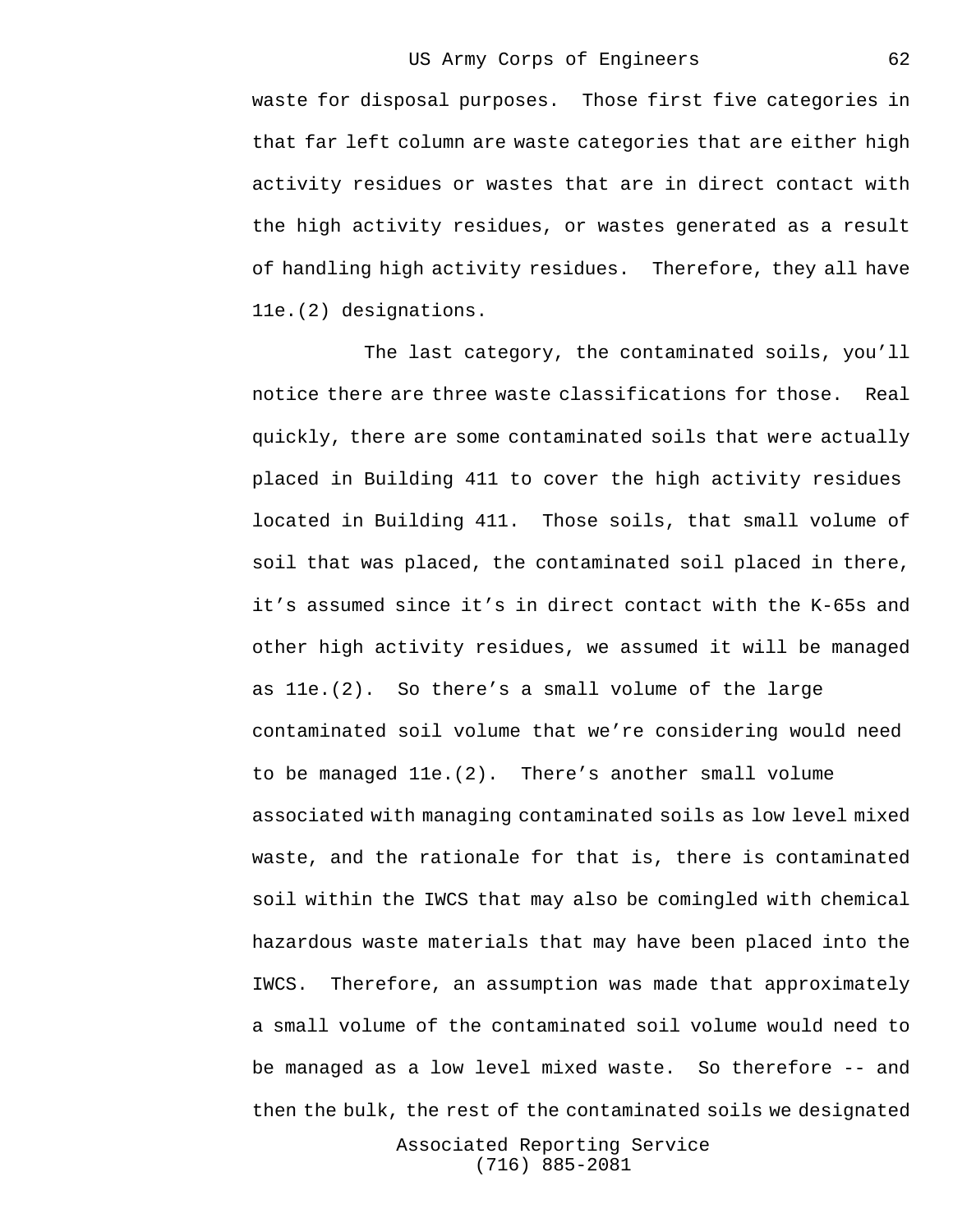as the low level radioactive waste classification. These classifications were all assigned so that we could then look at the appropriate facility that could handle that waste classification, what their waste acceptance criteria would be in terms of concentration limits, et cetera, and then estimate what we would have to address in the Feasibility Study. Next slide.

This is another way to kind of look at that table of information. Here we're showing on the left the relative percentage of volume of the various six waste categories that we had just talked about, and on the right is the percent of the total radioactivity contained within the IWCS associated with each of those waste groups. For example, the K-65 residues noted in blue, the percent volume is a very thin, slither piece of the pie. It constitutes 1% of the total volume within the IWCS, but if you look at the percentage of radioactivity within the IWCS it represents 95% of all the radioactivity within the IWCS. So here you have a very small volume which constitutes an extremely large percentage of the total radioactivity on site. It's interesting to note, if you were to add all of the materials that are in Building 411 where the K-65 residues are, they would constitute 5% of the total volume of the IWCS but yet they would represent 99% of the total radioactive within the IWCS. So if we were to manage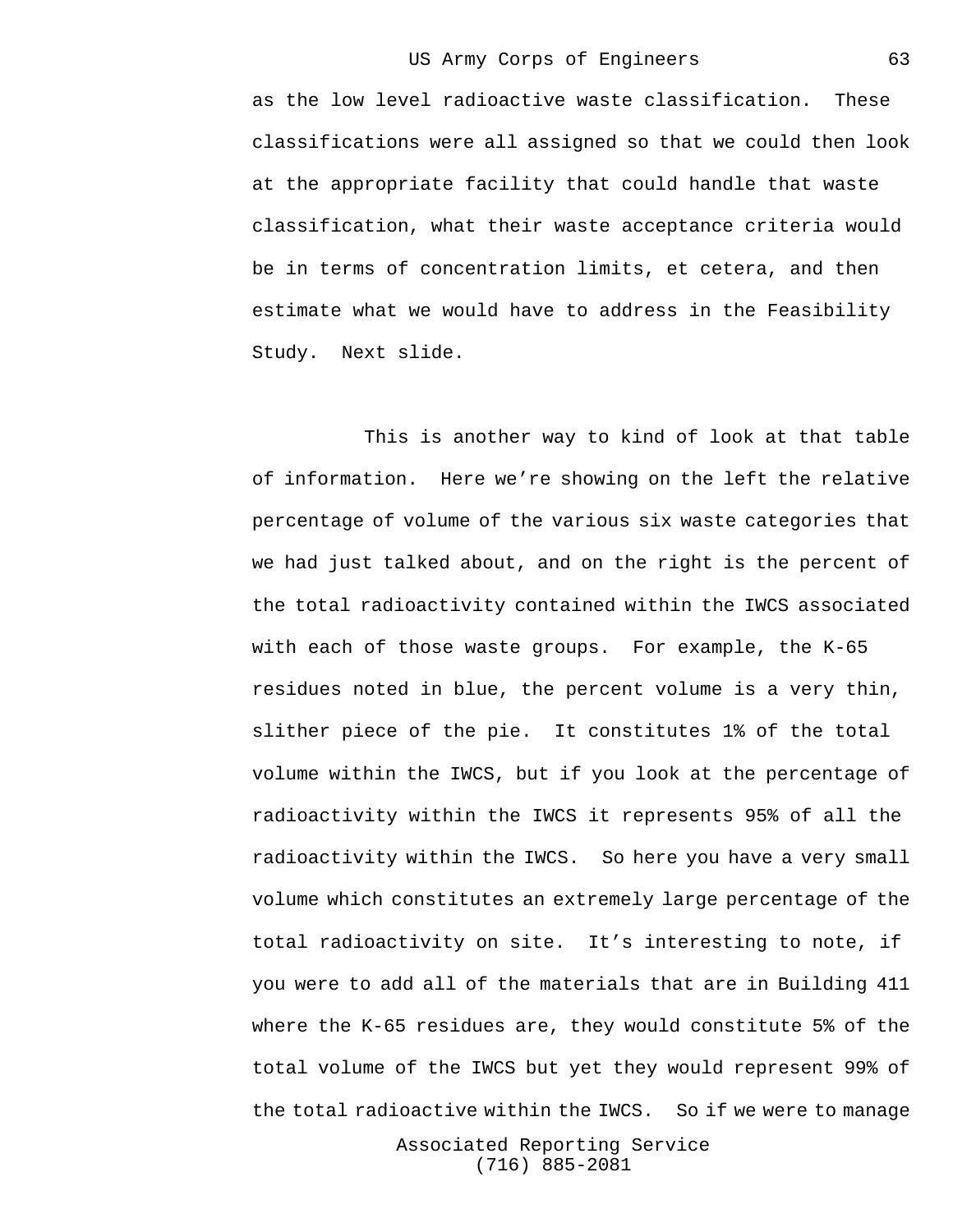64

something like just Building 411 material, you've taken out 99% of all the radioactive associated with the IWCS. One thing you might notice on here, and I wanted to point it out, the R10 pile and the contaminated soil, even though the contaminated soil is the brown on the left, rather very large volume, and the R10 pile residues and soil is the purple and it's also a large volume.

So they constitute a very large percentage of the total volume. But if you look on the radioactivity side, you don't see them. It's because the percentage of their radioactivity is so minuscule they don't show up on the pie chart. So it's not an omission, it's just that it doesn't show up. There's not much there. They're very very low activity. Next slide, please.

Okay. We then took this information after we had broken out the waste classifications and started looking at the waste acceptance criteria, we then looked at trying to estimate what the disposal costs were based on the information given to us by these various disposal facilities. Now, I want to note that the final waste classification for any waste that is shipped off site will really be dependent on what you measure when you go to manage that waste, because there could be - you might have assumed something is a low level radioactive waste, but when you actually go to manage it and you sample it and analyze it to meet the waste acceptance criteria rules,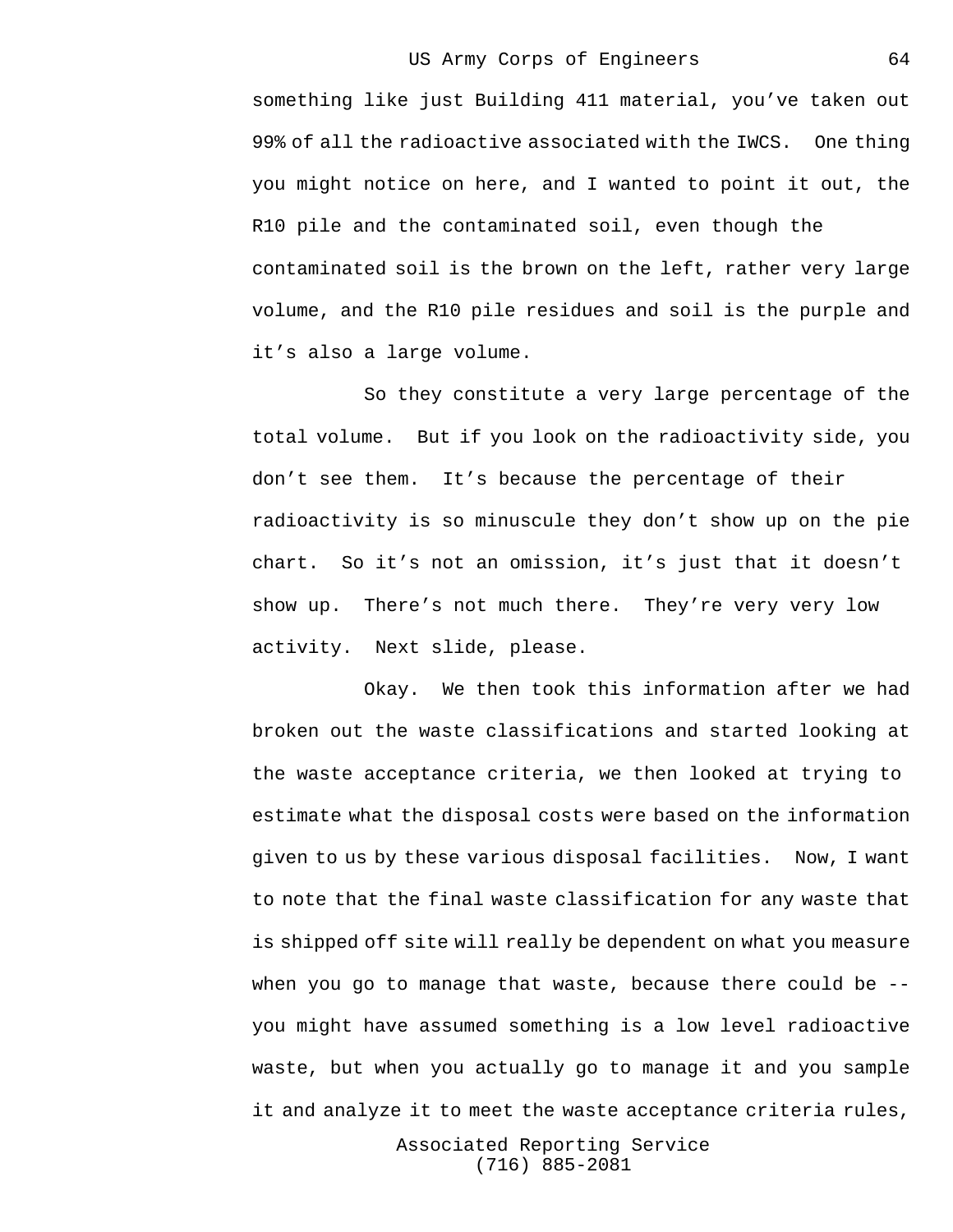65

you might find that there is a chemical hazardous constituent that fails the test and doesn't meet the criteria so therefore it must be managed as a low level mixed waste. So the final actual waste classification is determined at the time you do any removal action. So I want to make that clear that these aren't cast in stone.

Now, in terms of estimating what the disposal costs would be for each of these waste classifications and their various waste categories and their associated volumes, we then had to look at the waste acceptance criteria for those waste groups, look at the concentrations, the activity concentrations, and compare them to the waste acceptance criteria associated with the facility that would be receiving that waste classification. And we also had to look at the Department of Transportation regulations because they also, like I indicated earlier, have restrictions in terms of what the allowable dose can be from the exterior of the containers as they're being shipped and conveyed through towns, et cetera.

 In looking at those various criteria, some of the wastes, particularly the K-65 residues, it's obvious that they would need to be what we call downblended, they would need to be mixed with other lower activity waste materials, and part of the mixing with other low activity level materials as well as the treatment process, your target is to get to have the material meet the waste acceptance criteria. As a result of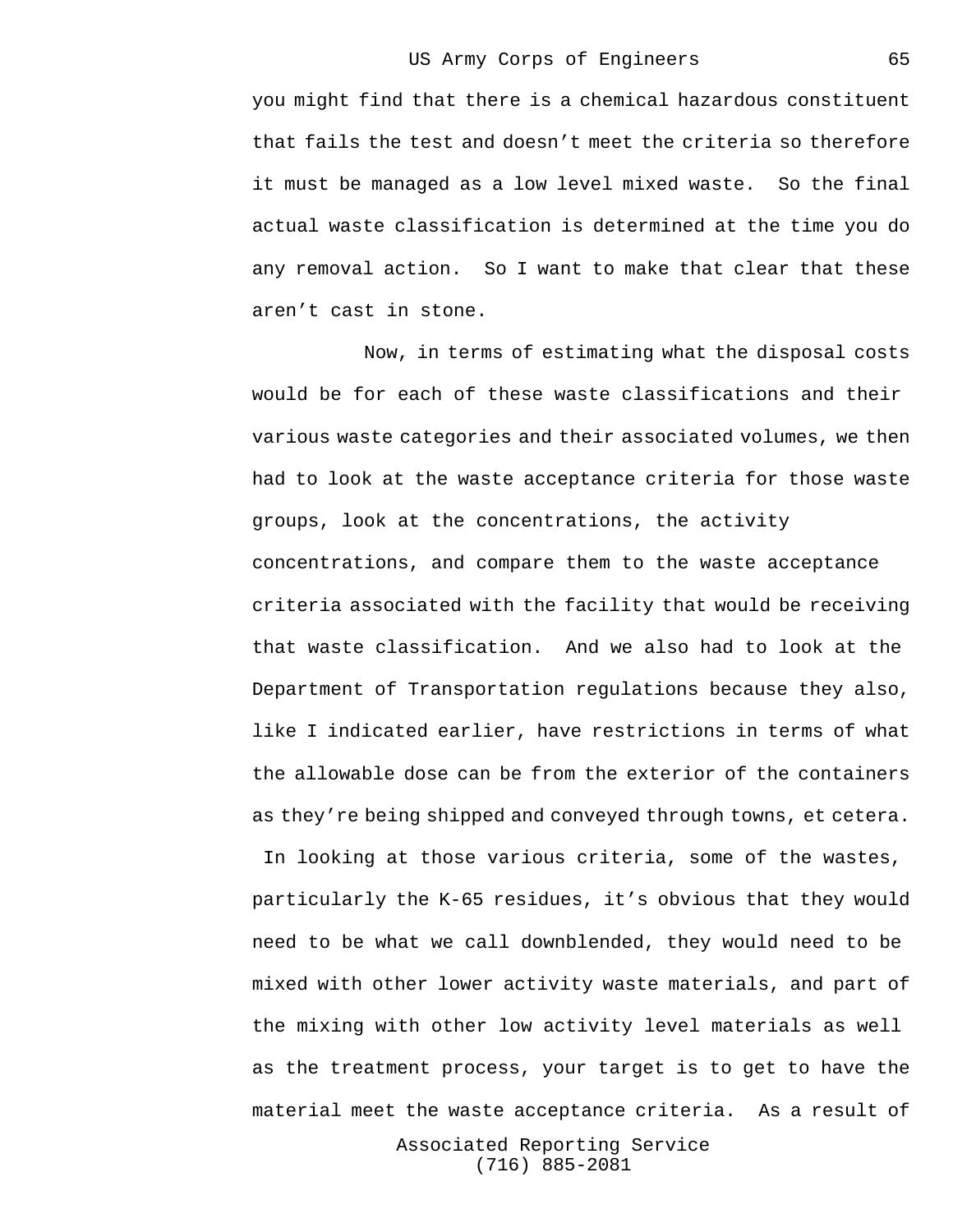that, you have a volume increase, so although you might start out with 4,000 cubic yards of K-65 residues the actual disposal volume that goes to the disposal facility would be approximately six and a half times that based on the evaluation we did. So that affects your disposal costs, because you apply the unit disposal costs that were given to us from the disposal facilities to the volume of waste they receive, not the volume of waste you took out of the ground. Next slide.

The results of the estimated disposal costs represented here. Now, I want to point out that this is strictly just disposal costs. It does not include any costs associated with removing the waste from the IWCS, the actual waste containers themselves, the transportation costs, the processing and treatment costs on site, et cetera. This is strictly only the disposal cost. The K-65s, the light blue color shown on the bar chart, the disposal cost because of the volume increase from treatment to meet the waste acceptance criteria resulted in approximately \$26 million that would have to be paid to the disposal facility just for disposal. The contaminated soil on the other hand is a rather large cost. And the driver for that is not necessarily treatment and volume increase, it's from the sheer volume of the contaminated soils you have at the site and the disposal cost for low level radioactive waste is much cheaper than the disposal cost for 11e.(2) waste, but because you have such a large volume, if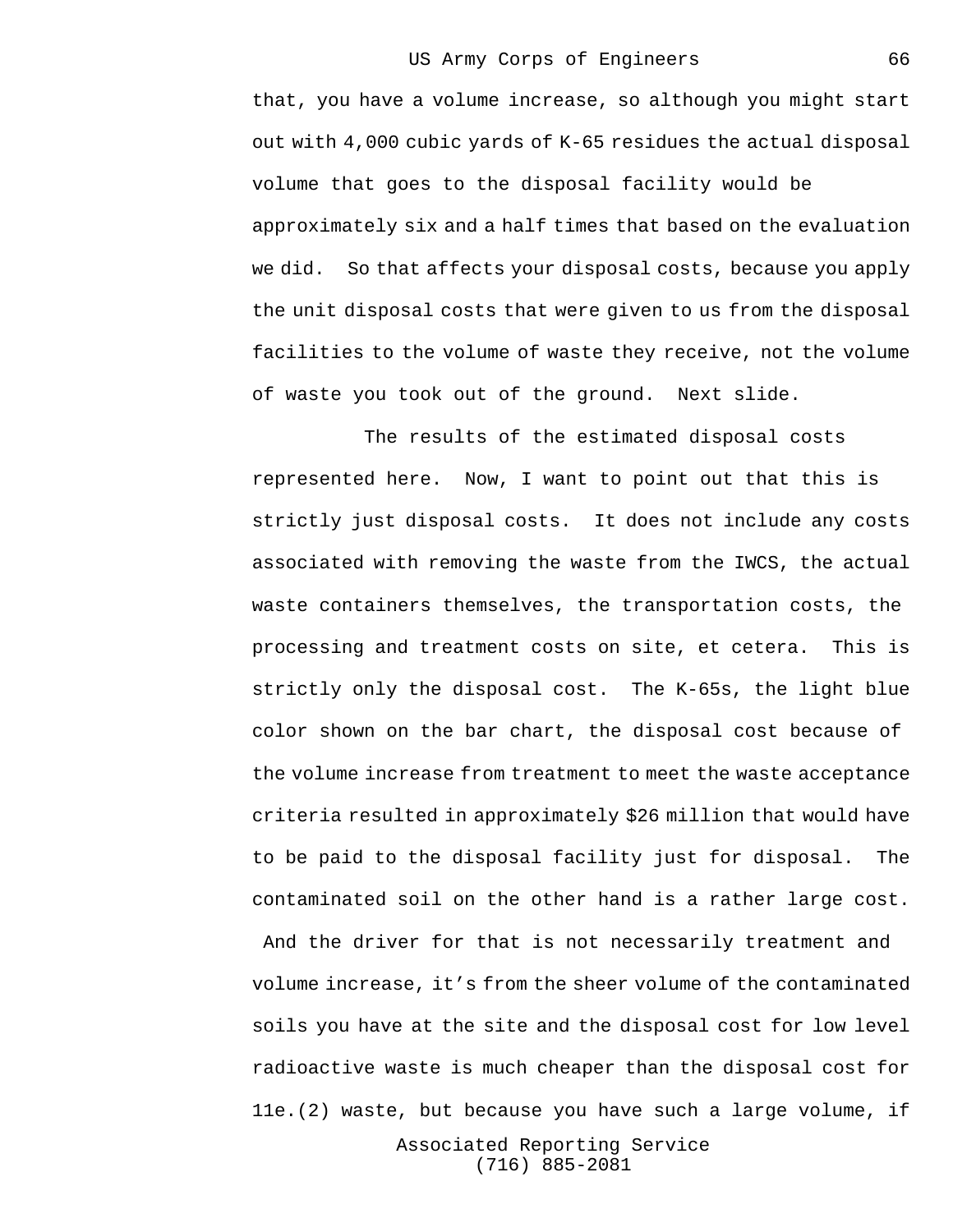you were to ship all of the contaminated soils off site, you would approximately cost a little over \$80 million just for the contaminated soils. If you were to dispose of all of the wastes within the IWCS, complete removal with off site disposal, the disposal cost alone would be approximately \$235 million dollars.

Now, these costs are preliminary and they will need to be updated as we progress through the CERCLA process and the Feasibility Study, because things change. Updates will be made to various waste acceptance criteria. The disposal facilities are constantly changing their pricing and what they will charge for disposal. So as we get to different phases throughout the FS (Feasibility Study) updates to waste acceptance criteria and disposal pricing will be made, so that any detailed design and cost estimating can reflect the best available information at the time that the estimates are made.

 And more information about those detailed design features that are necessary for treatment of the waste to meet waste acceptance criteria and the disposal costs, et cetera, will be provided in more detail in the FS (Feasibility Study). Next slide.

Okay. In summary, there are options for shipping IWCS waste off site for disposal. Fernald has done it and in looking and contacting the various disposal facilities, the options are there, they are available currently and there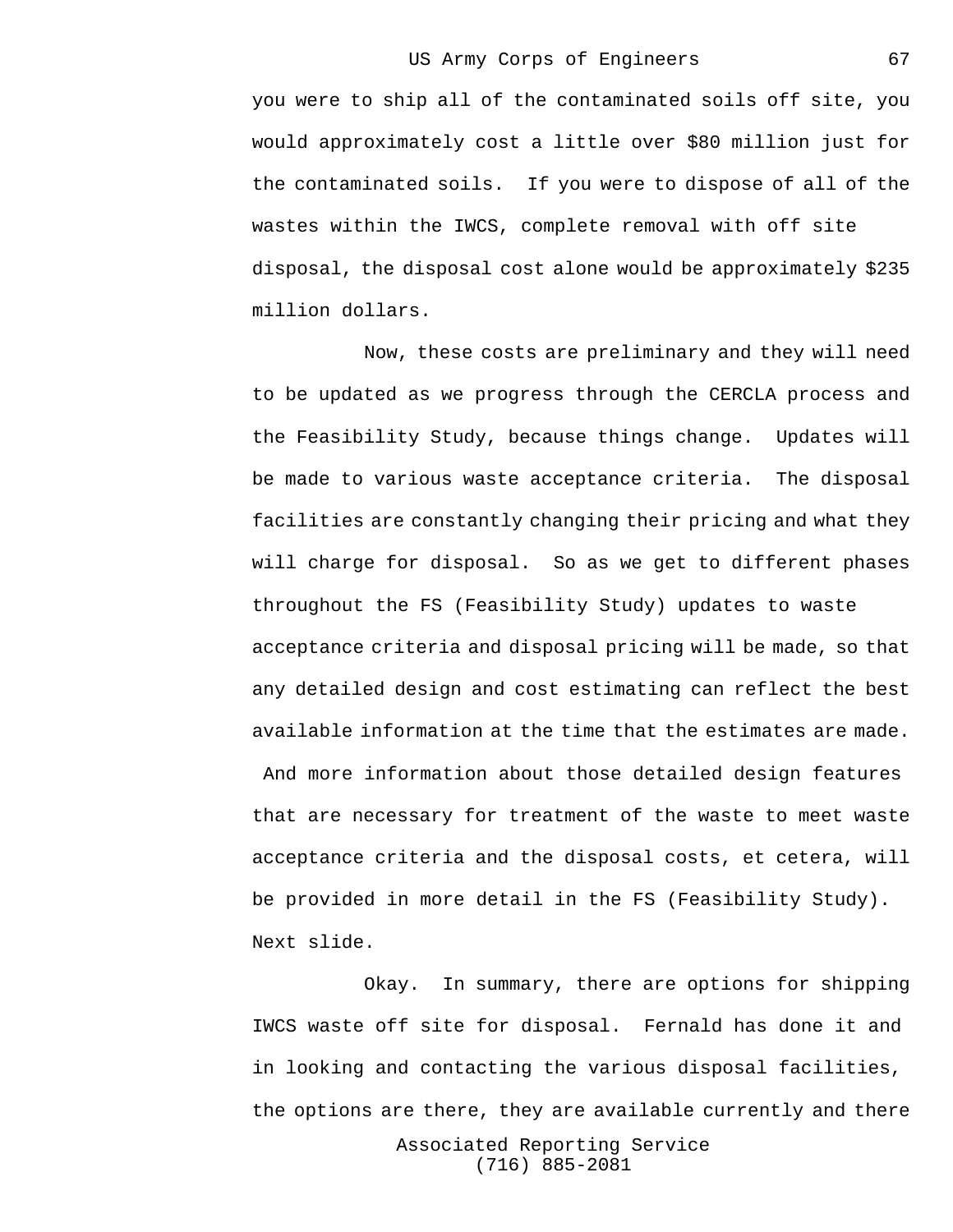may be new options come available in the future and some options may go away in the future, but we constantly need to be looking at it and getting the latest and best available information. There are only a limited number, as I indicated earlier, that can accept 11e.(2) material which are high activity wastes. Currently at this point there's only two facilities, Waste Control Specialists in Texas and Energy Solutions in Utah. The preferred alternative would be, if we went off site disposal, would be for the Waste Control Specialists facility in Texas because it does have a higher limit regarding the activity levels allowed in their waste.

Also as illustrated earlier, the actual cost will be dependent on what the disposal volume will be. That disposal volume will be dependent on the alternative selected, what the alternative involves, like how the material will be removed, its treatment, any treatment being used on it, and what that treatment would do in terms of increasing volume or even decreasing volume, depends on the treatment. All of those factors would need to be taken into consideration for each of the alternatives in an FS (Feasibility Study). Thank you.

Associated Reporting Service DOUG SARNO: Thanks, George. And again, we'll take about five or ten minutes for questions here. Remember, the focus here was merely to look at, what volumes of waste do we have in the IWCS, what are they classified as, and where

(716) 885-2081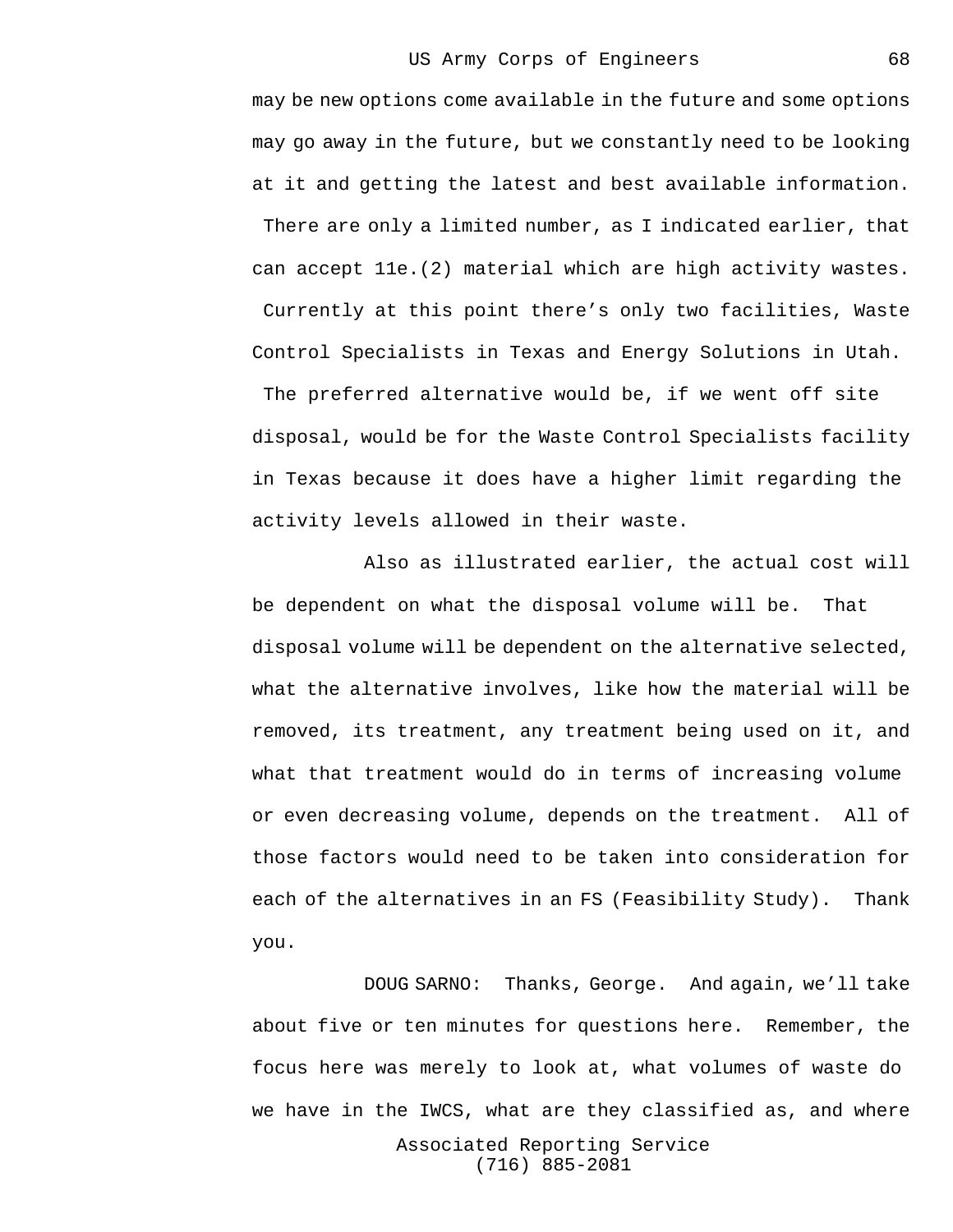could they go. There was no detailed analysis of an alternative here. It was just trying to understand the lay of the land for off site disposal. So any questions, clarifications on that. Nona.

NONA McQUAY: My name is Nona McQuay. Could Mr. Butterworth please show us slide 46 and describe to us what tower soils are.

GEORGE BUTTERWORTH: No problem. Tower soils. The K-65 residues were stored in a concrete silo tower designed Building 434 at the Niagara Falls Storage Site. They transferred the materials out of the tower into the IWCS in Building 411 basement structure. Then they dismantled the tower and put the concrete debris and that also in the IWCS. And once they had completed taking the concrete tower down, they went to clean up the contaminated soil underneath the tower.

And because K-65 material had spilled as part of the handling and transfer, so therefore when they cleaned that up we called it tower soil and it was placed inside Building 411 along with the other K-65 residues because of the primary contaminant, well, the only contaminant basically was that associated with the K-65s coming from that tower. That's why they're called tower soil.

Associated Reporting Service (716) 885-2081 DOUG SARNO: And this historical poster has a photo of that tower. You can see the structure in the photo. Other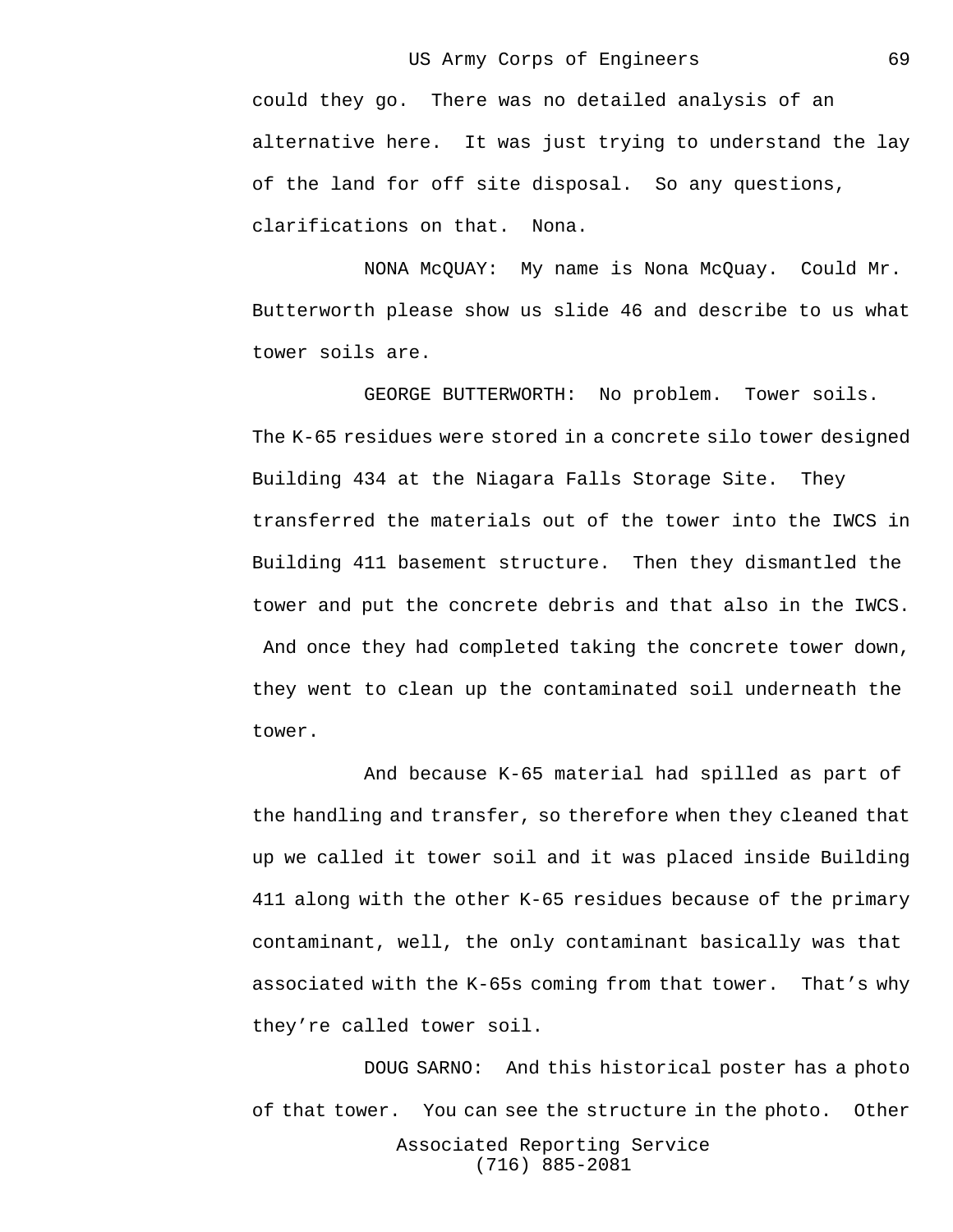questions? Yes, sir, Tom.

TOM JOHNSON: Would it ultimately be possible to reprocess or recover the K-65 residue into a metallic residue for the use in reactors? I'm just curious.

JULIE REITINGER: Yes. That is some of the options that we're looking at as part of the FS (Feasibility Study). That is one of the alternatives is resource recovery and so we'll examine the viability of the market for that metal as well as the process involved with recovering those metals and how much recovery we can expect. So you'll see that kind of information in the last TM that we'll present in the spring, I believe it is.

FLOOR: Most of that is Radium-226.

MR. BUTTERWORTH: Yeah. Radium-226 would not be as useful in a reactor.

> FLOOR: It's not applicable? FLOOR: It's for a reactor. FLOOR: Okay, I understand.

DOUG SARNO: But it could potentially have other uses and those kinds of things will be looked at. Was there a question here?

Associated Reporting Service (716) 885-2081 KAREN ALLEN: I was just wondering, since those are just disposal costs, what are the transportation costs for that amount of volume? Has that been looked into at all? DOUG SARNO: The cost of actually removing those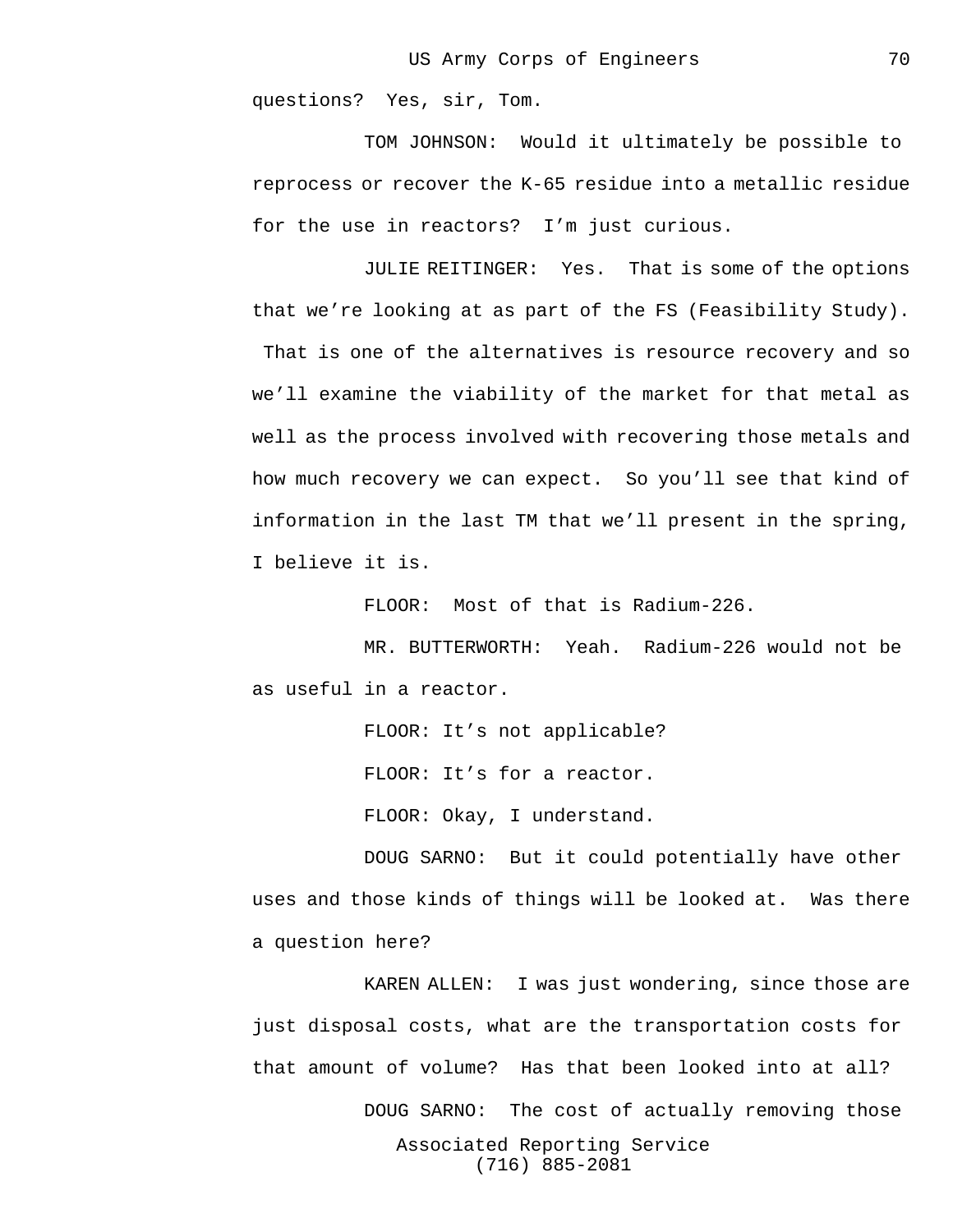materials, as you saw at Fernald, it's a very complex process, and the cost of transporting it, as you saw at Fernald, it's not like you just throw it in a pickup and take it to Utah. They're very very high. That was not part of the analysis for this particular memorandum.

GEORGE BUTTERWORTH: Let me speak to that. We did look at transportation costs.

KAREN ALLEN: You did.

GEORGE BUTTERWORTH: And it is in the technical memorandum.

KAREN ALLEN: Okay.

GEORGE BUTTERWORTH: But we didn't do a comparison, we didn't generate the cost estimates because it will be dependent on the alternative in terms of whether you're going to use truck, use rail, use a combination, depends on which facility you might want to go to. You may be able to go direct rail into them. There are not rail capabilities within - at the Niagara Falls Storage Site.

KAREN ALLEN: Right.

GEORGE BUTTERWORTH: So therefore, options that would have to be considered would be, do you put a rail spur into the site and then go rail to rail, use direct rail, or do you just stick to truck like Fernald did, or do you truck it to a transfer facility nearby and then go rail to the disposal facility. All of those options have different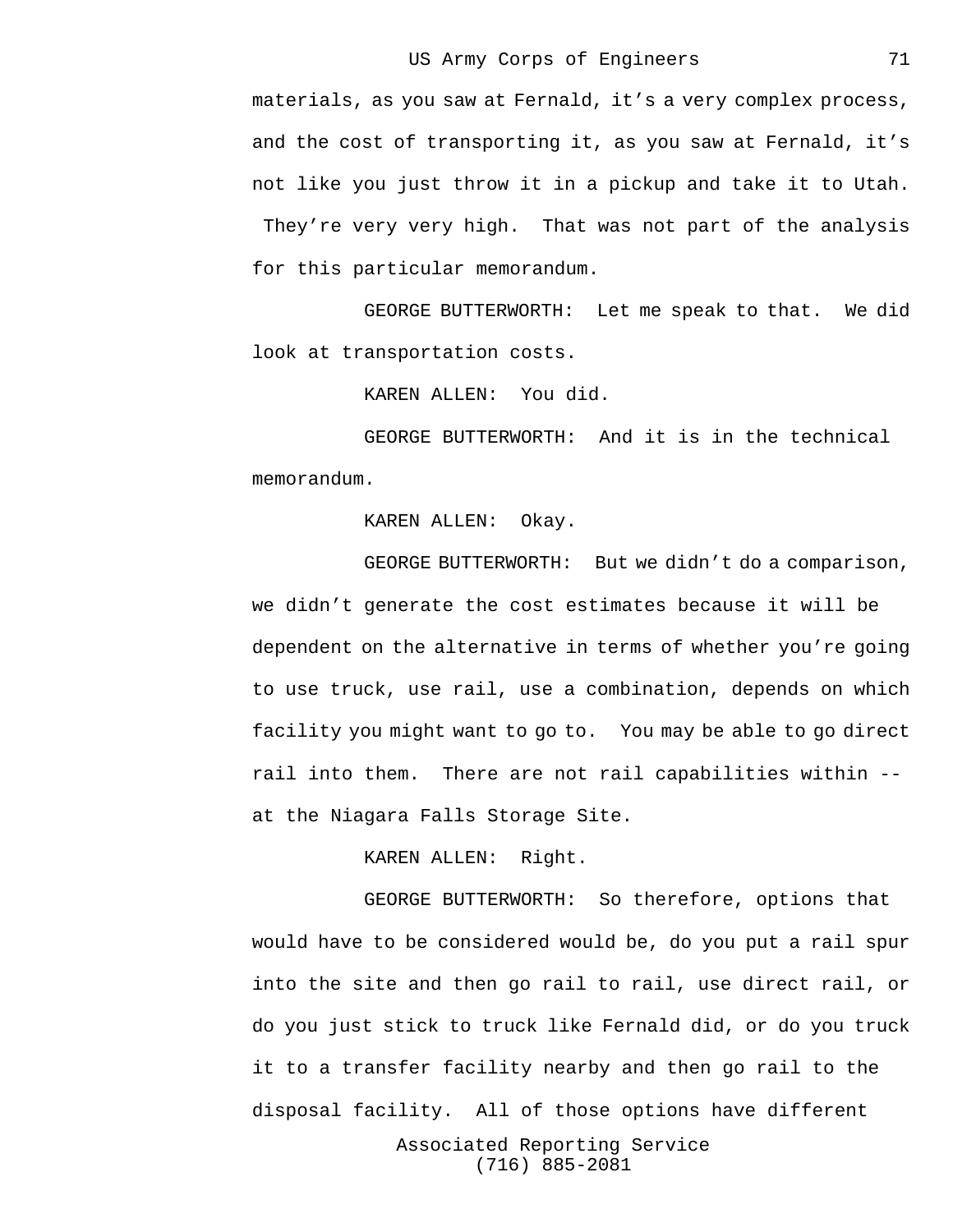components of transportation costs. And therefore, we didn't feel comfortable trying to estimate what transportation costs might be, but it was real simple to do for the disposal because if you give them one cubic yard of waste, then here's what your bill is for one cubic yard.

KAREN ALLEN: Thank you.

DOUG SARNO: And those detailed analyses obviously will be done in the FS (Feasibility Study) and we'll have the full set of costs associated with that. And that was also an interesting lesson learned from Fernald because the public at Fernald actually got very involved in that exact question and really pushed for rail transportation because it was safer and cheaper in the long run. But you could -- only certain places could have rail transportation. Any other questions?

(No response.)

DOUG SARNO: Okay. So what we're going to do now is we're going to move into our table conversations, and actually I think there's a couple slides, you're switching in the presentation.

What I want to do is get all the folks in the back that are stakeholders to kind of move up to a table up here. The few stakeholders that are right here unfortunately, I'm going to move you guys to one of the other five tables because we don't have enough to fill up all the tables, but if you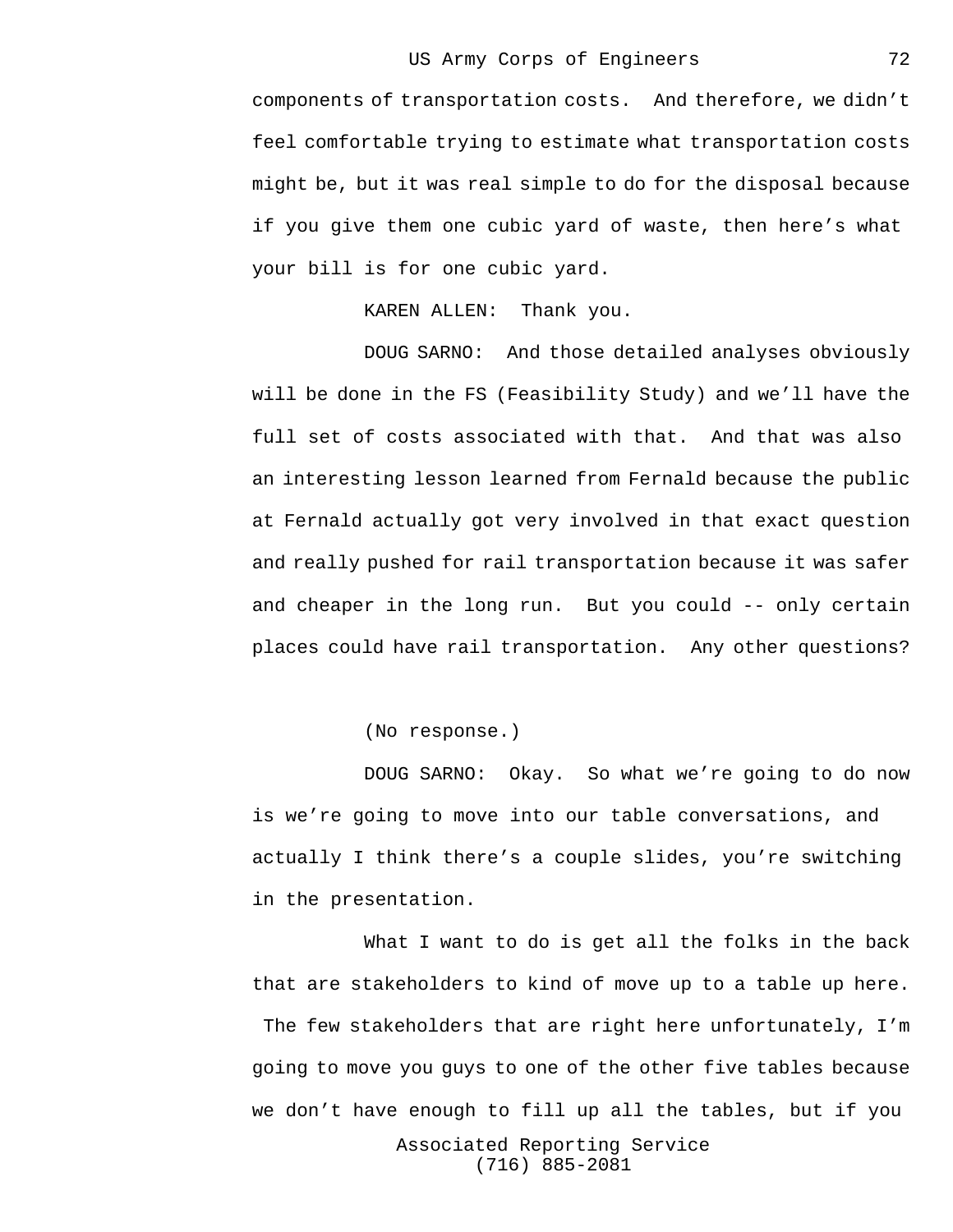three would pick one of these five and we'll leave this table empty. And those folks in the back also come up and fill in these five tables so that we have five groups. And the idea here is that we want to create a real conversation, a real dialog with you, we want to hear your input, we want to understand kind of your more detailed input on the presentation tonight, the process we're moving through, and we're going to move that around several questions. We'll put this back up at the end but here is actually the -- if you have any questions you can dial the Corps' phone number and click on option 4, and they prefer you didn't leave detailed comments on the technical memorandum here only because they would have to transcribe those and want to make sure they get them right, so they really want comments in writing at FUSRAP at usace.army.mail and/or to the Corps of Engineers address. This information is also in your materials.

TOM JOHNSON: We actually have a card for that.

DOUG SARNO: And there's a card there that tells you what to do. So -- and remember, this is open till the  $28<sup>th</sup>$  of October. Next. So we're going to take about 45 minutes and we're going to really kind of ask you some questions about what was presented tonight and about the process as we move forward, so we can get some insight. We're looking for some input from you to help the Corps and help the process move forward in a constructive way.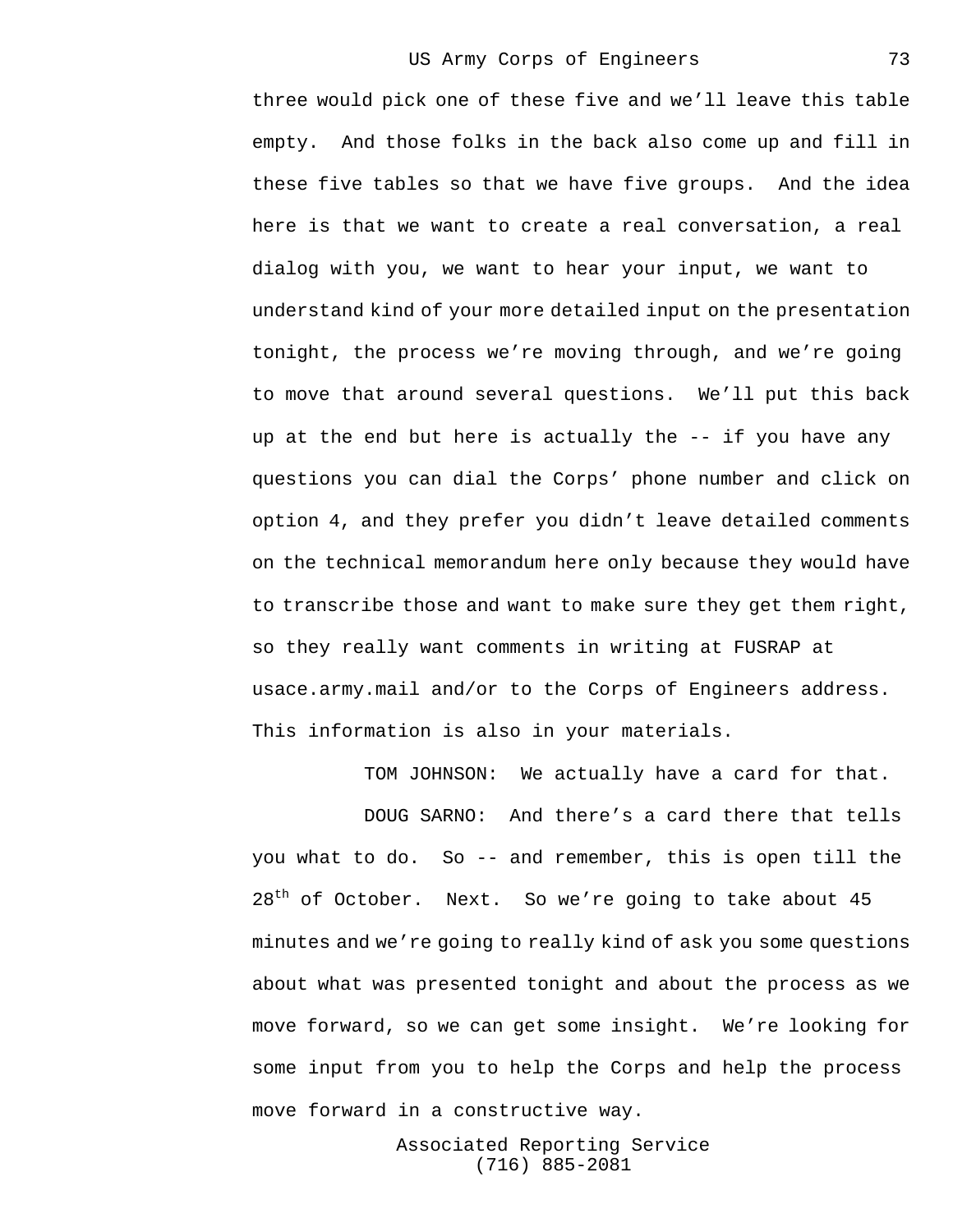The first thing we're going to ask you is to pick a spokesperson at your table. At the end of the 45 minutes each table is just going to give a very quick one, two minute report out on what were the key thoughts and key issues at those tables. But also, everything that's discussed at the tables will be captured and summarized. You'll have a facilitator at your table that's either myself or a Corps of Engineers person, and it gives you another opportunity to kind of meet the Corps staff and interact with them. And there will also be a recorder there who's making sure they capture all the key points that are discussed at the table. But we'd like you to report out kind of what you talked about so one of you is going to be asked to be a spokesperson. Next slide.

And this is what we're going to talk about. First of all, we'd really like to sort of, overall impression of the presentation tonight. Did we hit it kind of at the right level? Was it useful? What could we do better next time? How helpful was this information? Were there places where you'd like more detail, less detail, those sorts of things?

I want to talk a little bit about future land use for the NFSS. We want to understand community expectations at this point. There is no presumptive land use per se. Defining land use at Fernald was a critical first step in the cleanup process but we never, we haven't really talked about

> Associated Reporting Service (716) 885-2081

74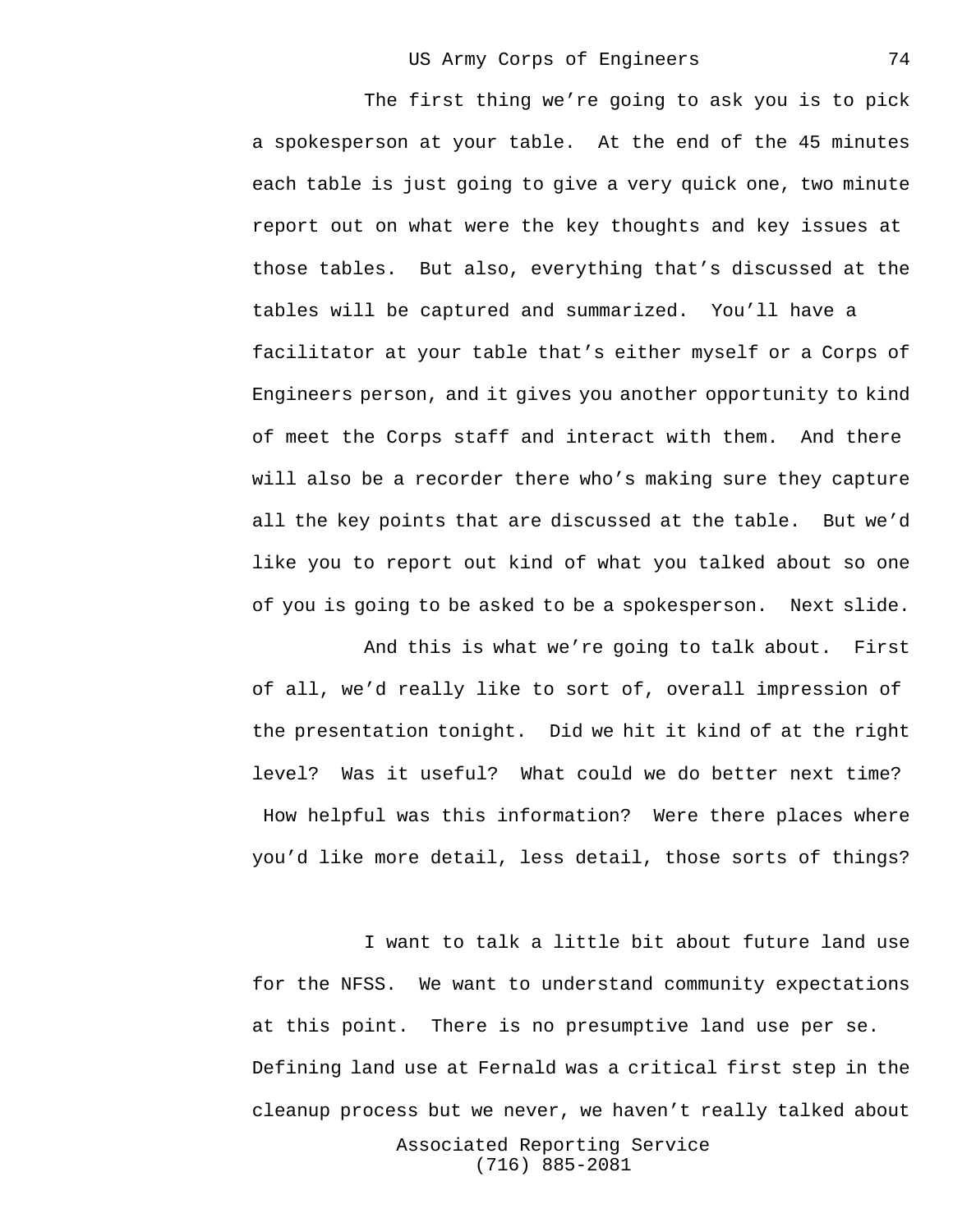land use from a community standpoint here yet and we'd like to hear some of your initial reactions to that. What other community values or concerns or issues are important as the Corps moves forward on this FS (Feasibility Study) process. We're really just kind of at the beginning of this FS (Feasibility Study) process. It's going to take some time and we want to make sure that we're providing the kinds of information and being responsive to the kinds of issues that are important to the community. I mean, we have a good sense of it. They've been interacting with you for a long time. But we want to make sure we're on the right track.

Are there other important lessons learned from Fernald in addition to the ones that the Corps identified that you think are important or will want to make sure resonate with the Corps as they move forward. And then we're going to ask you to look at the range of alternatives and just make sure that you can give the Corps a little bit of direction about, what is the information or the range of information you want to see as these alternatives are developed and explained and presented to you as a community.

So there's a handout in your packet which has each of the detailed questions listed out and your facilitator will walk you through the process. So please, gather around one of those five tables and somebody will be kind of calling time to let us know where we are, and then we will break and report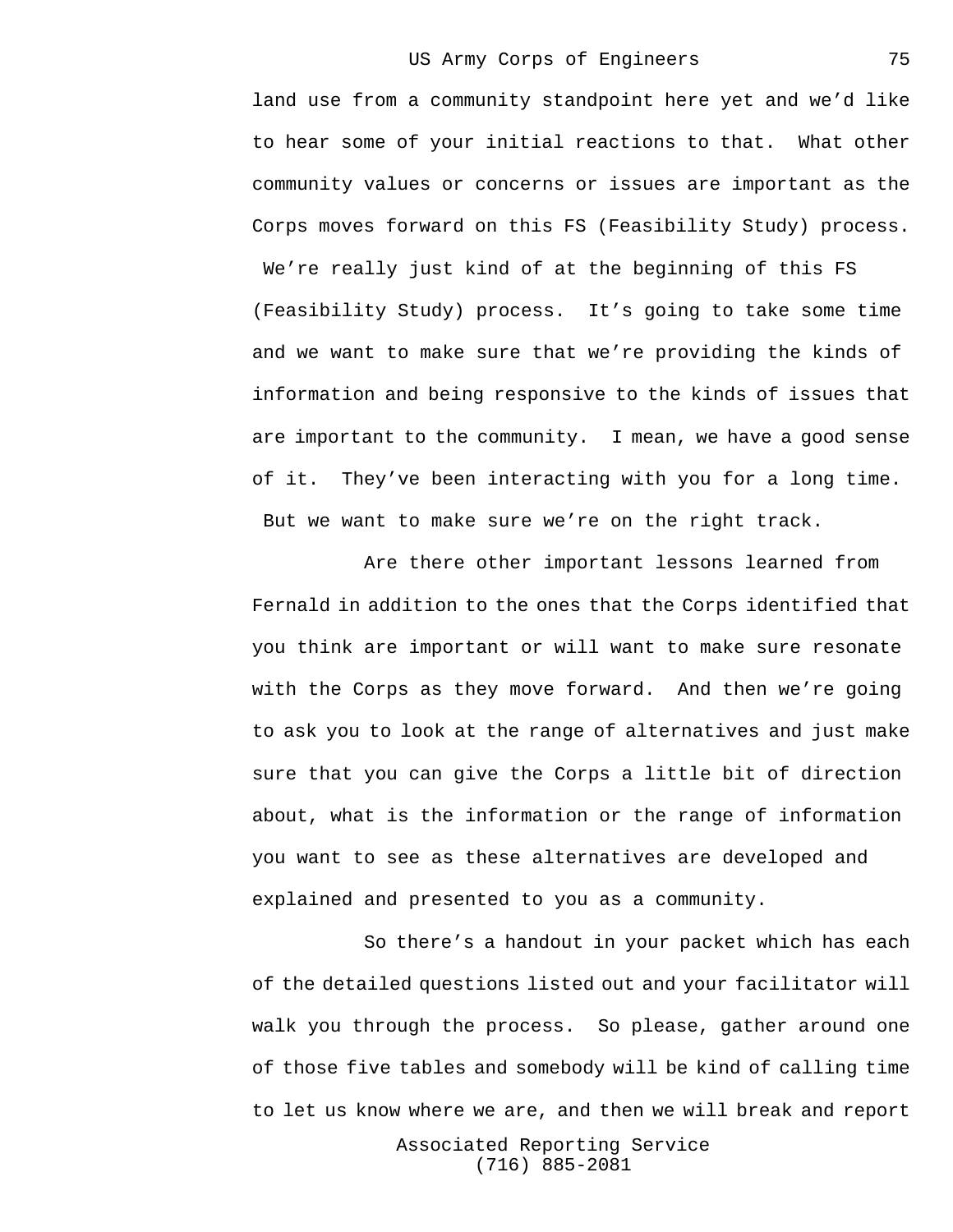out at quarter of.

TOM JOHNSON: One last question. Since the priority of the Niagara site didn't rise to the level of Fernald, were you really spinning your wheels talking about disposal off site, which was warranted by the priority that Fernald had because of the water table?

DOUG SARNO: Hopefully, I don't think that –- (inaudible) not on microphone.)

TOM JOHNSON: Okay. So you're not discounting off site disposal.

> DOUG SARNO: Not at all. TOM JOHNSON: Okay. Great. DOUG SARNO: But there is –- (Inaudible) --

TOM JOHNSON: Understood. I hear the Russians have a rocket that can take it to the moon.

(At the end of the presentation, several small groups were formed so that the USACE could meet with the citizens attending the meeting. The small groups discussed questions regarding the content of the presentation, the future land use for the Niagara Falls Storage Site, other potential remediation concerns that the citizens might have, and their initial thoughts about several potential remedial actions. Each group reported their findings at the end of the small group discussions.<sup>o</sup>

> Associated Reporting Service (716) 885-2081 DOUG SARNO: We're going to try to wrap this up real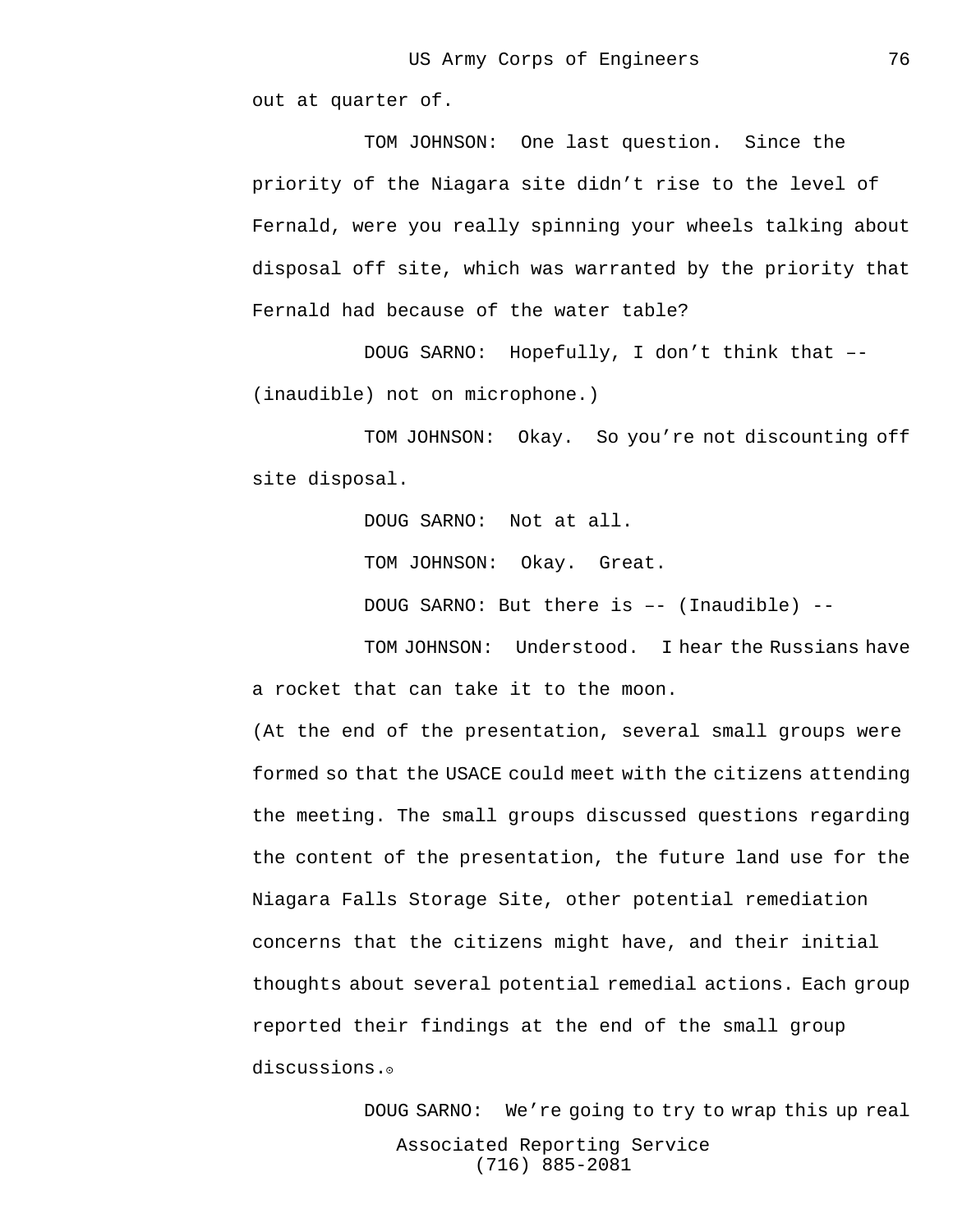quick so if I can get everybody attention. I'm going to walk this mike to each table so that the spokesperson is speaking and if we could just hold the other conversations down so that we can hear. Please, spokesperson, please introduce yourself as you make your presentation, and we're really just looking for a one minute report out of key themes, and Terry seems to be the guy.

TERRY DUFFY: Yeah. I got elected to do this. I'm Terry Duffy from the Sentinel, you guys probably recognize my name so I'll let it go at that. Our perceptions of the meeting itself went very good. There was, overall impressions like I said were very good. This is one of the better presentations that the Corps has held over the course of the years and I can testify to that from earlier ones. There was some questions regarding the 11e.(2) classifications and how it impacts the IWCS and during the Feasibility Study that could be better explained.

Next issue, land use and the component of decision making. It varied, you know, it's understood the whole area is, there's a lot of dump sites here, there's also a campsite here, there's a golf course here, there's ongoing residential development, there's a lot of promise in tourism and it's a beautiful area to live in. Some people, there was some discussion on nature preserves. Some discussion that also people have given up on the site because of its legacy and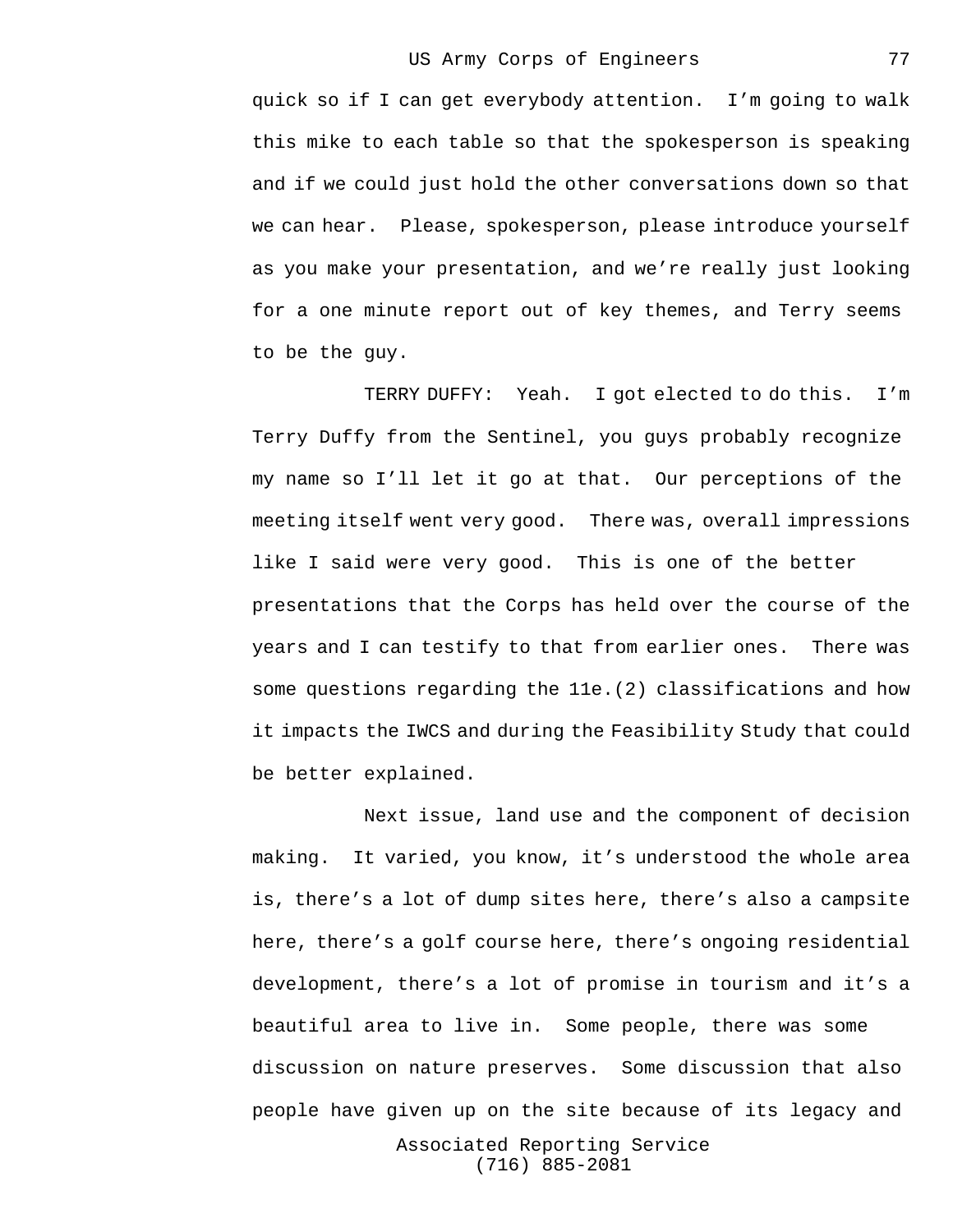some of the issues involving remediating the balance of it and ongoing operations here, I guess. Okay.

Moving in the future, land use, let's see, in terms of lessons learned in Fernald, some of the priorities are different for us today than they were with Fernald due to the time frame, due to the politics, the economy. And there was a question regarding whether we had any input from Canada thus far and surprisingly there hasn't been but it was suggested that maybe we will down the future once this ever gets actually in place and the impact, potential impact on water comes into play.

Moving right along. Let's see. Risks associated -- there was discussion on the risks and expenses with doing it and disposing. There was an understanding that the community as a whole would love to see the K-65s out of here. That's viewed as a stigma and I think we all understand how the outsiders look at Lewiston as the home for Manhattan waste and there was also discussion on how that affects the business and tourism industries here and the consensus was the K-65s would be the thing to get removed out of here and there would be maybe some comfort with the balance of it remaining as a nature preserve being integrated with the general area. Okay. And I guess that's it.

DOUG SARNO: Okay, Tom?

Associated Reporting Service (716) 885-2081 TOM JOHNSON: Okay. According to the guidelines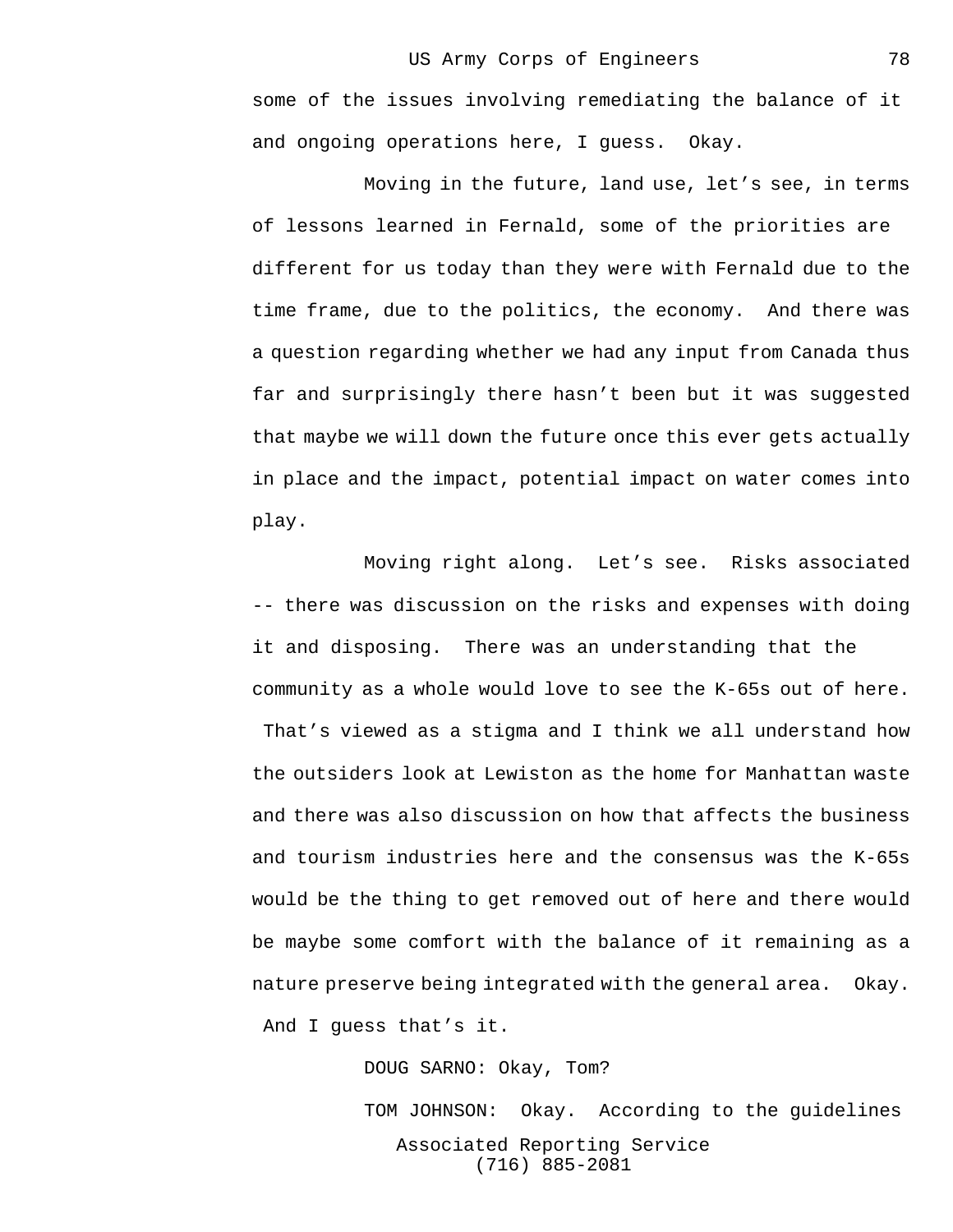here for response, I think we generally agree that it was a very thorough presentation of the process, that there is much yet to be revealed. I think we all wanted it to be returned to use between open space or industrial taxable reuse, and there was one contention that in fact if it was an industrial site there could still be a substantial open space component of that site, definitely not farm or dwelling use. And that presuming those uses, we would want to increase the priority due to the lake, freshwater watershed, and remove everything in the IWCS and dispose off site.

BONNIE BOOTH: Hi. My name is Bonnie Booth and we basically all agreed that the presentation was very good. Jack said it was very good at reporting detail. Joe said we spent too much time on the Fernald site and a lot of the information there was not applicable to us and he felt that it minimized the Niagara Falls site, put Fernald on a pedestal, and I added that the presentation didn't cover the integrated contamination in the region, the fact that we have a lot of other brown fields and waste sites in the area that also are big problems and that that also needed to be part of the presentation. Land use, we were totally, it was left up in the air. Julie had inferred or implicated that when it's a residential classification land use that the cleanup goes to a higher level and if it's industrial use for the land, that the cleanup does not extend into that level that it would if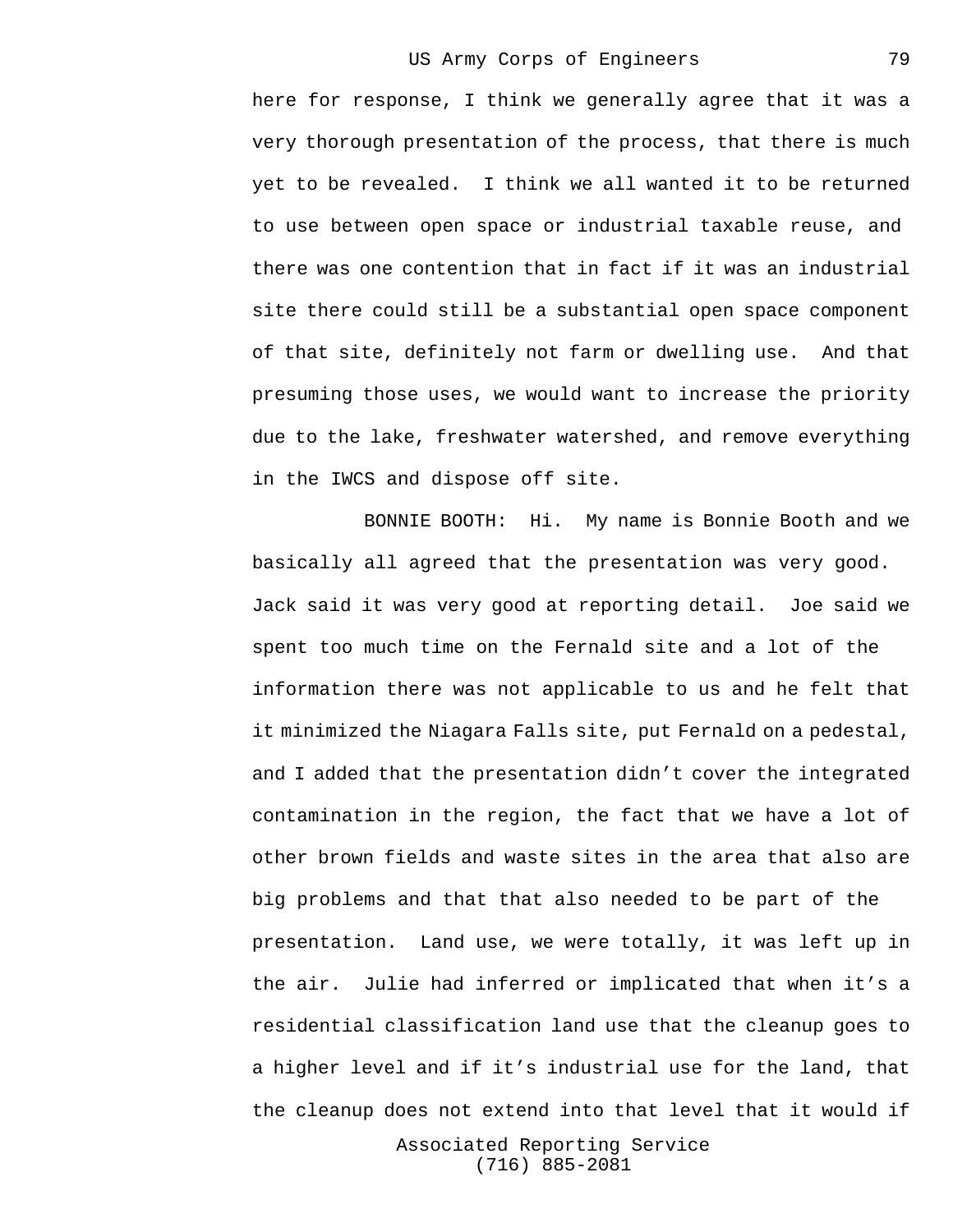it were residential use, so that's something to consider. And then we have to consider the birds and the bees and all that if we make it into a preserve. So we didn't really have any consensus on that. We need more education on the land use and obviously the costs, and then the future -- well, future land use.

And we were concerned about how the waste would be transported through the community and other communities, the bad press we might get. I think we all kind of agree that we would like the stuff out of here, but we were concerned on how it would be done, the traffic and how we would do it in terms of the logistics and all, and obviously the cost, and we all agreed everything, the presentation was very good.

MARY ANNE ROLAND: I'm Mary Anne Roland. We thought that it was an excellent presentation and the fact that the folders had colored duplicates of what were in the slides. It was a wonderful opportunity to share with other people that were not here and to refer to the information.

And I think this discussion is excellent; just being able to hear what other people from the community feel about the information that was presented is important, too. The long term land use we discussed and like some of the other groups we discussed that maybe farmland wasn't a good use, that maybe industrial would be better just because it's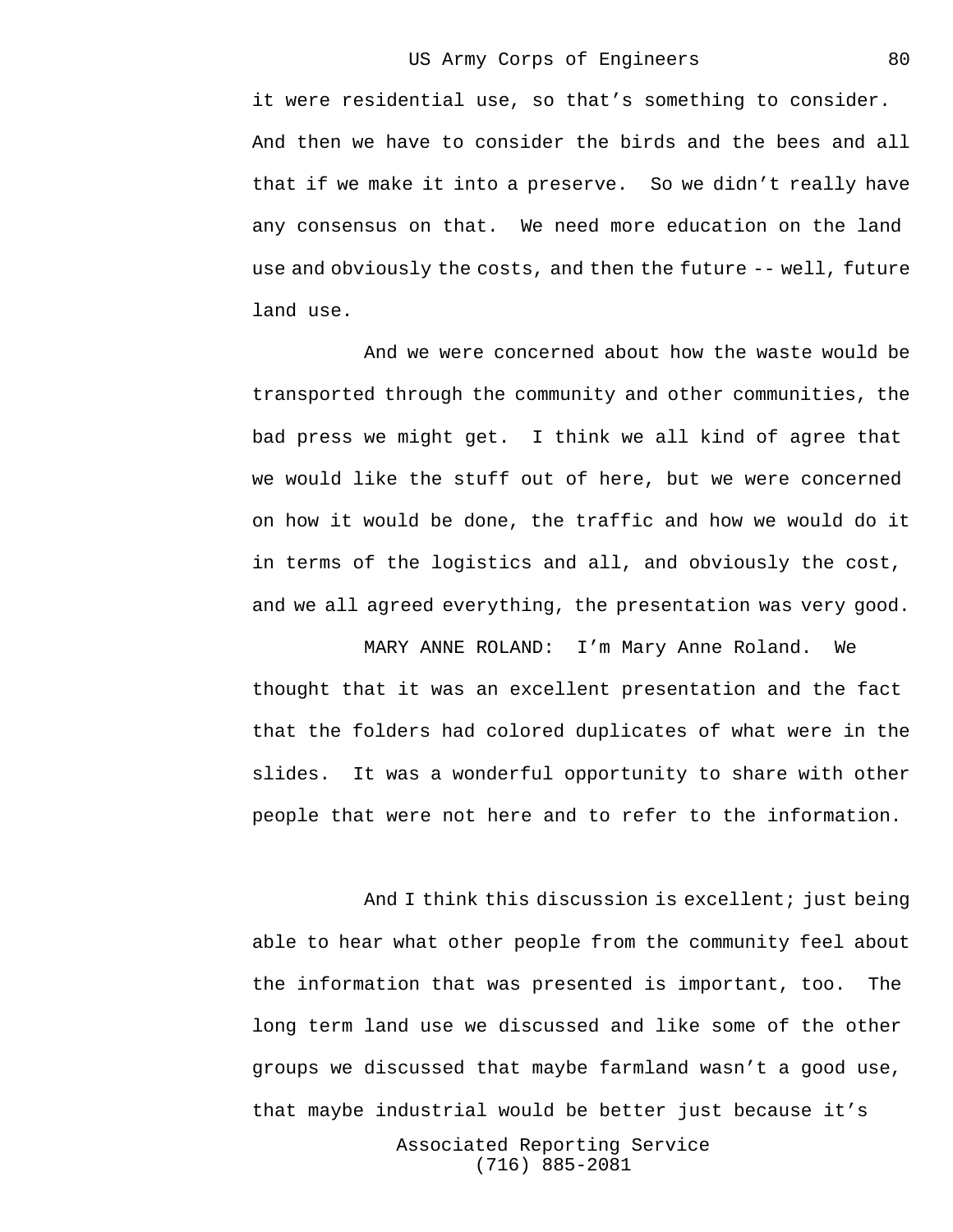surrounded by other landfills and in terms of the concern for residential there, we thought that given the extended activity that was going to be going on there in the cleanup that maybe there should be some sort of a moratorium on building in that area because of trucks and so on and so forth. So that maybe we'd need to coordinate with Town officials and so on. We did discuss the water, you know, concerns about water, and that was one of the -- the water contamination was one of the things at Fernald and we were discussing how that might impact. The trucks were the other things that, we're very sensitive about hazardous waste being trucked into our community and that maybe a rail line would be the most efficient way of disposing of some of this material if that was more cost effective. Let me see. And then, I don't think that we really came to a conclusion about how much of it should be disposed of, but like the other groups we felt that the high radioactive stuff should be gotten rid of essentially first, and then if -- my concern is the economy is not going to be good for another 10 years probably and so the cost is going to make a big difference in how we handle this, and just looking ahead, maybe being a little realistic.

Associated Reporting Service (716) 885-2081 DOUG SARNO: Thank you so much. Thank you, everyone, for being such a good audience, paying so much attention, asking great questions, having great conversations. I just want to please refer you again to the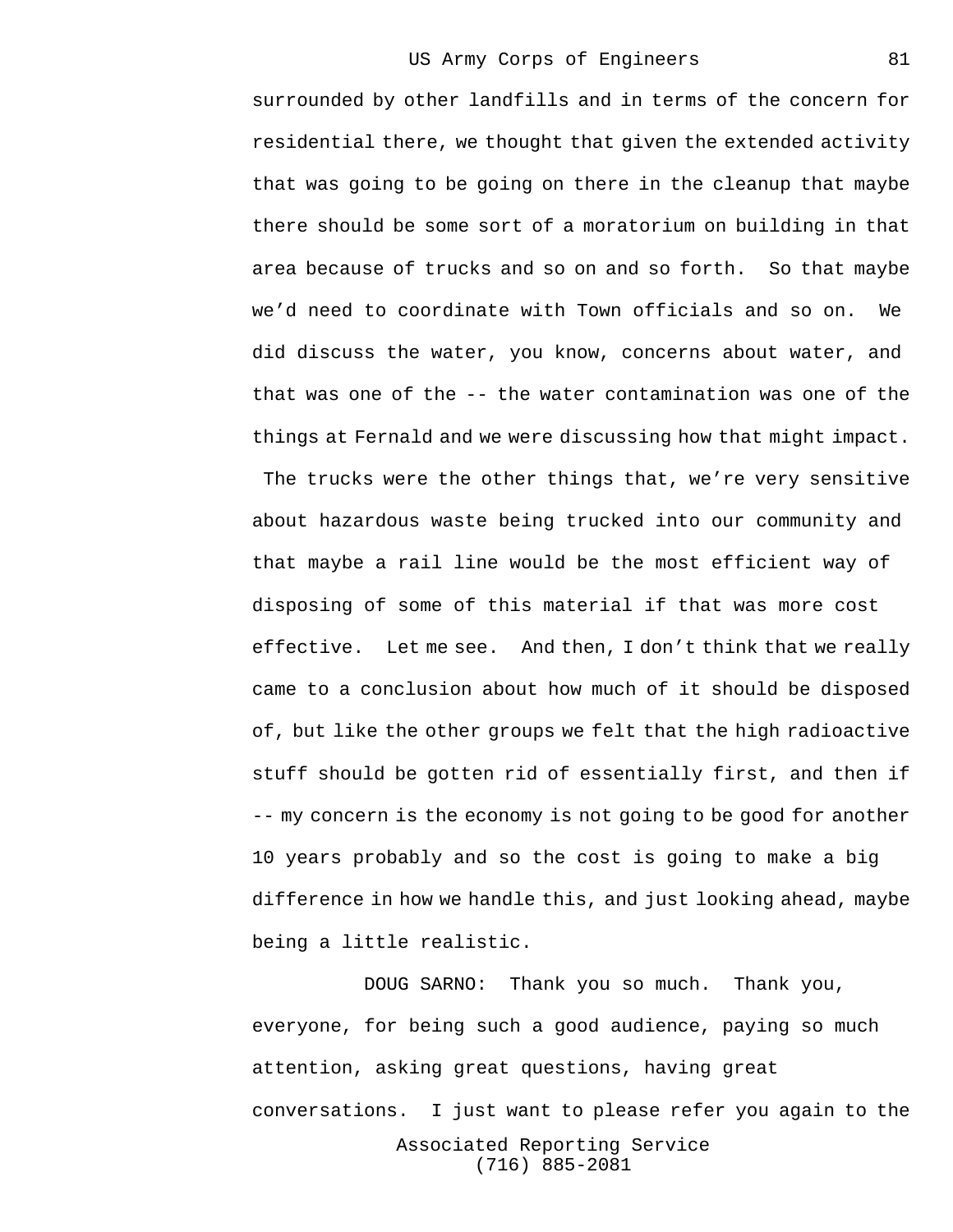Community Action Council who's going to meet next Thursday evening at 6:30 to talk about all this stuff in more detail. I'm going to bring to them a summary of the small group conversations. They're going to delve into this and think about the kinds of formal recommendations they want to forward to the Corps from the community. We'd love more people to be part of that process and call me if you want any information about that at all.

Also I encourage you, if you want to send in formal comments. Everything here is going to be recorded and considered as part of the process but if you want to get more formal comments in on your own, please do so, or through me. Give me a call, send me an email, and I'm happy to work with you to do that. So I'm going to hand it over to John just to close this out and then we'll call it a night.

JOHN BUSSE: I want to thank everybody for coming out. This is the first step in the Feasibility Study. It's going to be a long, long journey over the next couple years and we definitely need you guys there and giving us input on a regular basis, and like Doug said, I encourage you guys to come out to those monthly meetings.

The more people that participate the better representation we have from the community, the better we can incorporate your comments and input into the Feasibility Study. So thanks a lot. It's past 9:00 o'clock and Go Bills.